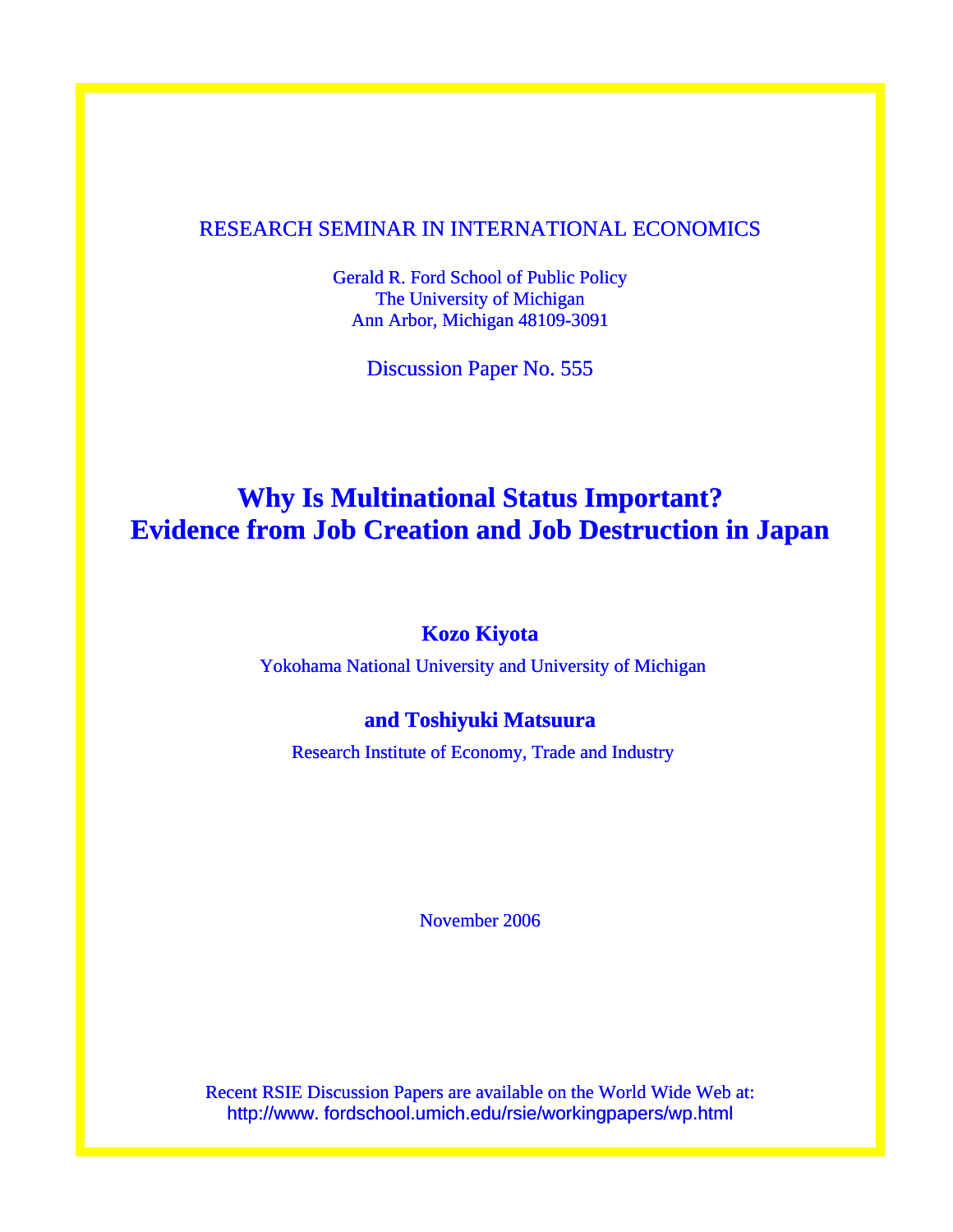# Why Is Multinational Status Important? Evidence from Job Creation and Job Destruction in Japan[§](#page-1-0)

Kozo Kiyota

*Faculty of Business Administration, Yokohama National University Gerald R. Ford School of Public Policy, University of Michigan*  Toshiyuki Matsuura[†](#page-1-1) *Research Institute of Economy, Trade and Industry (RIETI)* 

#### **Abstract**

Previous studies of job creation and job destruction (JCJD) have found that the gross job reallocation rate greatly exceeded the net job creation rate even in a narrowly defined industry or the same international trade orientation. This paper asks whether multinational enterprises (MNEs) reflect different patterns of JCJD compared to domestic firms. We distinguish two types of MNEs (i.e., Japanese MNEs and foreign-owned firms) and utilize firm-level data in Japan for 1995-2002. We find that the gross job reallocation rate may be equal to the net job creation rate once we control for the entry/exit, industry, worker type, and multinational status. Multinational status is important in explaining the heterogeneity of employment patterns among firms.

**JEL Classification Code**: F23 (Multinational Firms), J23 (Job Creation) **Keywords**: Multinational Firms, Job Creation and Job Destruction, Japan

<u>.</u>

<span id="page-1-0"></span><sup>§</sup> We wish to thank Naohito Abe, Kyoji Fukao, Yuji Hosoya, Keiko Ito, Ryo Kambayashi, Fukunari Kimura, Hyeog Ug Kwon, Yoshiaki Omori, Robert Stern, Eiichi Tomiura, Shujiro Urata, Ryuhei Wakasugi, and other seminar participants at the Hitotsubashi University, International Centre for the Study of East Asian Development, the Japan Society of International Economics, Keio University, Okayama University, RIETI, University of Michigan, and Yokohama National University for helpful comments on an earlier version of this paper and seminar participants at the invited session in the Annual Meeting of Japanese Economic Association. Kozo Kiyota gratefully acknowledges the financial support from the Japan Society for the Promotion of Science (JSPS) 2006 Postdoctoral Fellowships for Research Abroad. The usual disclaimer applies.

<span id="page-1-1"></span><sup>&</sup>lt;sup>†</sup> Corresponding author: Research Institute of Economy, Trade and Industry (RIETI), 11<sup>th</sup> floor, Annex, Ministry of Economy, Trade and Industry (METI), 1-3-1, Kasumigaseki, Chiyoda-ku, Tokyo, 100-8901, Japan. Tel: +81-3-3501-8412, Fax: +81-3- 3-3501-8415, E-mail: [matsuura-toshiyuki@rieti.go.jp](mailto:matsuura-toshiyuki@rieti.go.jp)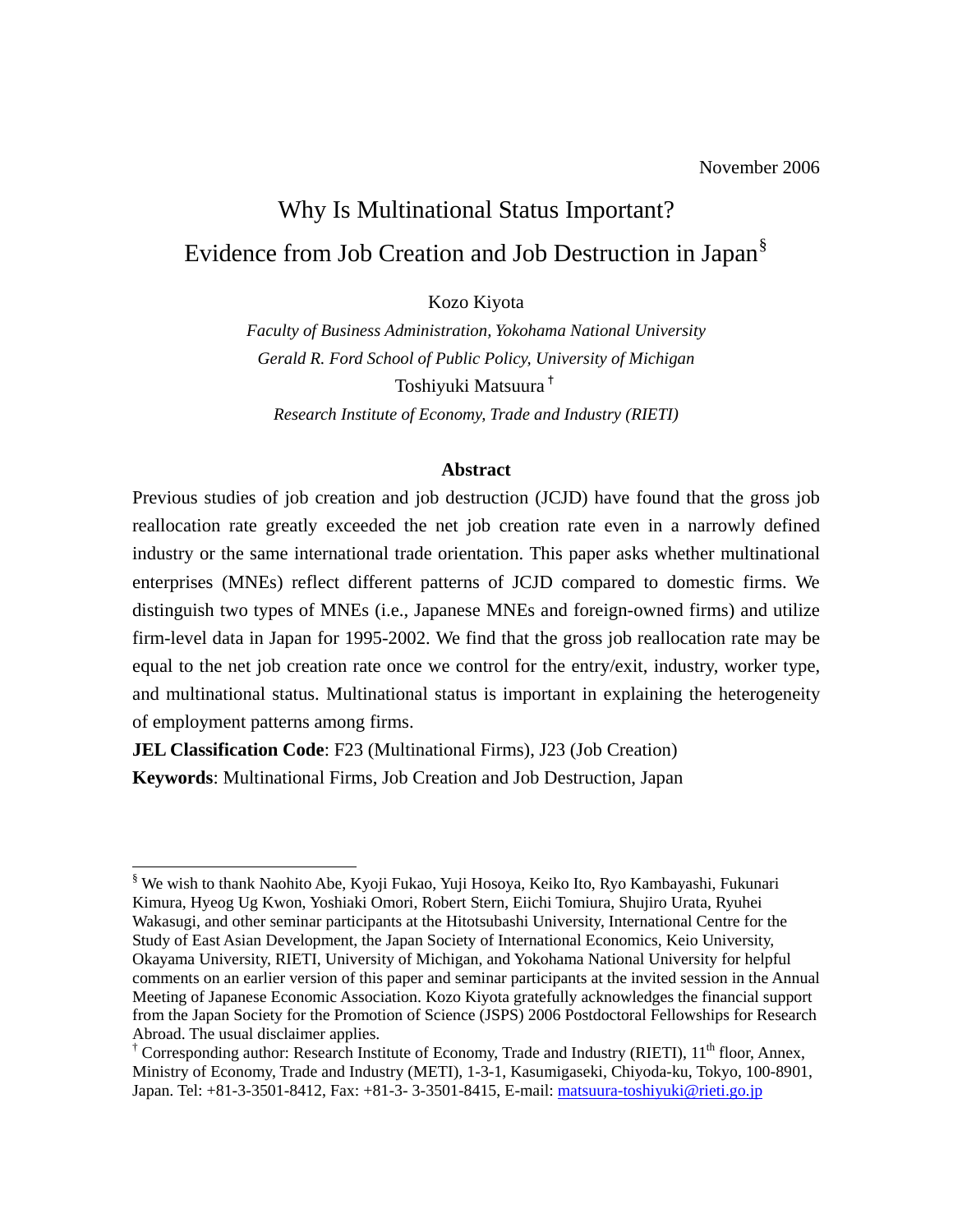### **1. Introduction**

With the rapid expansion of the activities of multinational enterprises (MNEs), the employment characteristics of MNEs are clearly important. One of the important concerns is the effect of offshore production on domestic employment, which has often been argued to be negative. This is because offshore production by an MNE replaces domestic production, which shifts its downward-sloping labor demand schedule and so employment offered by the MNE declines in the home country. Theoretically, however, the effects of offshore production on domestic employment can be both positive and negative at the firm level. As Barba Navaretti and Venables (2004, pp. 43–44) suggest, domestic employment declines through horizontal foreign direct investment (FDI) but expands through vertical FDI. Therefore, if a firm conducts both horizontal and vertical FDI at the same time, the effects on employment become ambiguous. The same is true at the aggregate level. Net effects are unclear if some firms conduct vertical FDI while others conduct horizontal FDI. The final economy-wide outcome is an empirical matter.

This paper empirically addresses this concern by asking whether MNEs reflect different job creation and job destruction (JCJD) patterns as compared to domestic firms. In order to answer these questions, we use large-scale firm-level panel data for Japan for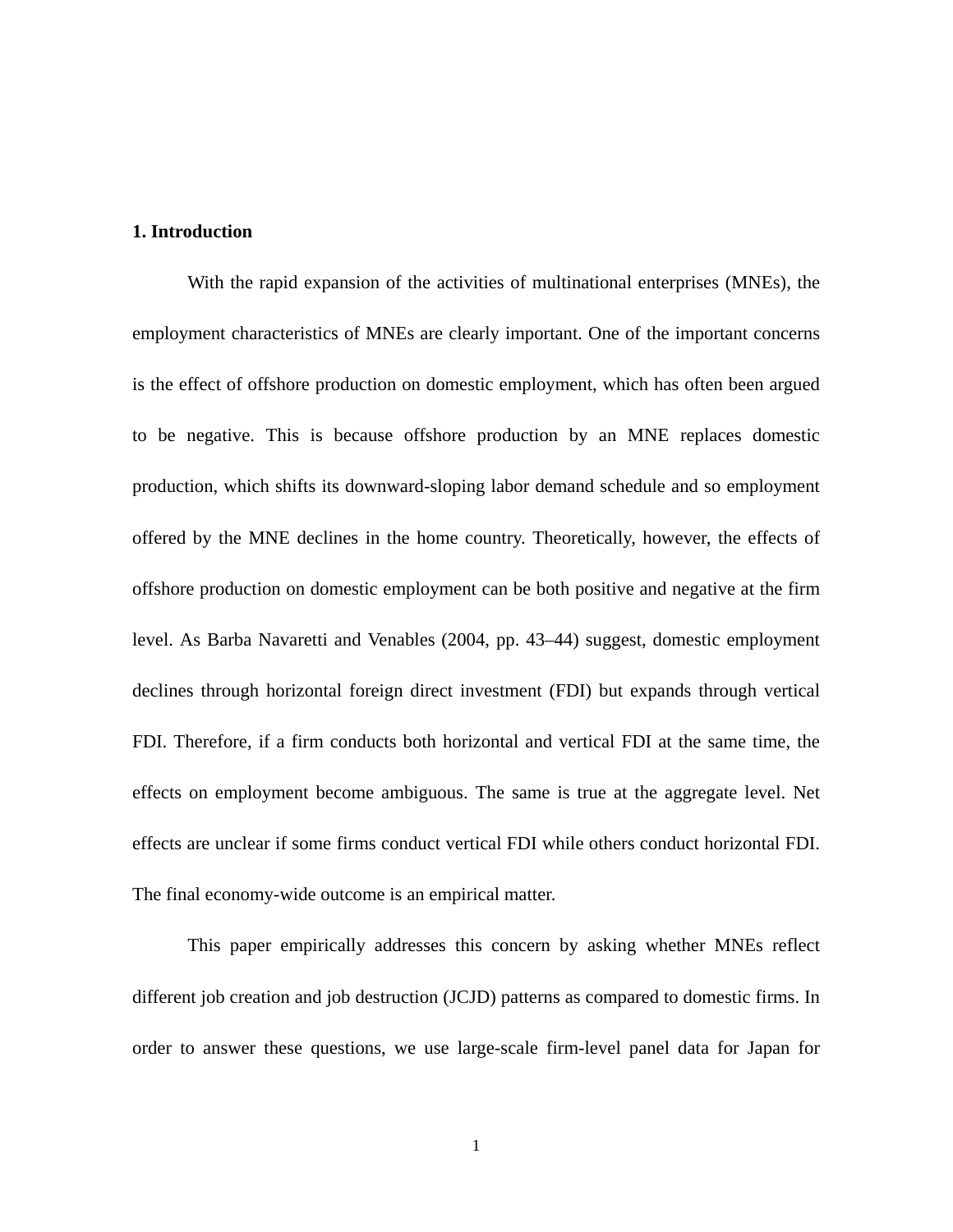1995–2002. Our data consist of firms in manufacturing and wholesale/retail trade industries, and the number of firms exceeds 16,000 annually. Note that there are two types of MNEs in a country. One is an MNE that has an affiliate in a foreign country and the other is a foreign-owned firm that has a parent firm in its home country. These two types of firms do not always have the same effects on employment. For instance, the entry of foreign-owned firms is mainly through merger and acquisition (M&A), which is a typical mode of entry in developed countries.<sup>[1](#page-3-0)</sup> Thus, the job creation by newly entered foreign-owned firms does not necessarily mean the creation of new jobs, but it simply means that jobs are reallocated from domestic to foreign-owned firms through ownership status change.<sup>[2](#page-3-1)</sup> Our paper thus distinguishes the JCJD pattern between Japanese MNEs and foreign-owned firms in Japan.

The contribution of our paper is twofold. First, we address the multinational aspects of JCJD. A study by Davis and Haltiwanger (1992) has investigated JCJD patterns, and other studies have investigated the relationship between international trade (e.g., Levinsohn, 1999) and JCJD and have focused on the multinational status of firms (e.g., Görg and Strobl, 2005). However, none of these studies considered the outward aspect of FDI: the difference between firms with and without production sites abroad. Recent empirical

<u>.</u>

<span id="page-3-0"></span><sup>&</sup>lt;sup>1</sup> For more detail, see UNCTAD (2004, pp. 111–114).

<span id="page-3-1"></span> $2^2$  The entry of foreign-owned firms in Japan and its possible benefits are becoming issues for policy makers in Japan because the inward FDI remains at a low level compared with other OECD countries. For more detail, see Fukao and Amano (2004) and Kimura and Kiyota (2006a).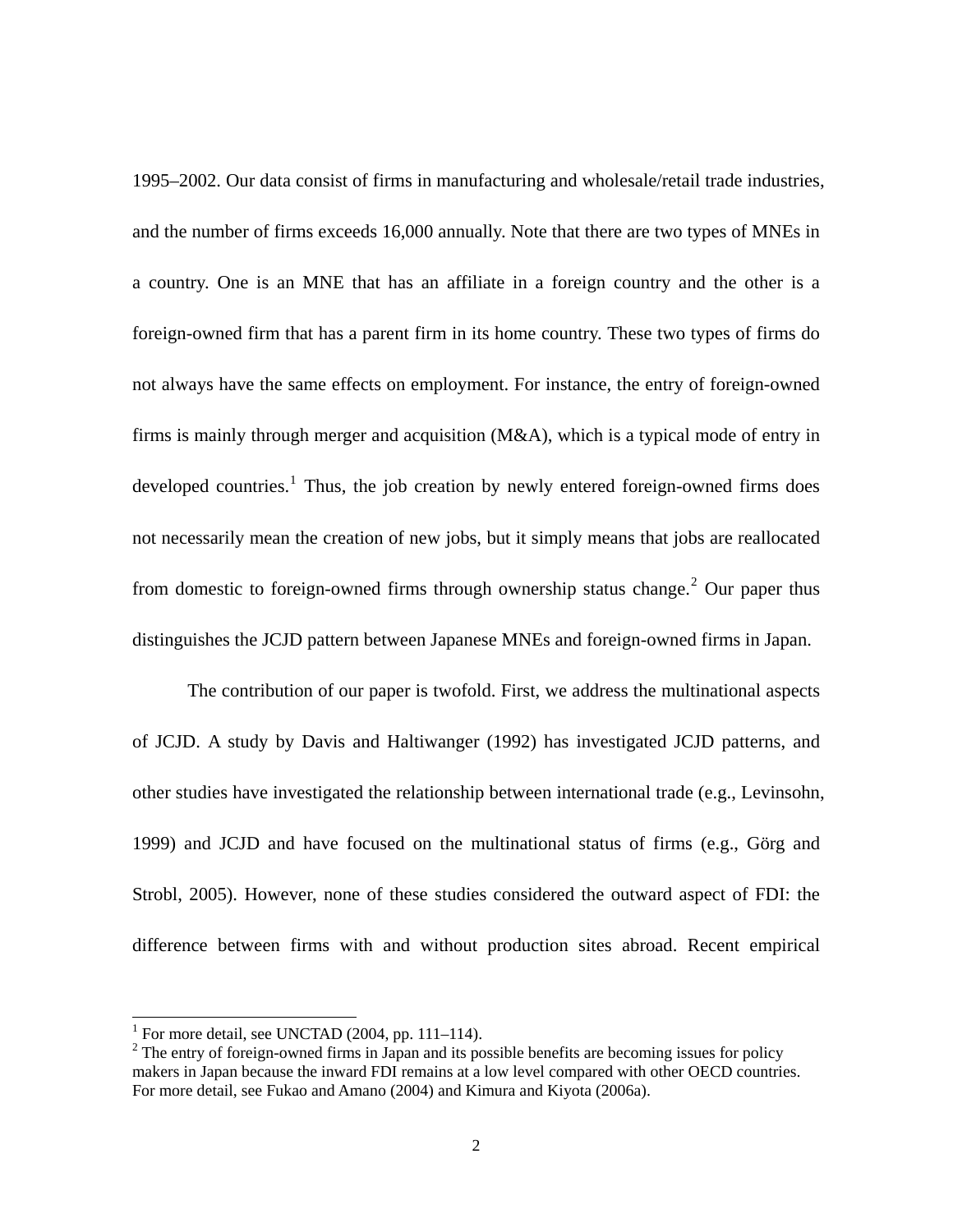studies in international trade are recognizing that the behavior and performance of MNEs are quite different from domestic firms. For instance, Helpman, Melitz, and Yeaple (2004) and Kimura and Kiyota (2006b) found that MNEs were more productive than domestic firms. Kiyota and Urata (2005) confirmed that MNEs dominated international trade. These studies suggest that the heterogeneity of employment patterns among firms can be also explained by their multinational status. Our paper sheds lights on a new aspect of JCJD, focusing on the difference between MNEs and domestic firms.

Studies of JCJD in Japan include Genda (1998) and Higuchi (2001). Our new contribution is to update of these studies for the period after 1998 and to extend them in several aspects, including the introduction of a multinational aspect. In Japan, job destruction by MNEs is a great concern for policy makers in view of the expansion of Japanese MNE activities in the 1990s. Figure 1 presents Japan's unemployment rate from 1955 to 2005. It clearly indicates that the unemployment rate was historically low until 1995. Except in 1987, the unemployment rate was less than 3.0 percent from 1955 to 1994. The unemployment rate rapidly increased from 3.5 percent in January 1998 to 4.1 percent in July 1998. It continued to rise and exceeded 5.0 percent in July 2001. In June 2002, the unemployment rate reached 5.5 percent, which was the highest rate in the past 50 years.

 $==$  Figure  $1 ==$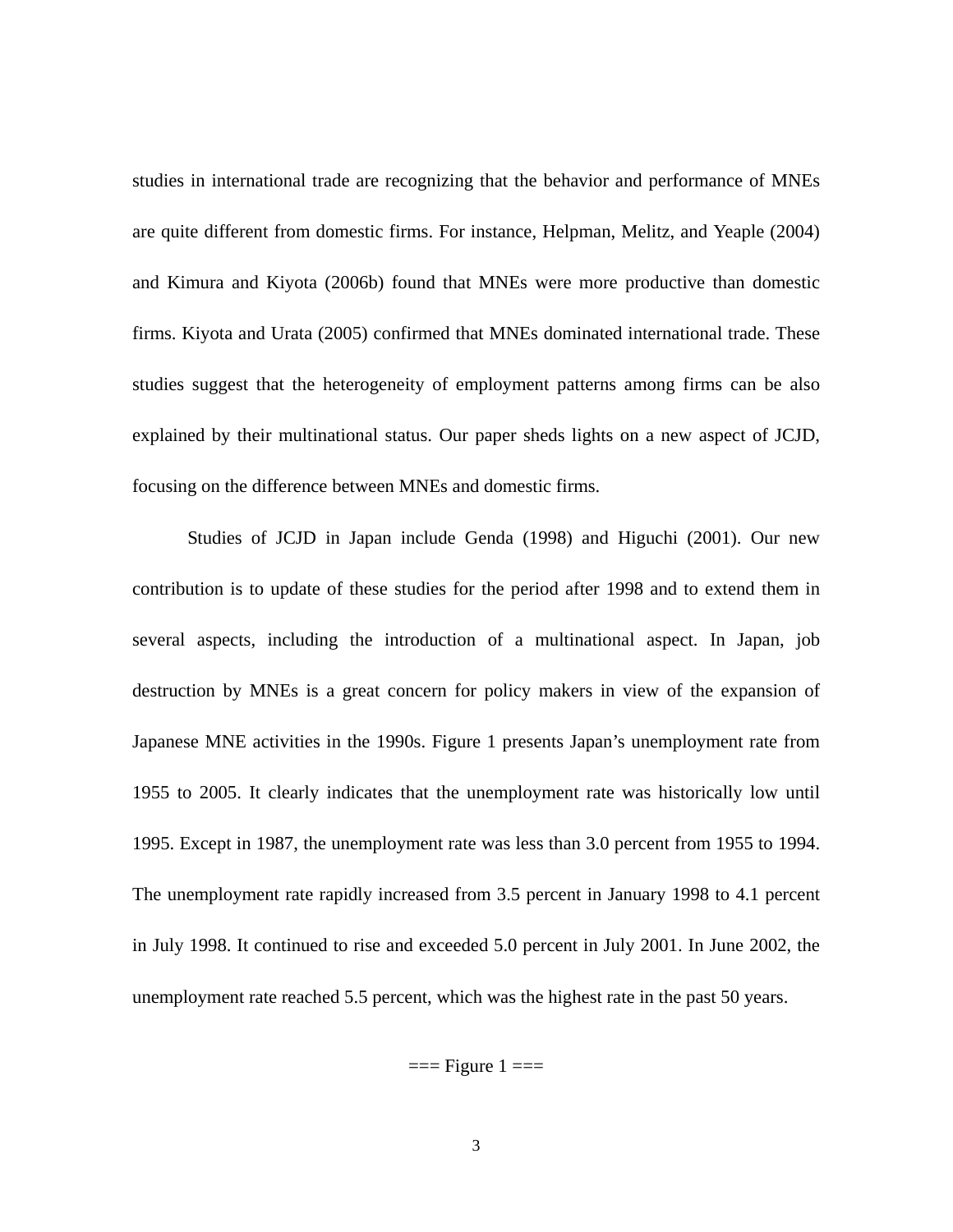Several factors have affected the unemployment rate. Among them, offshore production by MNEs, especially in East Asia, is believed to be one of the most important.<sup>[3](#page-5-0)</sup> Rapid economic growth in East and Southeast Asian countries has attracted Japanese FDI and, therefore, Japanese MNEs have relocated production plants from Japan to the East and Southeast Asian countries such as China. Accordingly, this has caused the "hollowing out" of industries, resulting in the decline of employment in Japan. Note that the concern about "hollowing out" of industries is not limited to Japan, and has often been discussed in several developed countries.<sup>[4](#page-5-1)</sup> Indeed, the employment response to the expansion of MNE activities is commonly an important issue in developed countries.

Why is multinational status important? It is widely recognized that job creation and job destruction are quite heterogeneous in the sense that the gross job reallocation rate greatly exceeds the net job creation rates even in a narrowly defined industry or the same international trade orientation. However, we find quite homogenous JCJD patterns for production workers. Once we control for the multinational status as well as entry/exit, industry, and worker type, the gross job reallocation rate may be equal to the net job creation rates for production workers. This suggests that the multinational status is

-

<span id="page-5-0"></span> $3$  Fukao and Amano (2004, pp. 80–87) provide a survey on this issue. Cowling and Tomlinson (2000) also discuss the negative effects of offshore production by Japanese MNEs on domestic employment in the 1990s.

<span id="page-5-1"></span><sup>&</sup>lt;sup>4</sup> See, for instance, Feinberg and Keane (2001) for the case of Canada, and Barry (2004) for the case of Ireland.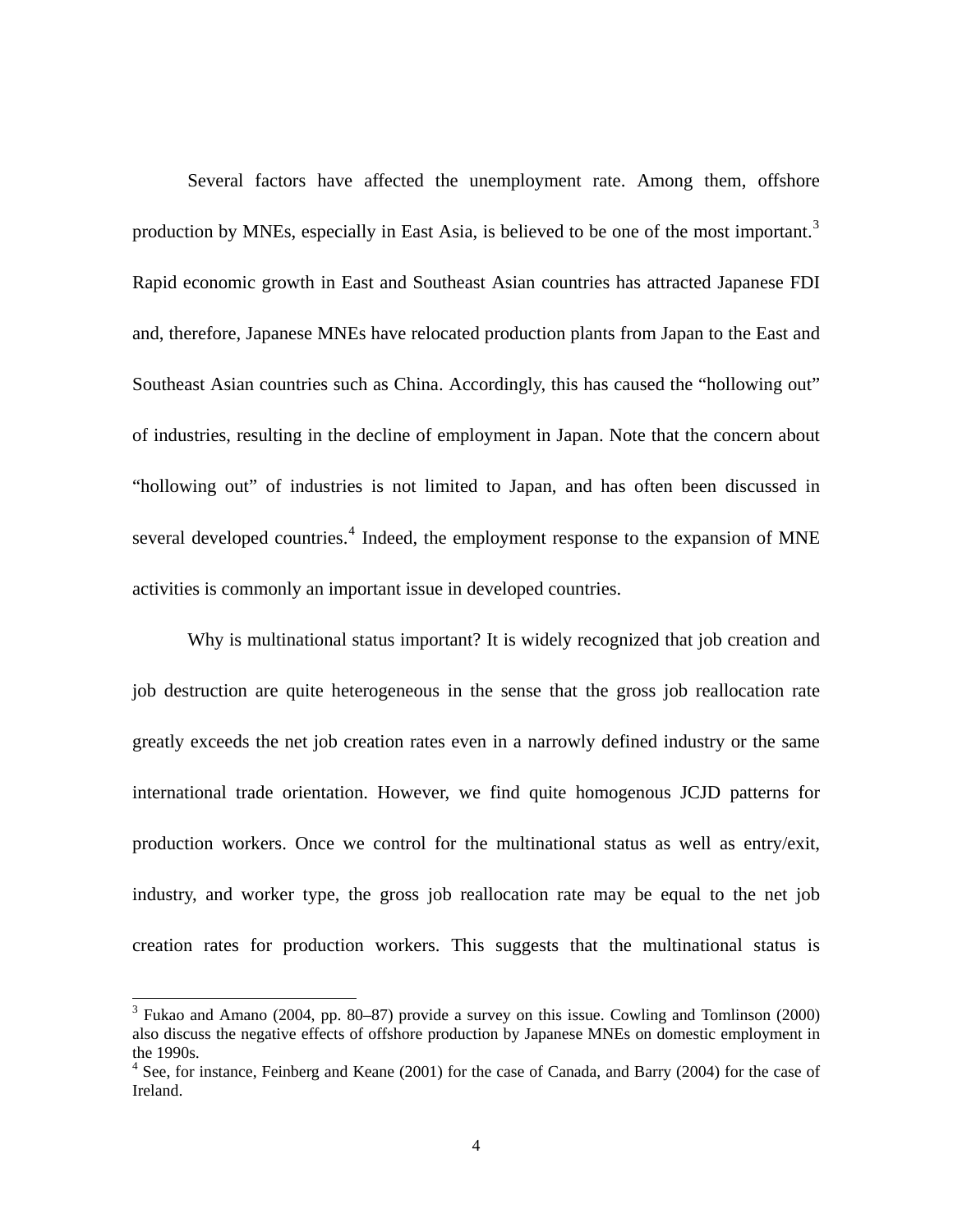important in explaining the heterogeneity of employment patterns among firms. We also find that the net negative employment growth is observed only for Japanese MNEs. Moreover, the negative growth is attributable not only to rapid job destruction but also to slow job creation. This is evidence of the "hollowing out" of industries in Japan.

The organization of this paper is as follows. The next section discusses the data used for the analysis and provides an overview of the employment patterns for Japanese MNEs, foreign-owned firms, and domestic firms. Section 3 examines the difference of JCJD patterns among Japanese MNEs, foreign-owned firms, and domestic firms. Section 4 extends the JCDC analysis in various ways. Section 5 summarizes the major findings and discusses policy implications.

#### **2. The Data**

#### **2.1. Source**

We use the micro database of *Kigyou Katsudou Kihon Chousa Houkokusho* (*The Results of the Basic Survey of Japanese Business Structure and Activities*) prepared annually by the Research and Statistics Department, METI (1994–2002) (hereafter, referred to as the METI database). This survey was first conducted in 1991, then in 1994, and annually afterwards. The main purpose of the survey is to capture statistically the overall picture of Japanese corporate firms in light of their activity diversification, globalization,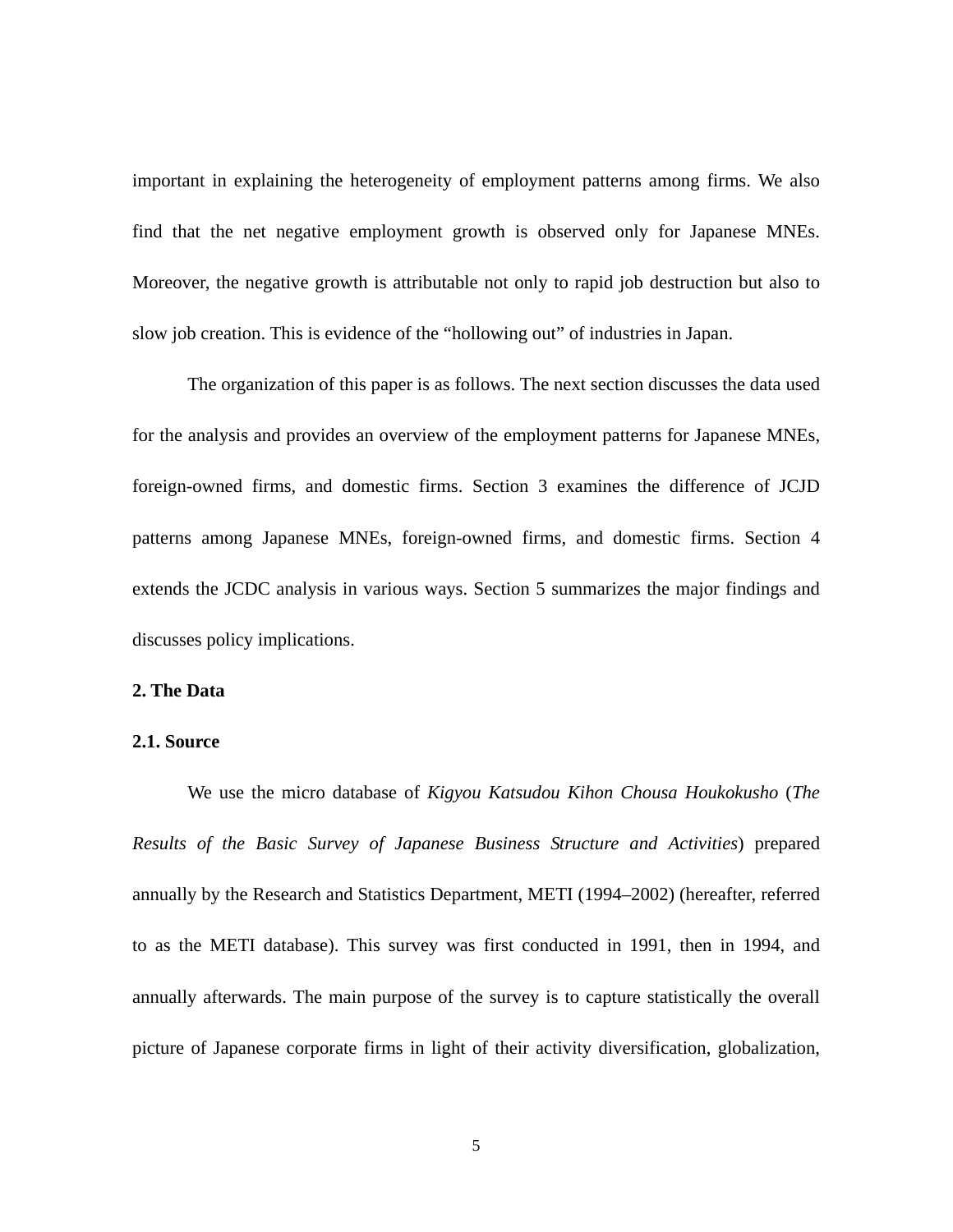and strategies on research and development and information technology. The strength of the survey is its sample coverage and reliability of information. The survey includes all firms with more than or equal to 50 workers and with capital of more than or equal to 30 million yen.

The survey covers the mining, manufacturing, and service industries, although some services industries, such as finance, insurance, and software services, are not included. Our study thus can address the issues of outward FDI by manufacturing firms and the inward FDI by foreign firms in wholesale/retail trade, which are commonly observed FDI patterns in developed countries. The limitation of the survey is that some information on financial and institutional features, such as keiretsu, are not available and small firms with less than 50 workers (or with capital of less than 30 million yen) are excluded.

From these surveys, we constructed a panel data set for the years from 1995 to 2002. We removed firms from our sample if firm age (questionnaire-level year minus establishment year), total wages, tangible assets, value-added (sales minus purchases), or employment were not positive and responses were incomplete.<sup>[5](#page-7-0)</sup> We focus on manufacturing and wholesale and retail industries since the number of firms in other industries is rather small. The number of firms exceeds 16,000 annually.

<u>.</u>

<span id="page-7-0"></span> $<sup>5</sup>$  In the METI database, employment is defined as the number of regular workers that includes part-time</sup> workers but excludes day workers. Employment of Japanese affiliates in foreign countries is also excluded.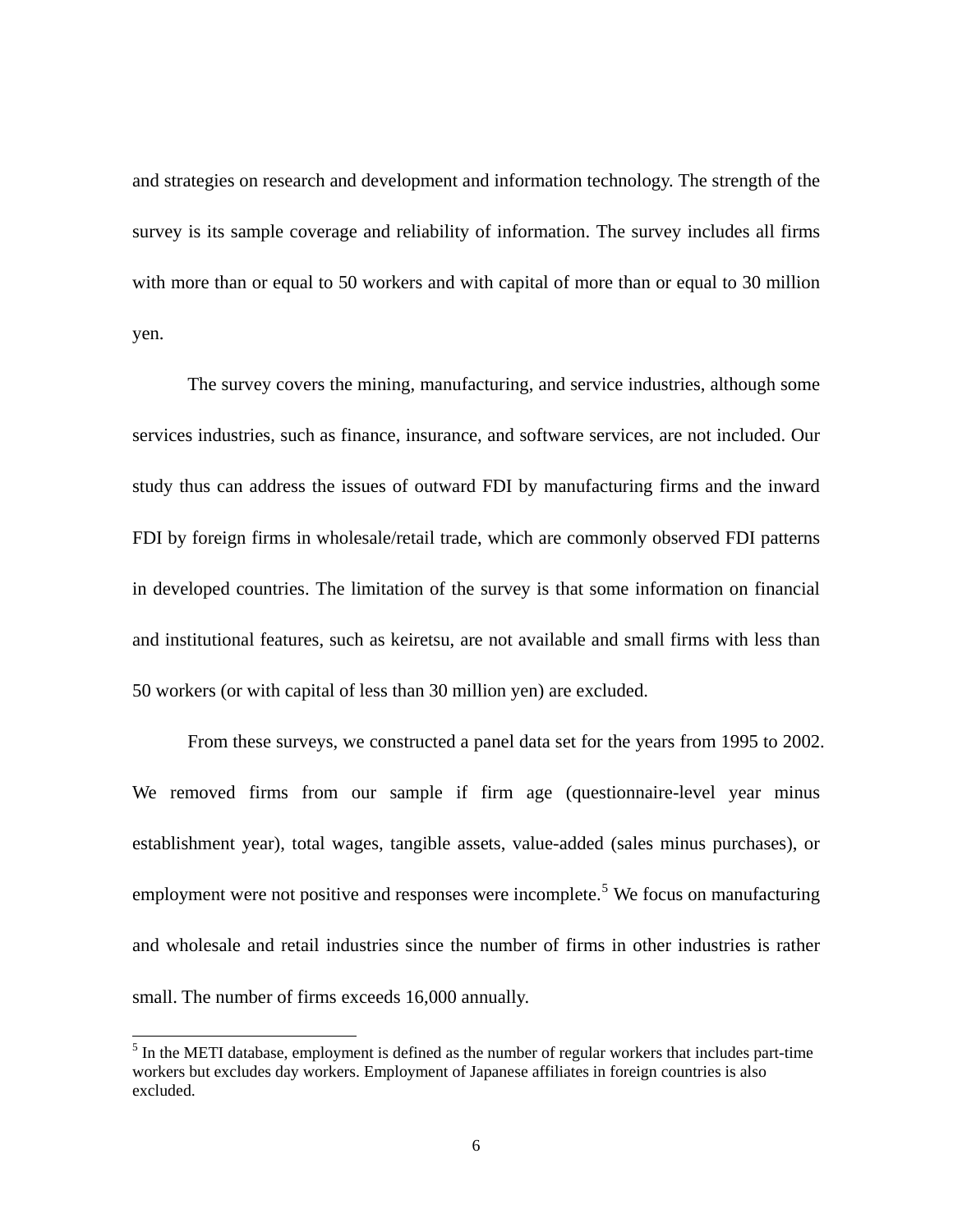In our study, we classify multinational firms into two categories. One is the foreignowned firm, which is defined as a firm with more than 33.3 percent of the equity coming from foreign investors. The other is the Japanese MNE, which is defined as a firm with at least one production affiliate in a foreign country.<sup>[6](#page-8-0)</sup> All other Japanese firms are classified as domestic firms.

#### **2.2. Employment Growth**

<u>.</u>

Table 1 presents the employment growth of all firms, Japanese MNEs, foreignowned firms, and domestic firms from 1995 to 2002. The employment growth of all firms indicates similar patterns to the unemployment rate in Figure 1. The negative employment growth is much larger for 1995–1998 than for 1998–2002. This suggests that the recession became severe after 1998. Note also that the net employment growth rate is different between firm types. Although Japanese MNEs and domestic firms show negative growth, foreign-owned firms generally reflect positive growth throughout the period except for 1995–1996 and 1999–2000.

 $==$ Table  $1 ==$ 

Table 2 indicates employment growth by industry.<sup>[7](#page-8-1)</sup> There are three messages in this

<span id="page-8-0"></span> $6$  If a firm with more than 33.3 percent equity coming from foreign investors has one production affiliate in foreign countries, we classify such a firm as foreign-owned.

<span id="page-8-1"></span><sup>&</sup>lt;sup>7</sup> For the sectoral distribution of the number of MNEs, foreign-owned firms, and domestic firms, see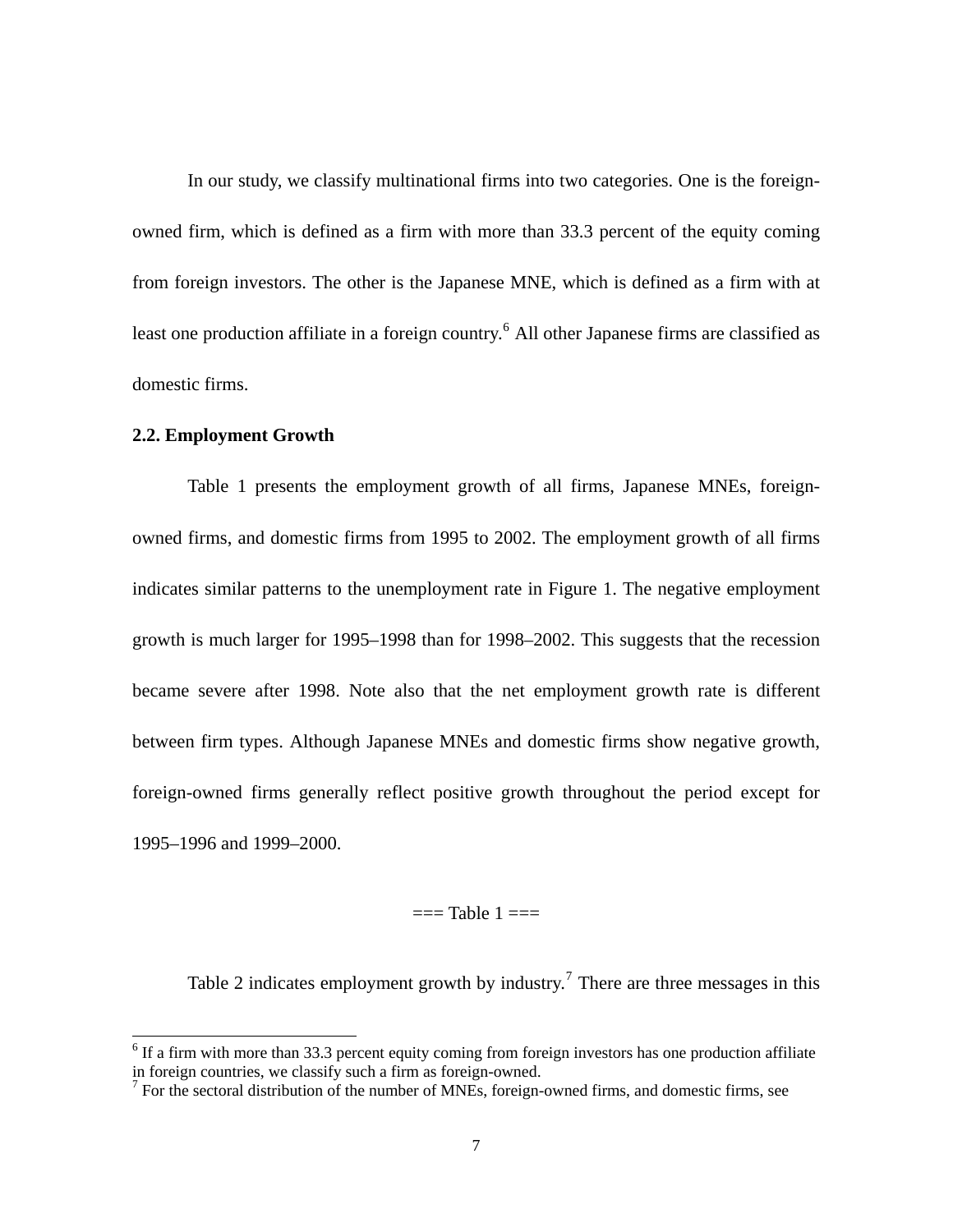table. First, although the overall annual average employment growth is negative  $(-1.3)$ percent from 1995 to 2002), there are some differences between manufacturing and wholesale/retail trade. While the manufacturing sector shows negative employment growth (–3.1 percent for 1995–2002), the wholesale/retail trade sector indicates positive growth (1.3 percent for 1995–2002). Positive employment growth is supported by the growth of retail trade, indicating 3.6 percent of the annual average growth rate for 1995–2002. Second, although manufacturing as a whole indicates negative growth, employment growth rates differ between industries. For instance, non-metallic mineral products rapidly decline, indicating an annual average growth rate of –5.0 percent for 1995–2002. On the other hand, precision machinery declines slowly, with a –0.9 percent average annual growth rate. These results imply that the industry category could be one factor explaining the difference in employment growth between firms.

#### $==$ Table  $2 ==$

Finally, and most importantly, the employment change is quite different across firm types. While Japanese MNEs and domestic firms show negative employment growth in almost all industries, foreign-owned firms show positive employment growth in many industries. The remarkable employment growth of foreign-owned firms is confirmed in

-

Table A1. The industry code is assigned to each firm in 1994 or the time of entry.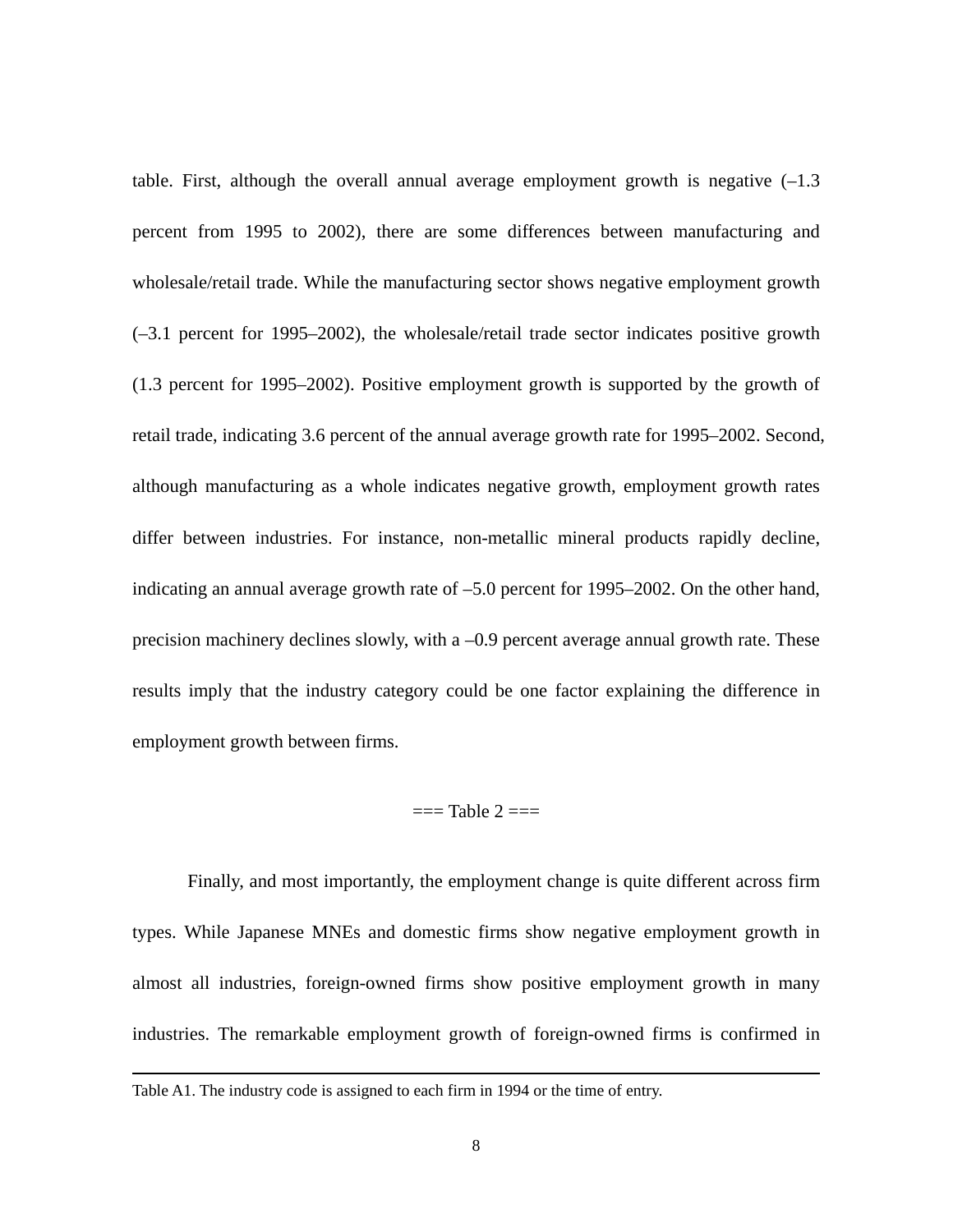transportation machinery and retail trade, with 20.2 and 21.0 percent annual average growth rates, respectively.

#### **3. Job Creation and Job Destruction (JCJD)**

#### **3.1. Methodology**

This section investigates how patterns of JCJD compare between Japanese MNEs, foreign-owned firms, and domestic firms. The analysis of JCJD is particularly useful for examining gross job flows, or gross job reallocation. Net job creation, which is defined as job creation plus destruction, masks several facts. For instance, when the net job growth is negative, the job destruction effects cancel out job creation effects. We thus may underestimate the contribution of MNEs to job creation without examining JCJD at the same time.

Several studies, such as Dunne, Roberts, and Samuelson (1989) and Davis, Haltiwanger, and Schuh (1996), have confirmed that gross job reallocation rates are substantially larger than net job creation rates, implying that JCJD occurs at the same time even in the narrowly defined industry. Levinsohn (1999) extended this analytical framework to examine the relationship between international trade orientation and gross job reallocation rates, finding that, in Chile, trade liberalization promoted job reallocation in the job market. Following Levinsohn (1999), we adopt the analytical framework of Davis,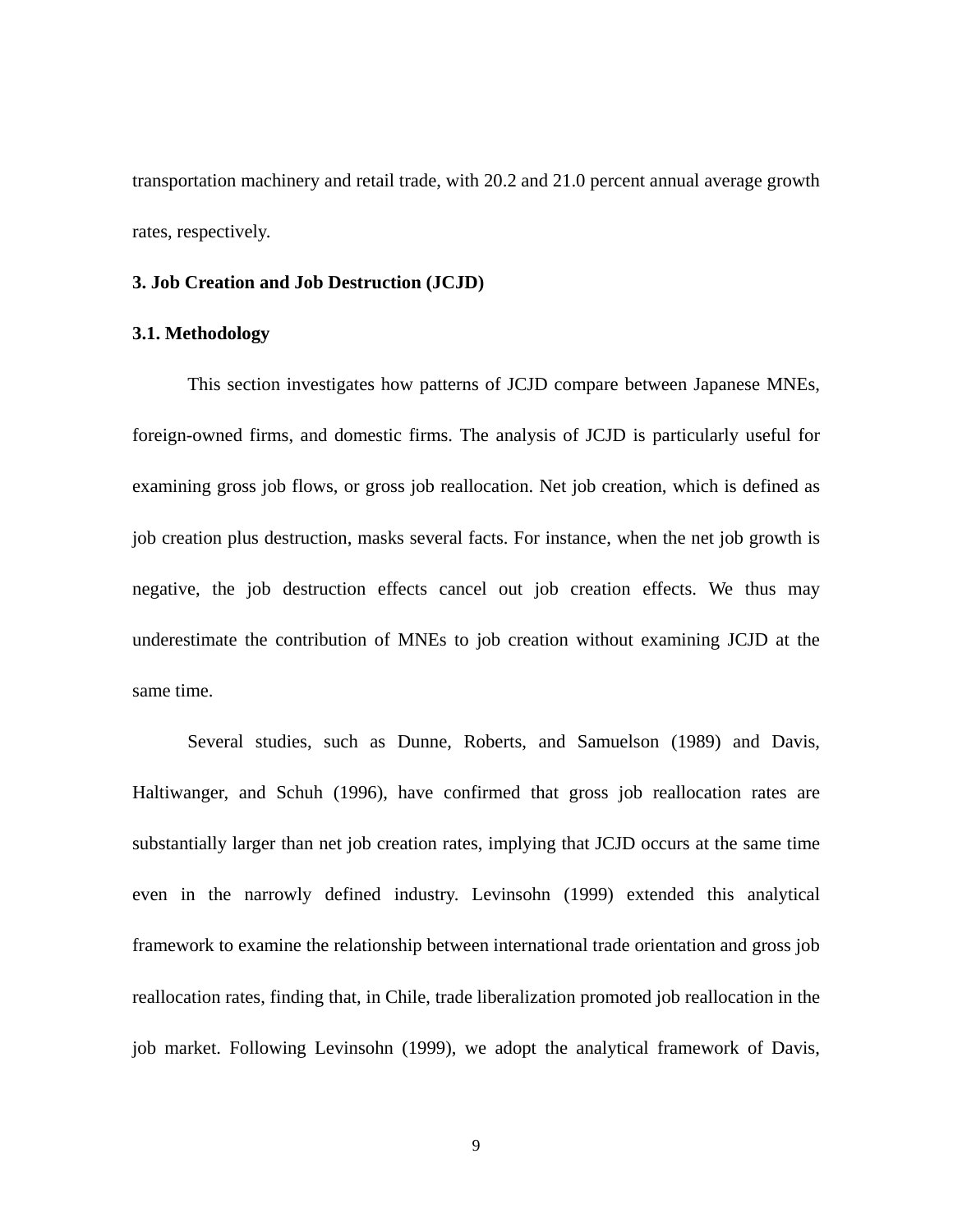Haltiwanger, and Schuh (1996) and apply the framework to examine JCJD by multinationals.

Denote  $L_{it}^s$  as the employment of firm *i* of firm type  $s \in S$  in year *t*. Firm type is classified into three groups: Japanese MNEs *JM* , foreign-owned firms *FF* , and domestic firms  $DF$ . Denote the symbol  $\Delta$  as the first-difference operator from year  $t-1$  to year  $t$ . Define firm-level growth rate as  $g_{it}^s = \Delta L_{it}^s / \overline{L}_{it}^s$ *it s*  $g_{it}^s = \Delta L_{it}^s / \overline{L}_{it}^s$ , where  $\overline{L}_{it}^s$  is the average of employment of firm *i* between year  $t-1$  and year  $t: \overline{L}_{it}^s = (L_{it}^s + L_{it-1}^s)/2$ *it s it*  $\overline{L}_{it}^s = (L_{it}^s + L_{it-1}^s)/2$ . Similarly, we denote the average of employment of firm type *s* from year  $t-1$  to year  $t: \overline{L}_t^s = (L_t^s + L_{t-1}^s)/2$ *t*  $\overline{L}_t^s = (L_t^s + L_{t-1}^s)/2$ , where  $=\sum\nolimits_{i\in S^-}L_i^s$  $\overline{L}_t^s = \sum_{i \in S^-} L_{it}^s$ .

Gross job creation  $C_t^s$  and destruction  $D_t^s$  by firm type *s* between year  $t-1$  and year *t* are  $C_t^s = \sum_{i \in S^+} \Delta L_{it}^s$  and *s*  $C_t^s = \sum_{i \in S^+} \Delta L_{it}^s$  and  $D_t^s = \sum_{i \in S^-} \Delta$ *s*  $D_t^s = \sum_{i \in S^-} \Delta L_{it}^s$ , where superscript + and – mean a subset of firms of firm type *s* that create or destroy employment, respectively. Denote gross JCJD rates of firm type  $s$ , which are defined as size-weighted sums of firm-level growth, as  $c_t^s$ and  $d_i^s$ , respectively.

$$
c_t^s = \frac{C_t^s}{\overline{L}_t^s} = \sum_{i \in S^*} \left( \frac{\overline{L}_{it}^s}{\overline{L}_t^s} \right) g_{it}^s \text{ and } d_t^s = \frac{D_t^s}{\overline{L}_t^s} = \sum_{i \in S^-} \left( \frac{\overline{L}_{it}^s}{\overline{L}_t^s} \right) g_{it}^s.
$$
 (1)

The gross job reallocation rate is  $c_i^s + d_i^s$  $c_i^s$  +  $\left| d_i^s \right|$  and the net job creation rate is  $c_i^s$  +  $d_i^s$ .  $c_i^s + d$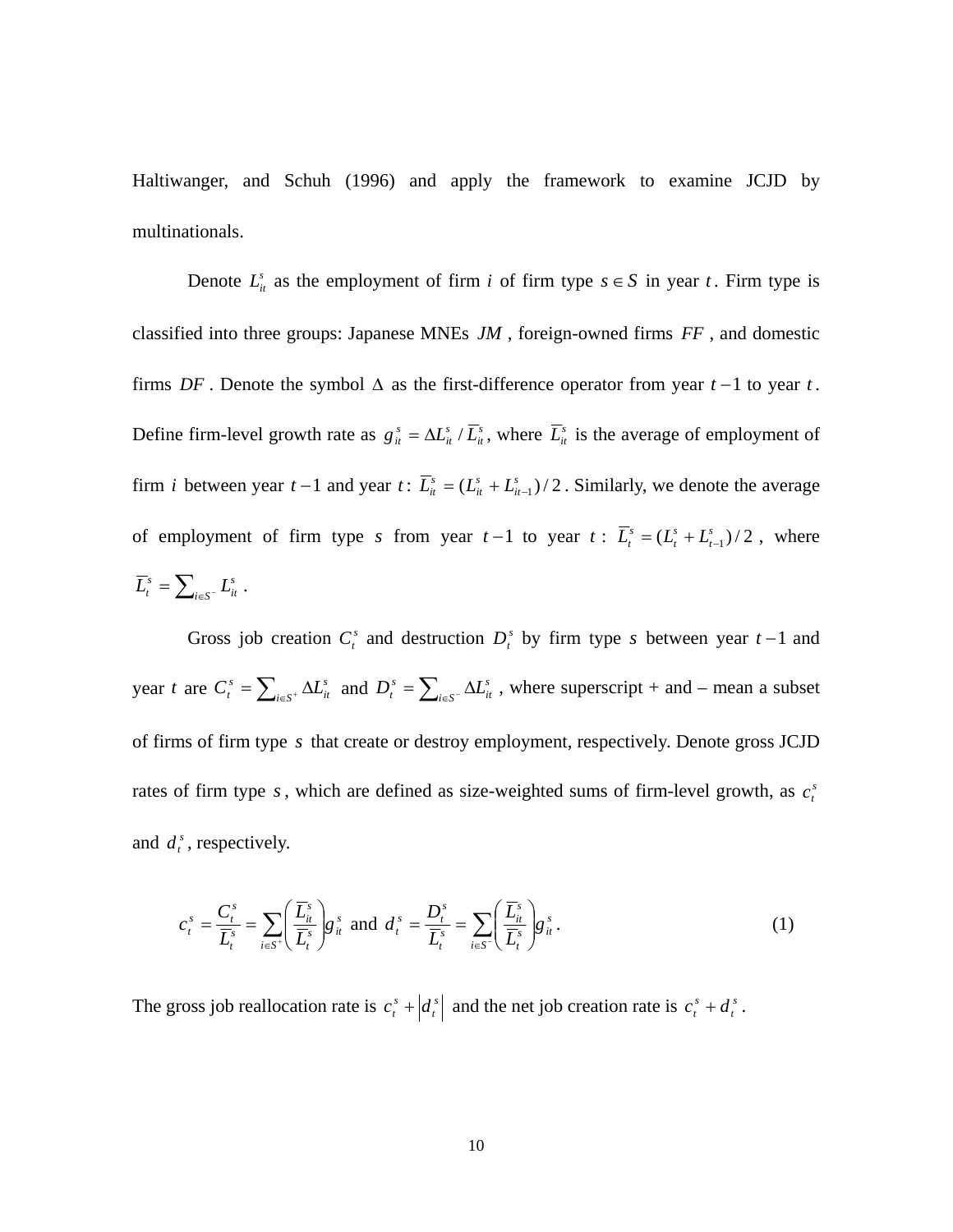### **3.2. Results**

#### **3.2.1. Basic Facts**

Table 3 presents the JCJD rates of Japanese firms from 1995 to 2002. The net job creation rates, which are defined as job creation rates plus job destruction rates, are the same as the net employment growth rates presented in Table 2: the net job creation rates of Japanese MNEs, foreign-owned firms, and domestic firms are –3.7 percent, 9.4 percent, and –0.5 percent, respectively. In Table 3, however, we can identify JCJD through status change.

#### $==$ Table  $3 ==$

Four findings stand out from this table. First, the largest parts of the job creation rates of Japanese MNEs and foreign-owned firms are attributable to status change.<sup>[8](#page-12-0)</sup> The job creation rates through status change are 1.5 percent for Japanese MNEs, 12.0 percent for foreign-owned firms, and 0.6 percent for domestic firms. On the other hand, if we focus on newly created jobs (i.e., job creation rate excluding status change), job creation rates by Japanese MNEs, foreign-owned firms, and domestic firms are 0.8 percent, 2.9 percent, and 4.8 percent, respectively. This implies that the job creation through M&A is a source of job creation by foreign-owned firms in Japan.

<span id="page-12-0"></span><sup>&</sup>lt;sup>8</sup>The number of firms that change their status is summarized in Table A2.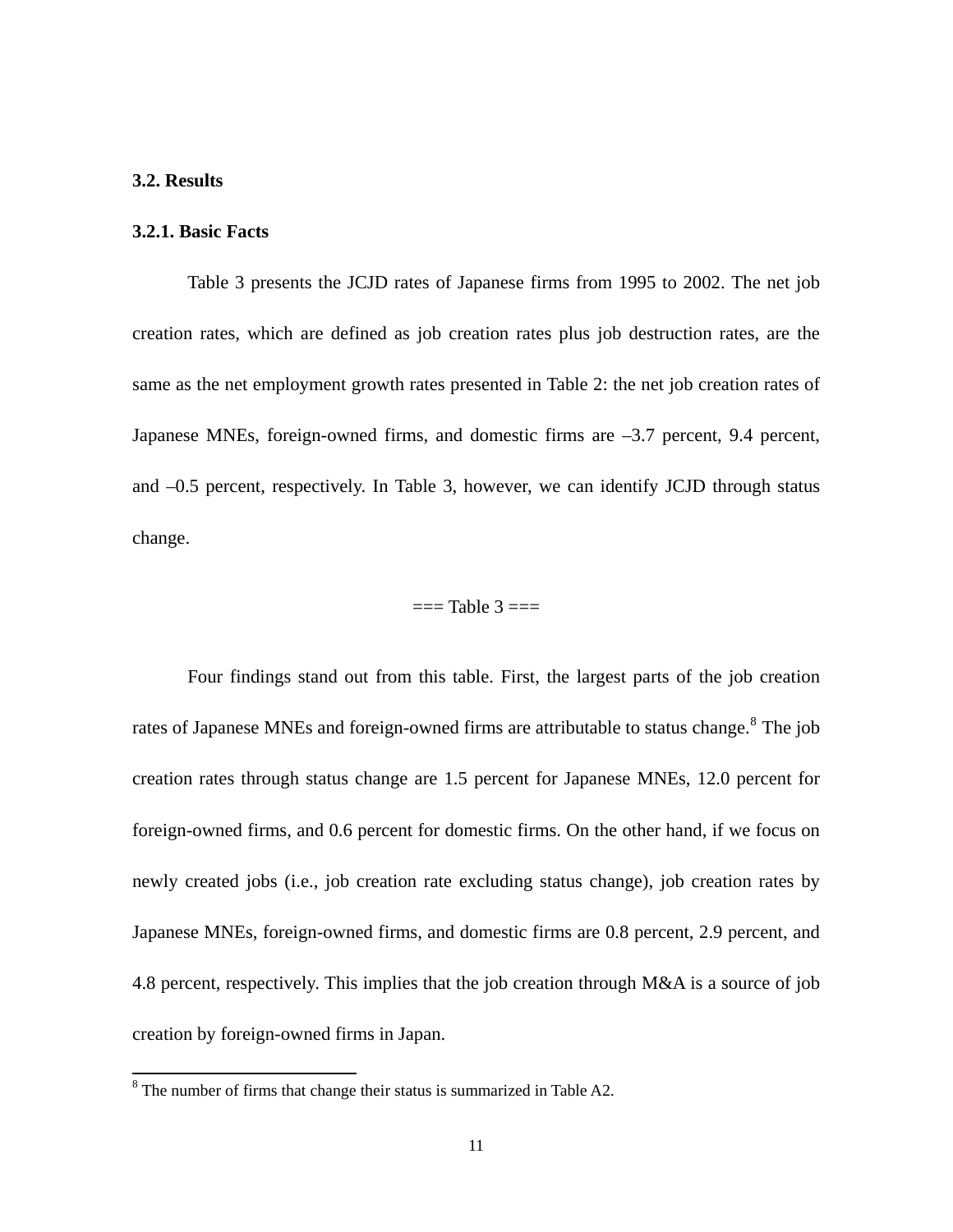Second, the largest parts of the job creation rates of domestic firms are attributable to entry and exit. The job creation rate and job destruction rates of domestic firms are 5.4 percent and -5.9 percent, respectively. Among them, entry accounted for 3.1 percentage points and exit accounted for -3.5 percentage points. This is because domestic firms are small compared with multinational firms. Since the main focus of our paper is JCJD by incumbent MNEs, hereafter JCJD excludes those occurring through status change and entry/exit, unless otherwise noted.

Third, compared with job creation rates, job destruction rates are much larger for Japanese MNEs and foreign-owned firms. Japanese MNEs show a –2.6 percent job destruction rate and a 0.4 percent job creation rate. Similarly, foreign-owned firms show a – 0.9 percent job destruction rate and a 0.7 percent job creation rate. Previous studies of JCJD found that there was always job creation and job destruction at the same time even within the same international trade orientation or detailed classifications of industry. For instance, the difference between gross and net job creation rates is 11.9 percent for Davis and Haltiwanger (1992, Table 2), 30.4 percent for Levinsohn (1999, Table 6, exporter), and 17.6 percent for Görg and Strobl (2005, Table 4b).<sup>[9](#page-13-0)</sup> However, our results indicate that Japanese incumbent MNEs do not seem to create and destroy jobs at the same time: while they

<u>.</u>

<span id="page-13-0"></span> $9^9$  Cahuc and Zylberberg (2004, p.506) also indicated that the gross job creation rate is about ten times higher than the net job creation rate in Germany, the Netherlands, the United Kingdom, and the United States, and 30 times higher in France.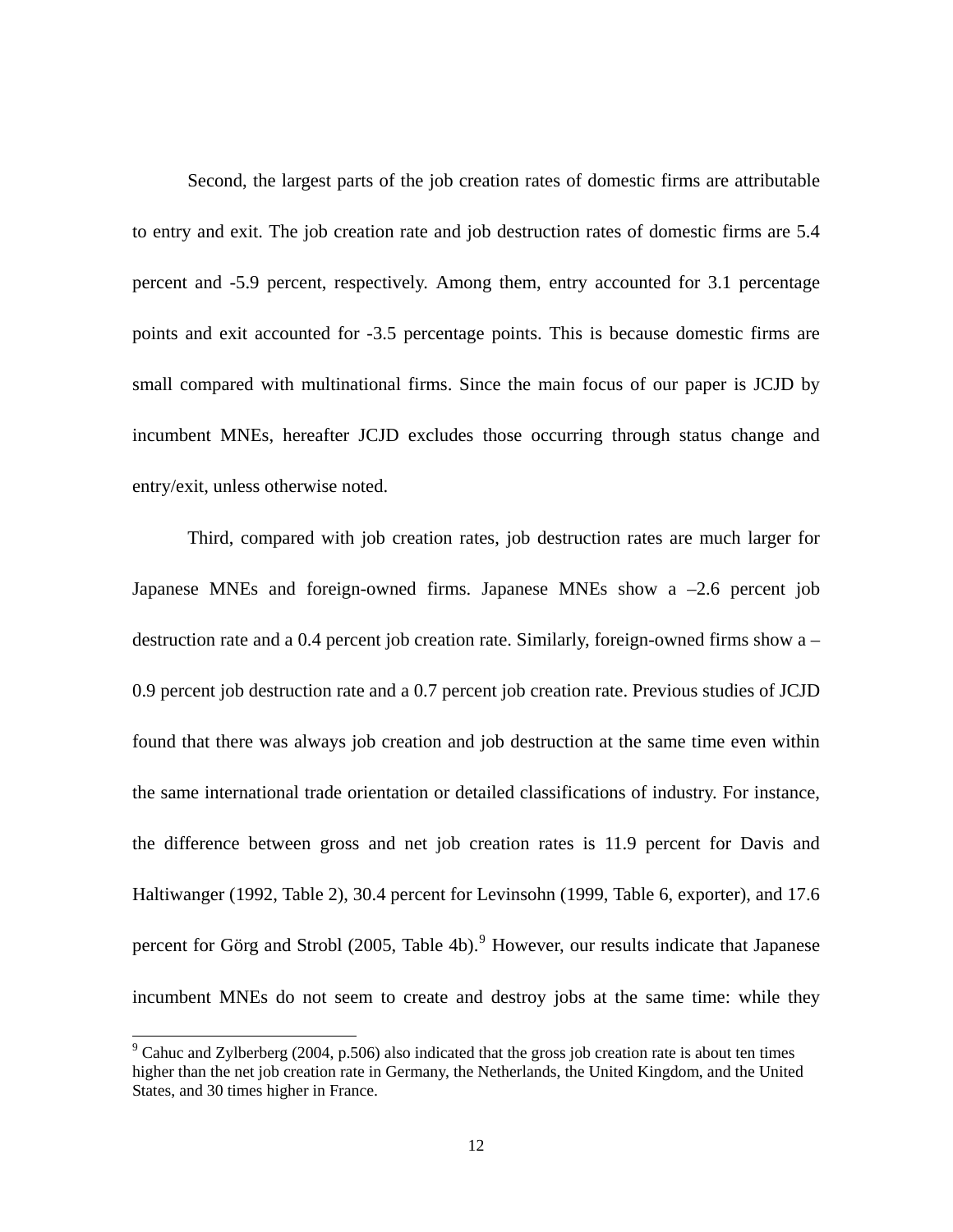destrroyed large jobs (–2.6 percent), they created only a small amount of jobs (0.4 percent). The difference between gross and net job creation rates is only 0.8 percent. We will discuss this issue in more detail in the next section.

Finally, Japanese MNEs present the smallest contribution to the net job creation rate. While the net job creation rate is 0.0 percent for domestic firms and 0.2 percent for foreignowned firms, it is –2.2 percent for Japanese MNEs. Note that the difference in job creation rates between Japanese MNEs and domestic firms is 1.4 percentage points (|1.8%–0.4%|) while that of job destruction rate is 1.2 percentage points  $([-1.4\% - (-2.6\%)]$ . Negative employment growth of Japanese MNEs is therefore attributable to slow job creation as well as rapid job destruction, implying that the relocation of production sites by Japanese MNEs causes slow job creation as well as rapid job destruction.

#### **3.2.2. Alternative threshold level**

There may be a concern about the specified threshold level of foreign equity ownership. In the baseline analysis, a foreign-owned firm is defined as a firm where more than 33.3 percent of the equity is from foreign investors. However, there are several Japanese firms that have a large part of the equity owned by foreign investors. For instance, the equity share of foreign investors is 48.1 percent for Sony, 48.7 percent for Fujifilm, and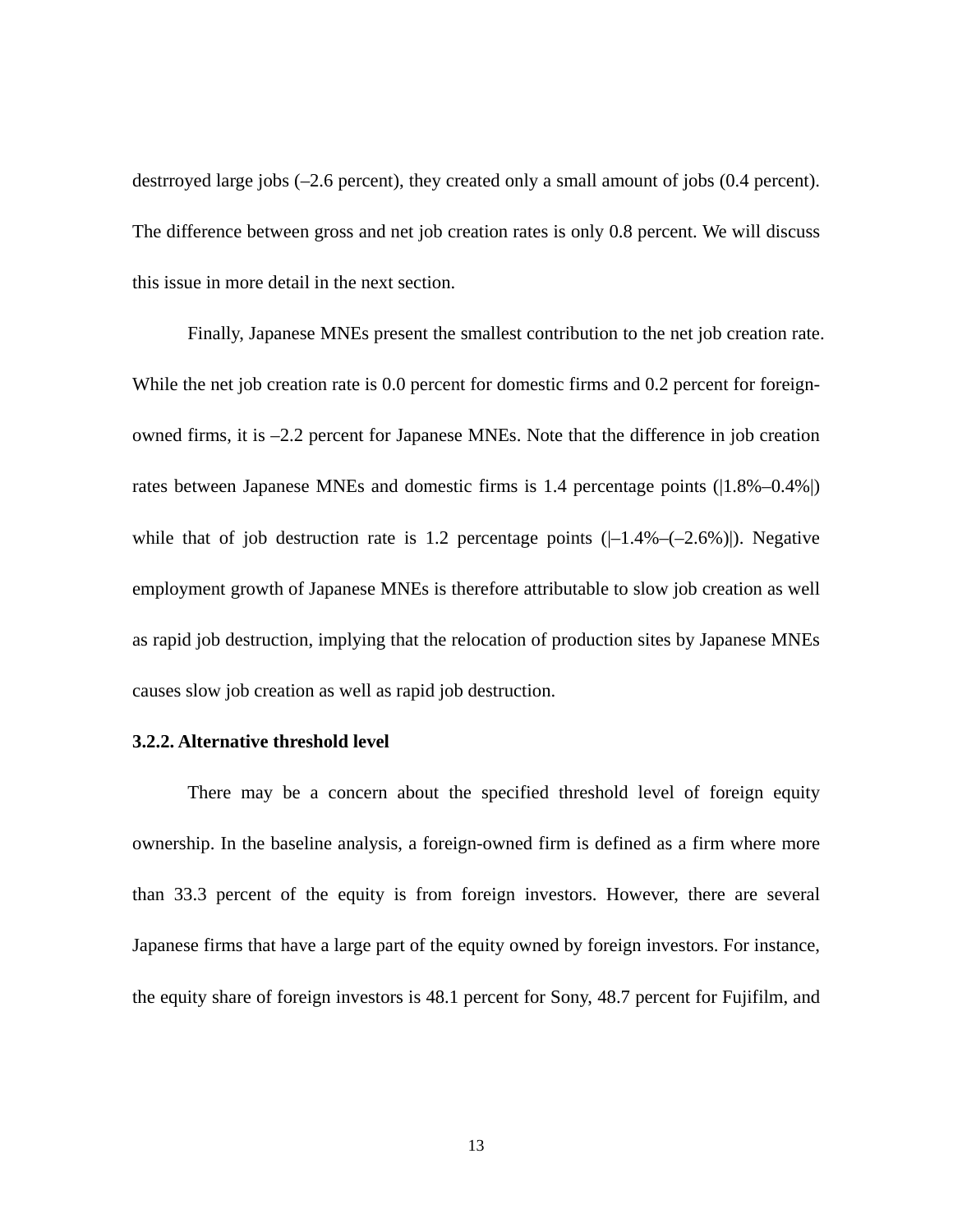37.9 percent for Nintendo.<sup>[10](#page-15-0)</sup> To check the sensitivity of the threshold level, we redefine a foreign-owned firm as a firm where more than 50.0 percent of the equity is from foreign investors (majority-owned firms).

The right hand side of Table 3 indicates the results when we redefine the foreignowned firms. The results are generally the same as the results when we define a foreignowned firm as the firm with more than 33.3 percent of foreign ownership except for the status change of foreign-owned firms. One notable difference is that the effects of status change decline when we redefine foreign-owned firms. This implies that status changes mainly occurred between 33.3 and 50.0 percent of equity share and thus our results are not very sensitive to the threshold level once we exclude the effects of status change.

#### **4. Discussion**

#### **4.1. Firm size**

<u>.</u>

There may be concern that the difference in JCJD patterns might be attributable to firm size rather than the multinational status of firms. To examine this, we examine the JCJD rates for large, medium-sized, and small-sized firms, respectively. The large firm is defined as a firm with more than 1,000 workers. The small-sized firm is a firm with less than 300 workers. Other firms are defined as medium-sized firms. $11$ 

<sup>10</sup> *Nikkei Newspaper*, June 28, 2005. (In Japanese.)

<span id="page-15-1"></span><span id="page-15-0"></span> $11$  Table A3 summarizes by firm size, the number of Japanese MNEs, foreign-owned firms, domestic firms.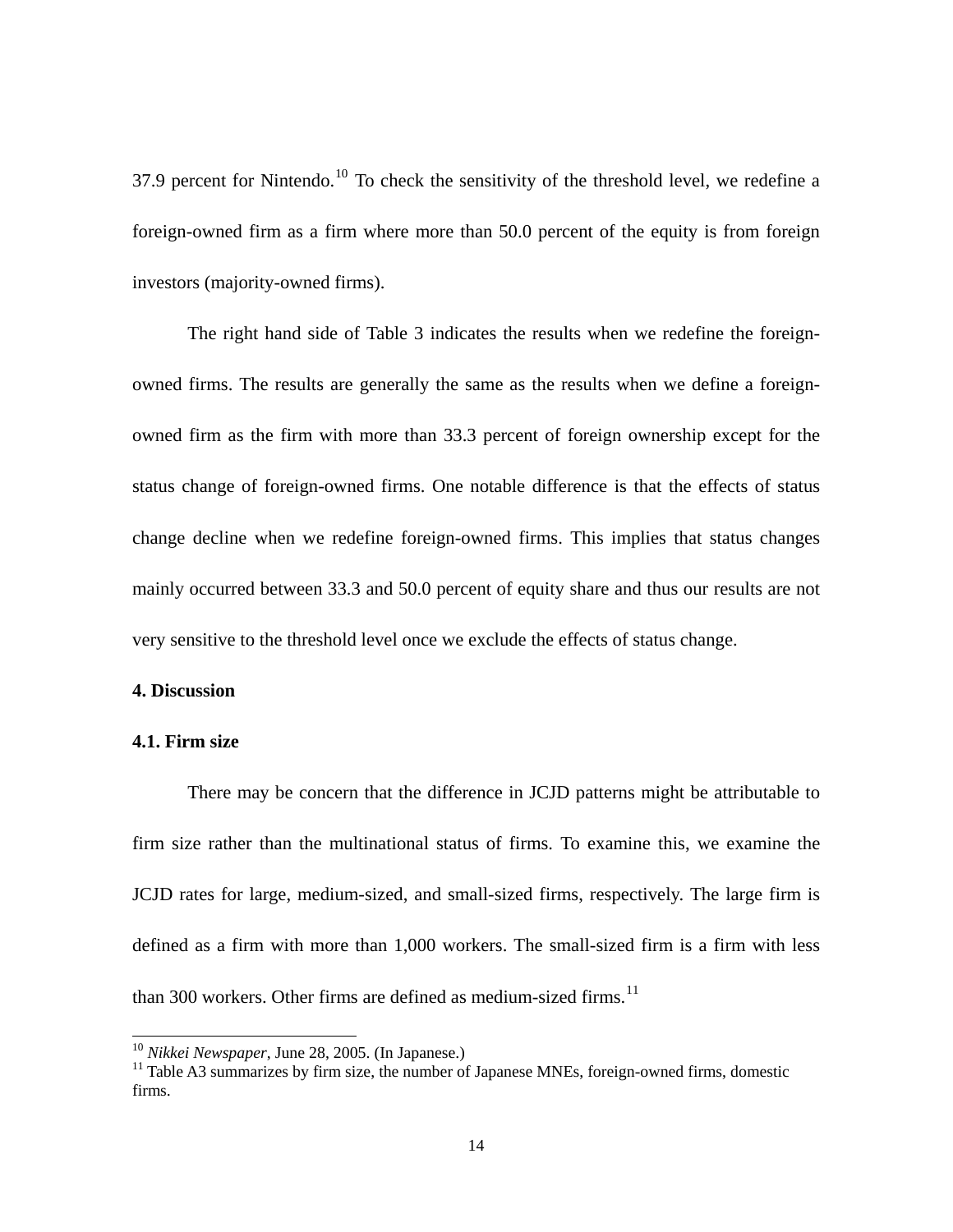Table 4 indicates the JCJD rates, by firm size. Firms that change size are included in entry and exit in this table, so that the table does not become complex.<sup>[12](#page-16-0)</sup> Therefore, we just focus on the incumbent results. The results indicate that differences in firm size cannot explain differences in the JCJD patterns among multinational status since the JCJD rates are not very different across firm sizes. For instance, the job creation rate of large Japanese MNEs is 0.4 percent while those of medium- and small-sized MNEs are 0.3 percent and 0.4 percent, respectively.

#### $==$ Table 4  $==$

The job destruction by Japanese MNEs and the job creation by domestic firms are exceptions. The job destruction rates of large, medium-sized, and small-sized Japanese MNEs are  $-2.6$  percent,  $-1.3$  percent, and  $-1.1$  percent, respectively. The job creation rates of large, medium-sized, and small-sized domestic firms are 2.4 percent, 0.6 percent, and 0.6 percent, respectively. There is accordingly a difference in JCJD patterns between large firms and small-/medium-sized firms even in the same multinational status. This also suggests that the arguments of "hollowing out" of Japanese industries might be based on the employment patterns of *large* Japanese MNEs.

-

<span id="page-16-0"></span> $12$  For instance, if the firm employment grows from 950 to 1,200 workers, it is included as the exit of a medium-sized firm and the entry of a large firm.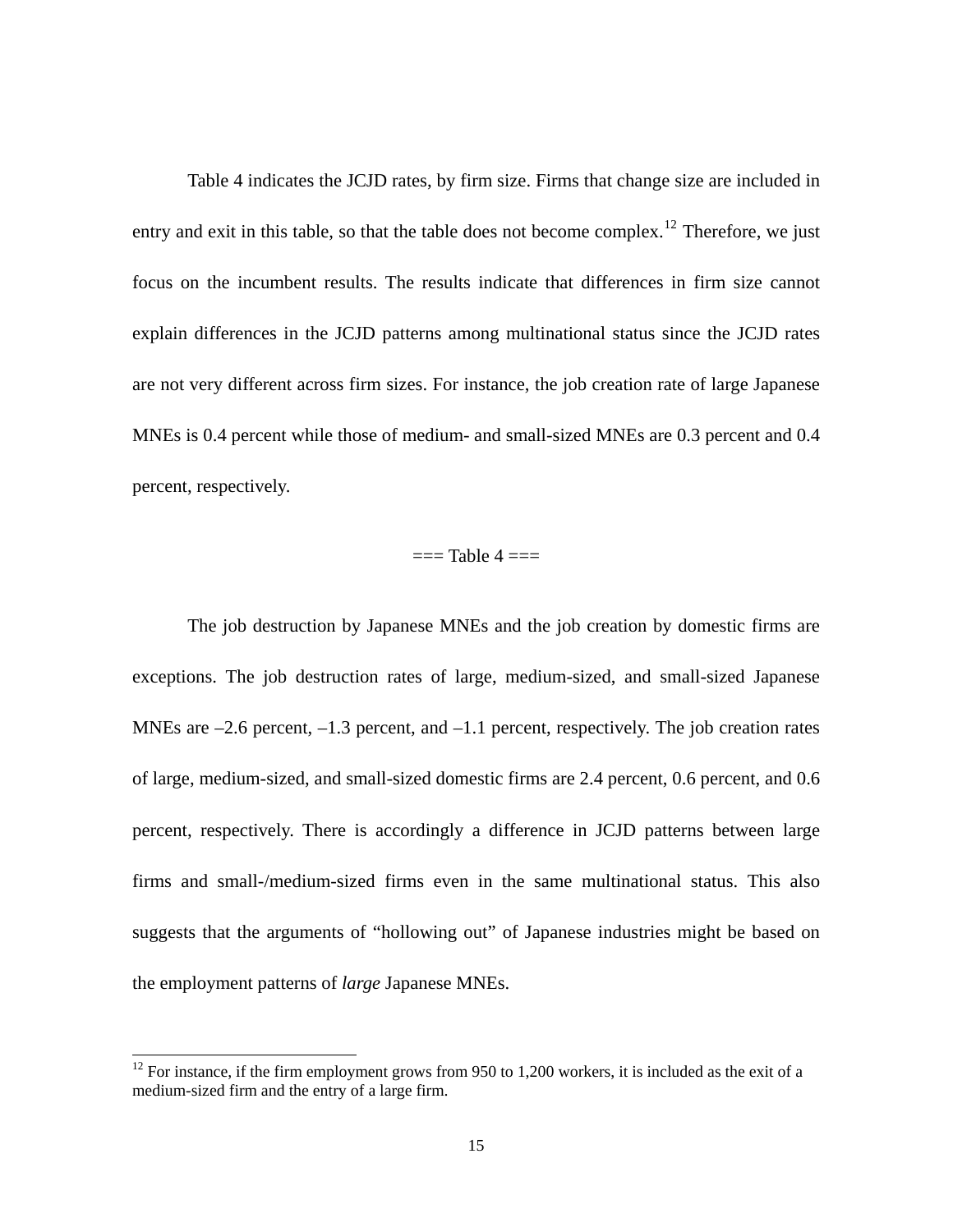Note that firms often change their category (e.g., from a large to a medium-sized firms). Firms that change their size are excluded from "incumbents" and included in the "entry and exit" category. This means that the definition of the incumbent is slightly different from the definition in the previous section. To maintain the consistency of the analysis, the following discussion focuses on some aspects other than firm size.

#### **4.2. Period and industry**

It is often pointed out that the employment patterns might be largely affected by periods and industries, which we now examine.

#### **4.2.1. Difference between 1995-1998 and 1998-2002**

As confirmed in Table 1, the negative employment growth is particularly notable after 1998. To determine if there are any differences of employment patterns between before and after 1998, we calculate the JCJD rates for 1995-1998 and 1998-2002 separately.

Table 5 presents the results. Regardless of firm types, the job destruction rates for 1998–2002 are much larger than those for 1995–1998. The job destruction rate of Japanese MNEs is  $-2.4$  percent for 1995–1998 and  $-3.5$  percent for 1998–2002. Similarly, the job destruction rates of foreign-owned firms and domestic firms for 1998–2002 are –2.4 percent and –2.1 percent, respectively, which are larger than those for 1995–1998 (–2.1 percent for foreign-owned firms and –2.0 percent for domestic firms). This implies that the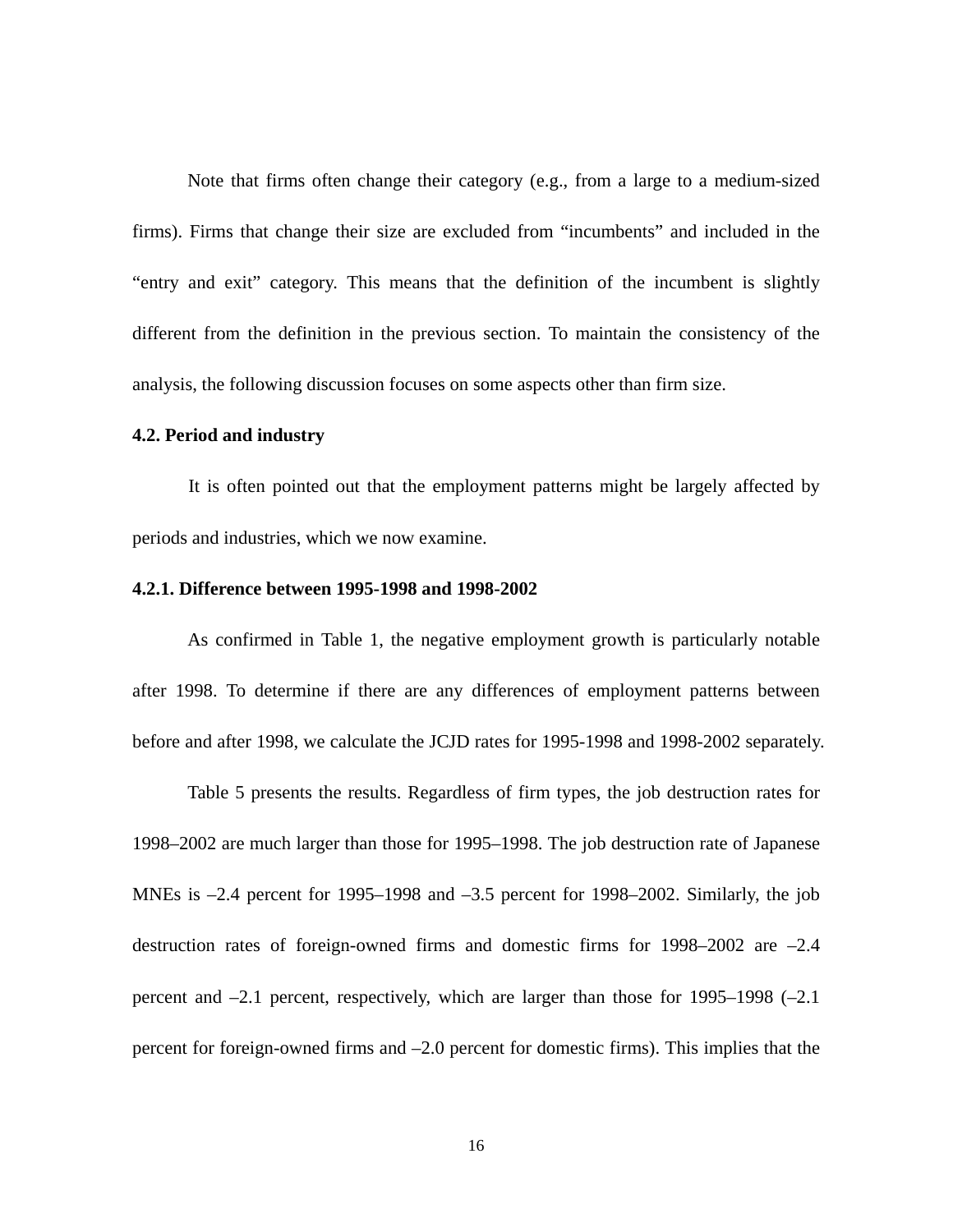severe recession between 1998 and 2002 strongly affected the employment of firms in Japan, regardless of the firm type.<sup>[13](#page-18-0)</sup>

 $==$ Table 5 $==$ 

#### **4.2.2. Difference across Industries**

-

Table 2 confirms that there are clear differences in net job growth between manufacturing and wholesale/retail trade. To investigate the differences in more detail, we calculate JCJD rates for manufacturing and wholesale/retail trade, respectively.

Table 6 presents the results of JCJD rates in manufacturing and wholesale/retail trade for 1995–2002. We can see, first, that the positive net job creation rates in wholesale/retail trade for all firms are attributable to the large job creation rate in wholesale/retail trade. Table 6 shows that job creation rates in manufacturing and wholesale/retail trade are 0.6 percent and 2.4 percent, respectively. On the other hand, the differences in job destruction rates are relatively small, being –2.6 percent in manufacturing and –1.4 percent in wholesale/retail trade. This implies that the positive employment growth rate in wholesale/retail trade is supported by the strong job creation rate.

<span id="page-18-0"></span> $13$  Note that foreign-owned firms show a positive net job creation rate (0.2 percent) for 1995–2002 (subtotal in Table 3), although they show negative net job creation (i.e., job destruction) rates in two subperiods: for 1995–1998 (–1.3 percent) and for 1998–2002 (–1.0 percent). This is caused by status change. For instance, suppose that a domestic firm changes its status to a foreign-owned firm between 1995 and 1998 and destroys jobs between 1998 and 2002. This change is regarded as job destruction by foreign-owned incumbent firms for 1998–2002. However, the change is classified as a status change for 1995–2002. Thus, the results for the overall period are not always the same as those for subperiods.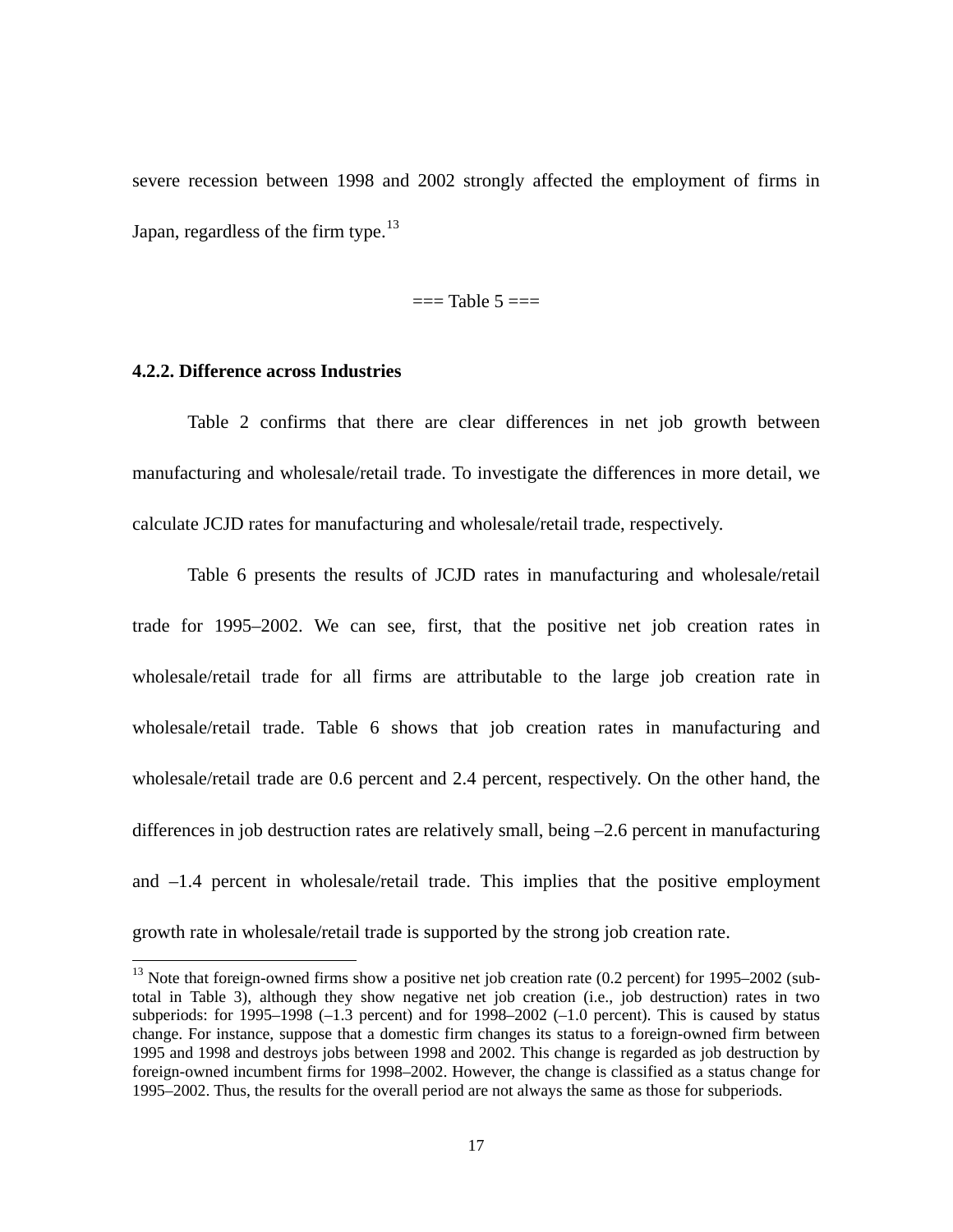$==$ Table  $6 ==$ 

Second, in all firm types, job creation rates in manufacturing are smaller than those in wholesale/retail trade. For Japanese MNEs, the job creation rate in manufacturing is 0.4 percent, whereas it is 0.6 percent in wholesale/retail trade. The job creation rate of foreignowned firms in manufacturing is 0.6 percent, which is much smaller than the 1.2 percent in wholesale/retail trade. Similarly, the job creation rate of domestic firms in wholesale/retail trade is 2.6 percent, which is three times as much as the job creation rate of domestic firms in manufacturing (0.8 percent).

Third, job destruction rates are much larger in terms of absolute values in wholesale/retail trade than in manufacturing for Japanese MNEs and domestic firms and vice versa for foreign-owned firms. The job destruction rate of Japanese MNEs is –2.7 percent in manufacturing and –2.1 percent in wholesale/retail trade. Similarly, the job destruction rate of domestic firms is –1.8 percent, which is –0.7 percent points larger than the job destruction rate in wholesale/retail trade  $(-1.1$  percent). On the other hand, the job destruction rate of foreign-owned firms is –0.8 percent in manufacturing and –1.2 percent in wholesale/retail trade. Job destruction in manufacturing, therefore, is much more severe in Japanese firms (Japanese MNEs and domestic firms) than in foreign-owned firms.

Table 7 shows the JCJD rates by industry in manufacturing. The total net job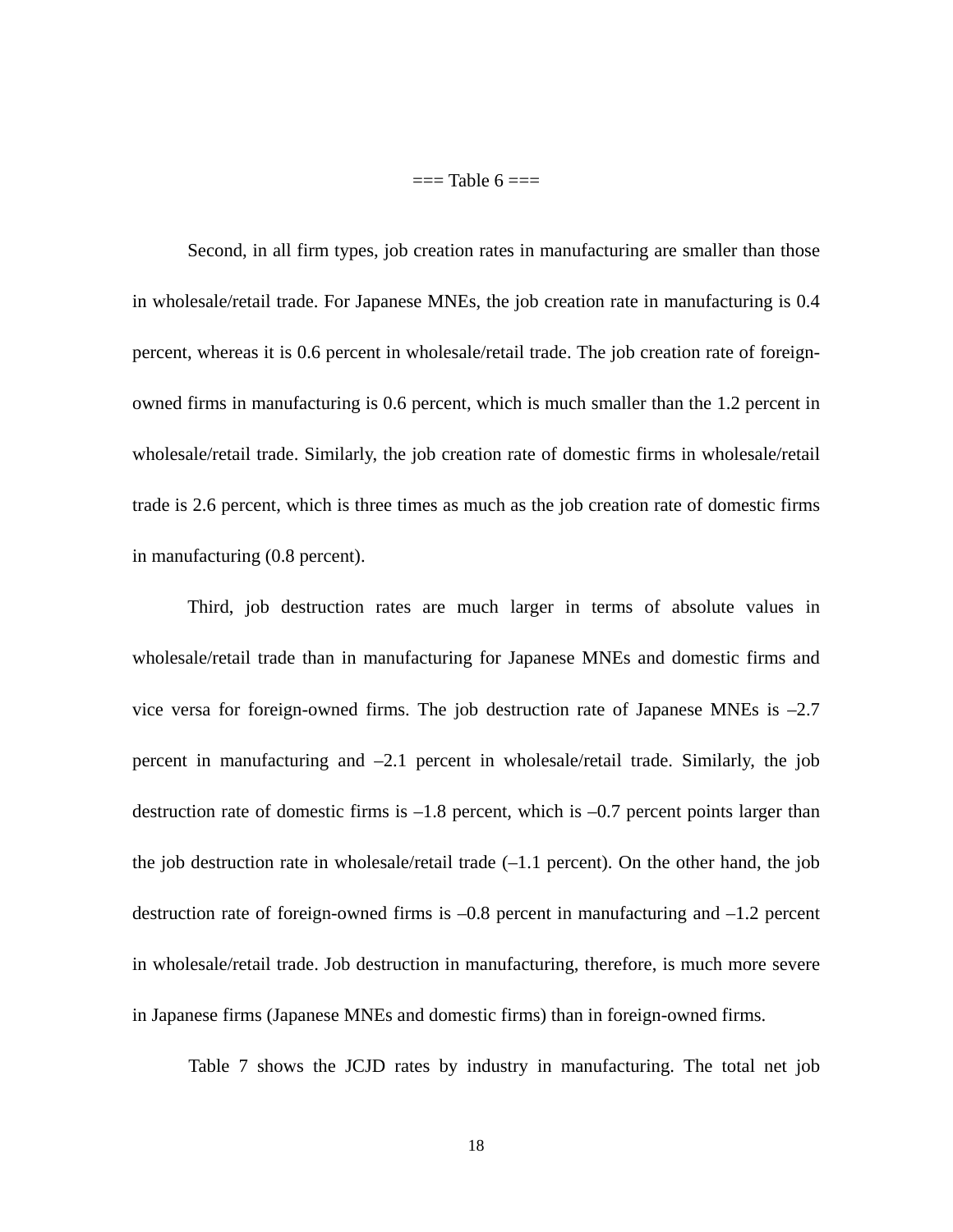creation rates in Table 7 correspond to the sectoral employment growth in Table 2. The results suggest that the industry-specific factor might play an important role in the employment patterns of firms because the JCJD rates are different across sectors even in the same multinational status. For instance, Japanese MNEs show a  $-1.0$  percent job destruction rate in transportation machinery while there is a –4.0 percent rate in iron, steel, and metal. Note, however, that even for the same industry, multinational status can explain some of the difference of employment across firms. In iron steel, and metal products, the job destruction rate of Japanese MNEs is –4.0 percent, of which is significantly higher than that of foreign-owned firms (0.0 percent). This suggests that both multinational status and industry are important factors in explaining the employment patterns of firms.

 $==$ Table  $7 ==$ 

#### **4.3. Difference between production and nonproduction workers**

An important policy question is whether MNEs destroy production workers' jobs more rapidly than nonproduction workers' jobs. The job destruction by MNEs in the manufacturing sector affects production workers more than the rest of the labor force. This is because the shift of production sites from Japan to foreign countries may cause a stronger decline in demand for production workers than for other workers. The analyses above cannot answer this question, although it is of great concern to policy makers. We thus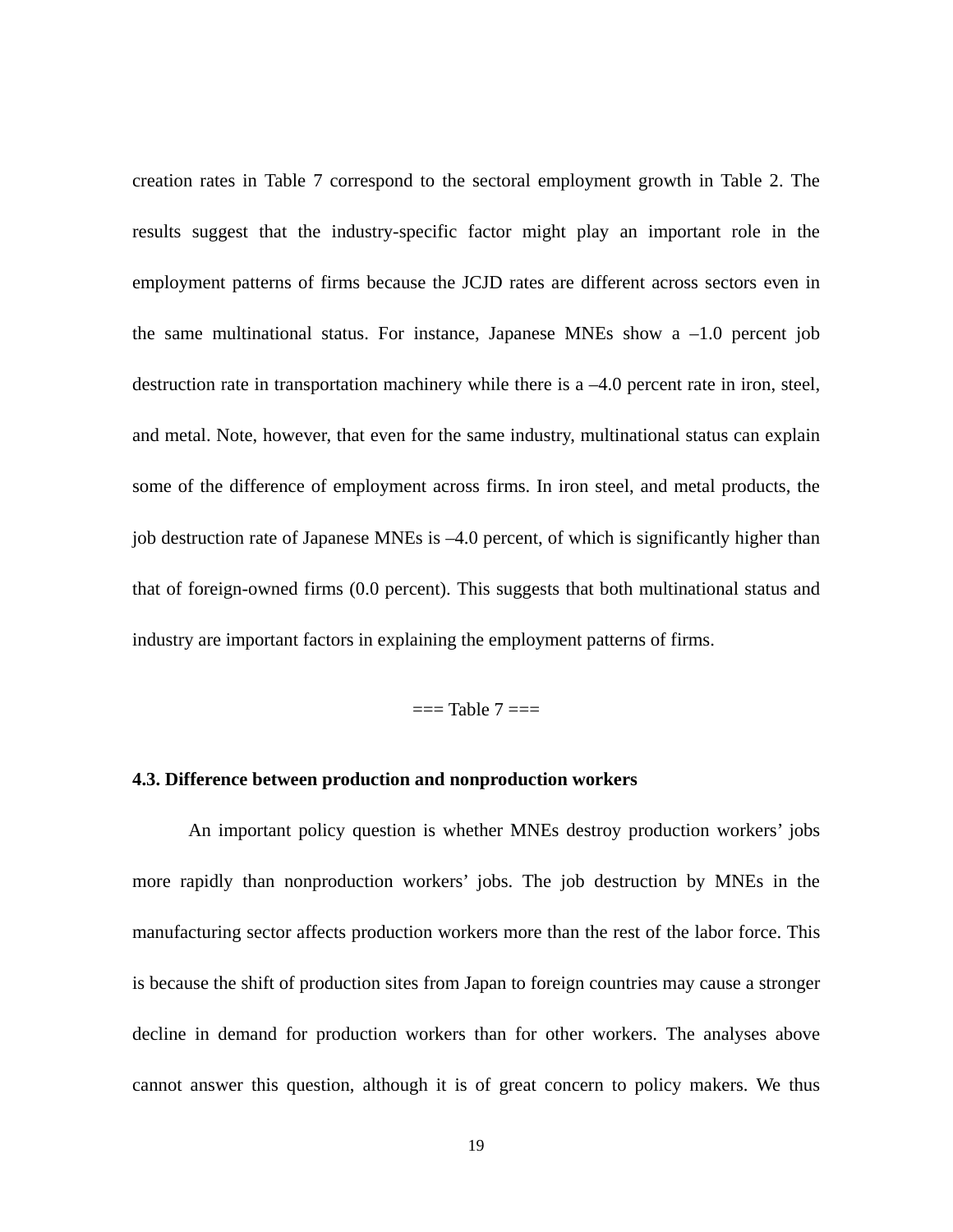further decompose JCJD in manufacturing firms into production and nonproduction workers, and examine the differences between firm types.

#### $==$ Table  $8 ==$

Table 8 presents the results of JCJD rates for production workers and nonproduction workers from 1995 to 2002. We can see, first, that net job destruction in production workers is confirmed in all types of firms, with Japanese MNEs showing higher job net destruction rate than domestic firms. The net growth in employment of production workers is –3.4 percent for MNEs, –1.5 percent for foreign-owned firms, and –1.1 percent for domestic firms. The clearly indicates that MNEs destroy production workers' jobs vis-à-vis foreignowned firms and domestic firms. It is also notable that foreign-owned firms create jobs for nonproduction workers as the net job flow rate is positive (0.1 percent).

Second, the job destruction rate for MNE production workers is much larger than that for domestic firms, as the job destruction rate of domestic firms is  $-2.2$  percent compared to MNEs of –3.9 percent. As for nonproduction workers, the job destruction rates of Japanese MNEs are almost the same as those of domestic firms, being –2.4 percent and – 2.5 percent, respectively. This is further evidence to support the "hollowing out" of industries in Japan.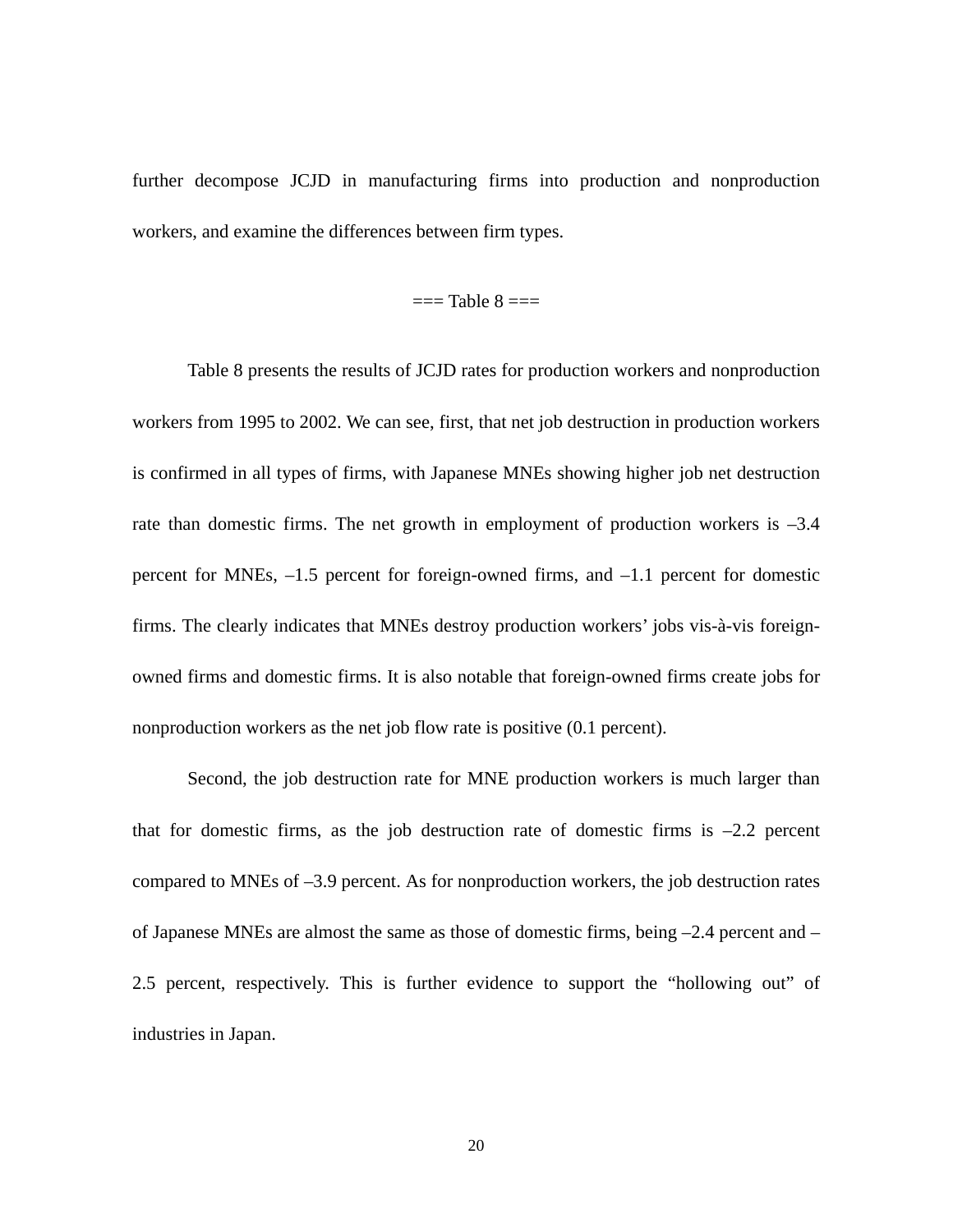#### **4.4. Is Multinational Status Important?**

Thus far, we have found that not only multinational status but also industry and worker type (i.e., production or nonproduction workers) are important factors in explaining the difference in JCJD patterns among firms. It is then natural to ask how important multinational status is when we control for the industry and worker type at the same time.

Table 9 indicates the JCJD rates of Japanese MNEs and foreign-owned firms for production workers by selected manufacturing sectors (iron, steel, and metal products, general machinery, electrical machinery, transportation machinery, and other manufacturing). <sup>[14](#page-22-0)</sup> The results are striking. Some of the gross job reallocation rates are almost the same as the net job reallocation rates. For example, Japanese MNEs in iron, steel, and metal products show a 0.4 percentage point difference between gross and net job creation rates. The differences are 0.0 percentage point for foreign-owned firms in iron, steel, and metal products, electrical machinery, transportation machinery, and other manufacturing. Once we control for multinational status as well as entry/exit, industry, and worker type, we can confirm quite homogenous JCJD patterns for production workers. This has an important implication, namely that a number of studies emphasized the heterogeneous patterns of JCJD based on the fact that gross job reallocation rates were substantially larger than net job creation rates. However, some of the heterogeneity might -

<span id="page-22-0"></span><sup>&</sup>lt;sup>14</sup> The detailed results are presented in Tables A4-A8.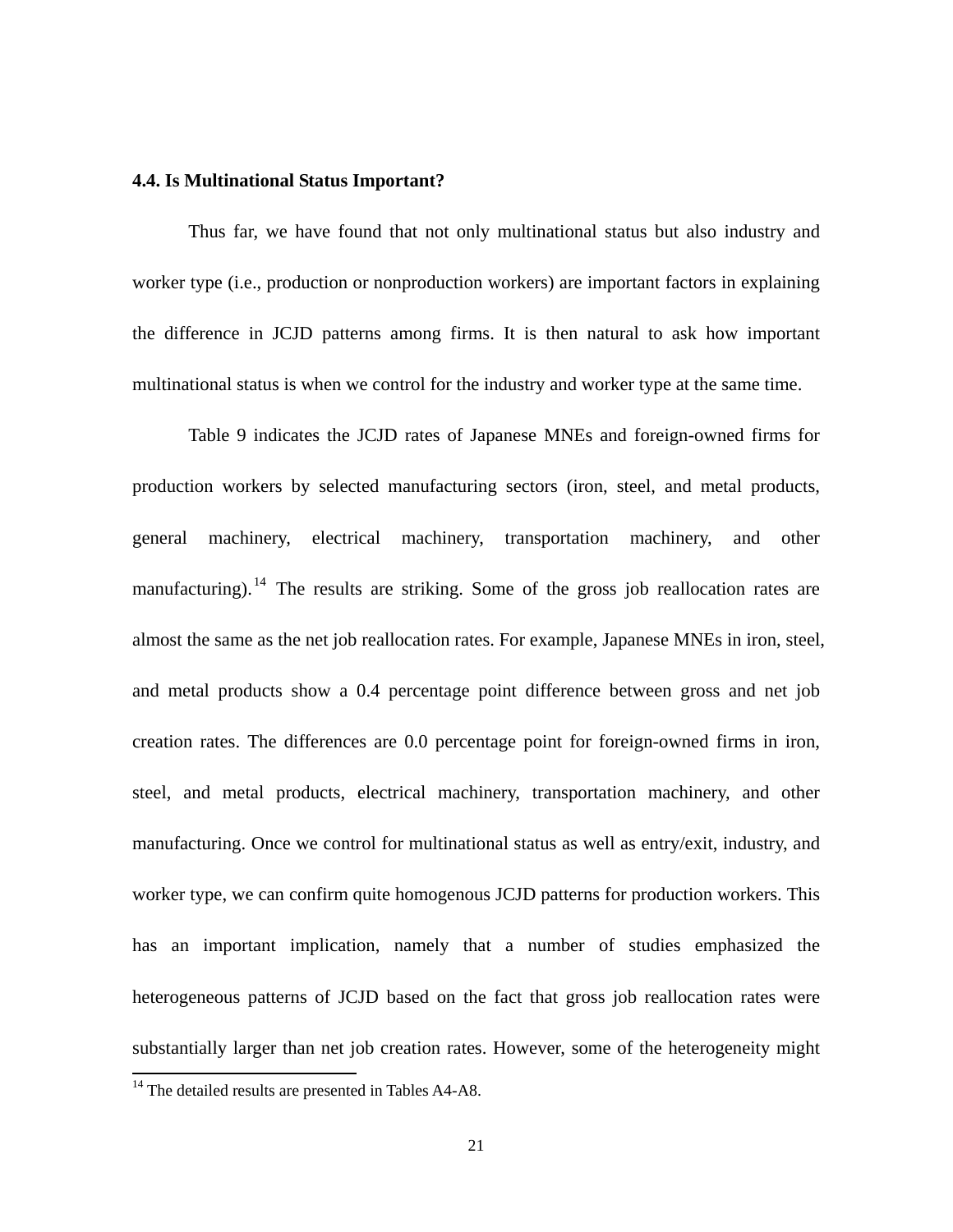be explained by multinational status. Once we control for the multinational status as well as entry/exit, industry, and worker type, we no longer find the substantial difference between gross job reallocation and net job creation.

 $==$ Table 9  $==$ 

#### **5. Concluding Remarks**

In this paper, we ask whether multinational enterprises (MNEs) reflect different job creation and job destruction (JCJD) patterns compared to domestic firms. We distinguish two types of MNEs (i.e., Japanese MNEs and foreign-owned firms) and utilize firm-level data in Japan between 1995 and 2002. Our major findings are as follows. First, the net negative employment growth is observed only for Japanese MNEs. Moreover, the negative growth is attributable not only to rapid job destruction but also to slow job creation. Second, job creation through M&A is a source of job creation by foreign-owned firms in Japan. Third, the job destruction rate is particularly large for Japanese MNEs in manufacturing. Finally, once we control for the multinational status as well as entry/exit, industry, and worker type, we can confirm quite homogenous JCJD patterns for production workers. This suggests that the multinational status is important in explaining the heterogeneity of employment patterns among firms.

Two implications for policy debate can be drawn from our analysis. First, part of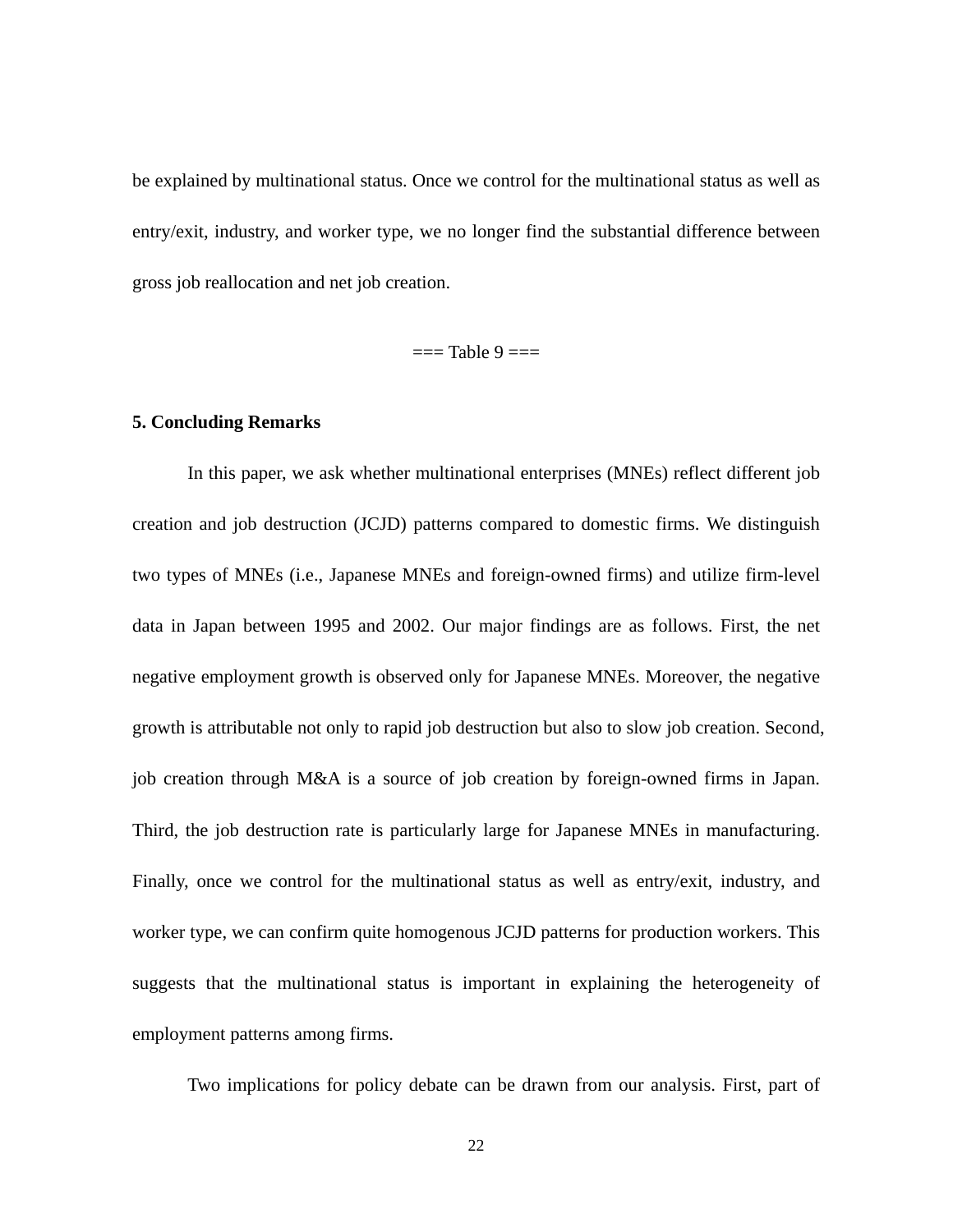recent rise in the unemployment rate might be attributable to the exit of domestic firms and the offshore production by large Japanese MNEs in manufacturing. The relocation of production sites by Japanese MNEs may cause slow job creation as well as rapid job destruction. Japanese policy makers should therefore recognize the fact that Japan is losing location advantage as a production site vis-à-vis other East and Southeast Asian countries. It is thus important to discuss what kind of location advantage Japan can offer to MNEs.

Second, inward FDI promotion policy might have some validity. Foreign-owned firms contributed to the creation of jobs in Japan between 1995 and 2002. The foreignowned firms created jobs not by new entries but by their M&As. Although they were not newly created jobs, we can at least say that the foreign-owned firms helped by propping up employment in the 1990s. Similar arguments can be applied to other developed countries where FDI through M&A is becoming popular. Fukao and Amano (2004) pointed out that Japan still had entry barriers to foreign-owned firms in some industries such as medical services. The removal of such barriers thus might attract foreign investors.<sup>[15](#page-24-0)</sup>

Our paper suggests various avenues for future research. One important direction is to link the information on parent and affiliate firms and identify the relationship between the activity (and the destination) of the affiliates and the employment patterns of the parent firm in Japan. For instance, the production affiliates in China and in the United States might -

<span id="page-24-0"></span> $15$  See, Fukao and Amano (2004, pp. 55-57).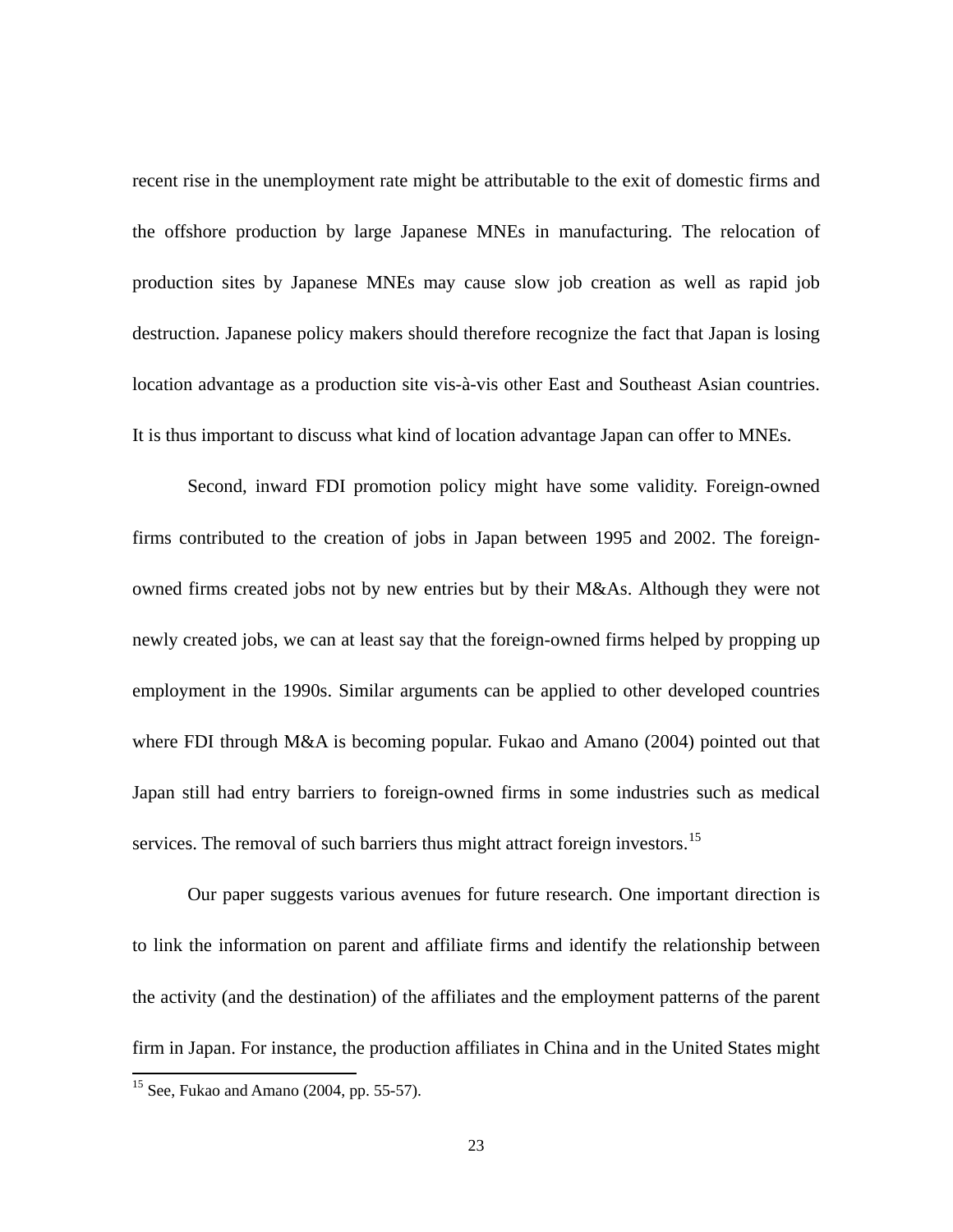have different effects on the employment of the parent firm. As Eaton, Kortum, and Kramarz (2004) argued in their analysis of the differences in export destination by firms, different market penetration may cause different firm behaviors, including labor demand.

It is also important to ask whether our results hold for other countries and to identify which factors drive the difference in employment patterns between MNEs and domestic firms. For instance, Ono (2006) found that the difference in employment patterns can be attributable to institutional constraints. It may also be important to extend our analysis to identify why multinational status is not able to explain the heterogeneous JCJD patterns for nonproduction workers.

#### **References**

Barba Navaretti, Giorgio and Anthony J. Venables (2004), *Multinational Firms in the World* 

*Economy*, Princeton, NJ: Princeton University Press.

Barry, Frank (2004), "Prospects for Ireland in an Enlarged EU," *The World Economy*, 27(6): 829-852.

Cahuc, Pierre and Andre Zylberg (2004), *Labor Economics*, Cambridge, MA: MIT Press.

Cowling, Keith and Philip R. Tomlinson (2000), "The Japanese Crisis: A Case of Strategic Failure?" *Economic Journal*, 110(464): F358-F381.

Davis, Steven J. and John C. Haltiwanger (1992), "Gross Job Creation, Gross Job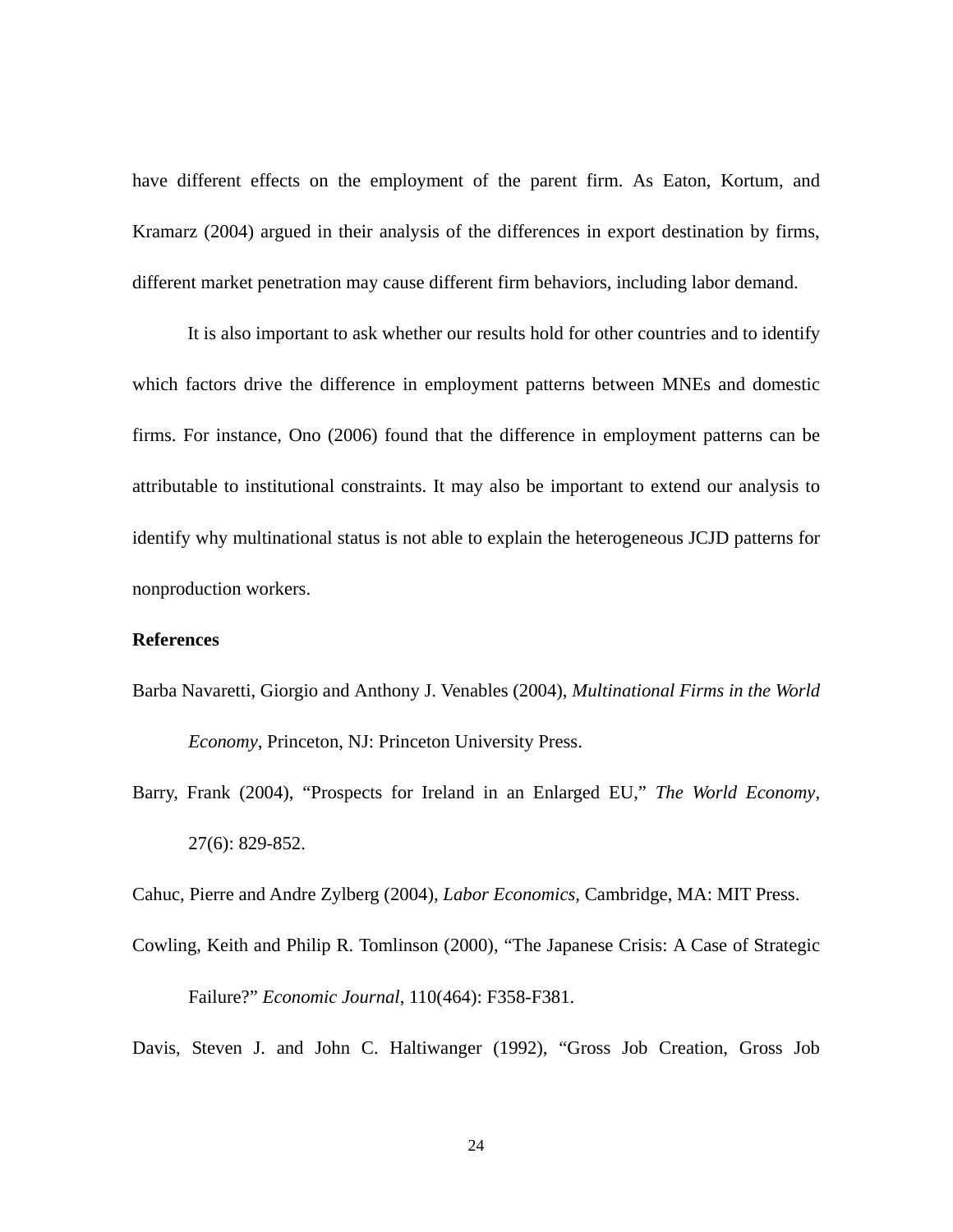Destruction, and Employment Reallocation," *Quarterly Journal of Economics*, 107(3): 819-863.

- Davis, Steven J., John C. Haltiwanger, and Scott Schuh (1996), *Job Creation and Destruction*, Cambridge, MA: MIT Press.
- Dunne, Timothy, Mark J. Roberts, and Larry Samuelson (1989), "Plant Turnover and Gross Employment Flows in the U.S. Manufacturing Sector," *Journal of Labor Economics*, 7(1): 48-71.
- Eaton, Jonathan, Samuel Kortum, and Francis Kramarz (2004), "Dissecting Trade: Firms, Industries and Export Destinations," *American Economic Review*, 94(2): 151-154.
- Fukao, Kyoji and Tomofumi Amano (2004), *Tainichi Chokusetsu Toshi to Nihon Keizai* (*Foreign Direct Investment and the Japanese Economy*), Tokyo: Nikkei Shinbunsha. (In Japanese)
- Feinberg, Susan E. and Michael P. Keane (2001), "U.S.-Canada Trade Liberalization and MNC Production Location," *Review of Economics and Statistics*, 83(19) 118-132.
- Genda, Yuji (1998), "Job Creation and Destruction in Japan, 1991-1995," *Journal of the Japanese and International Economies*, 12(1): 1-23.
- Görg, Holger and Eric Strobl (2005), "Employment Dynamics in Foreign and Domestic Plants: Evidence from Irish Manufacturing," *International Review of Applied*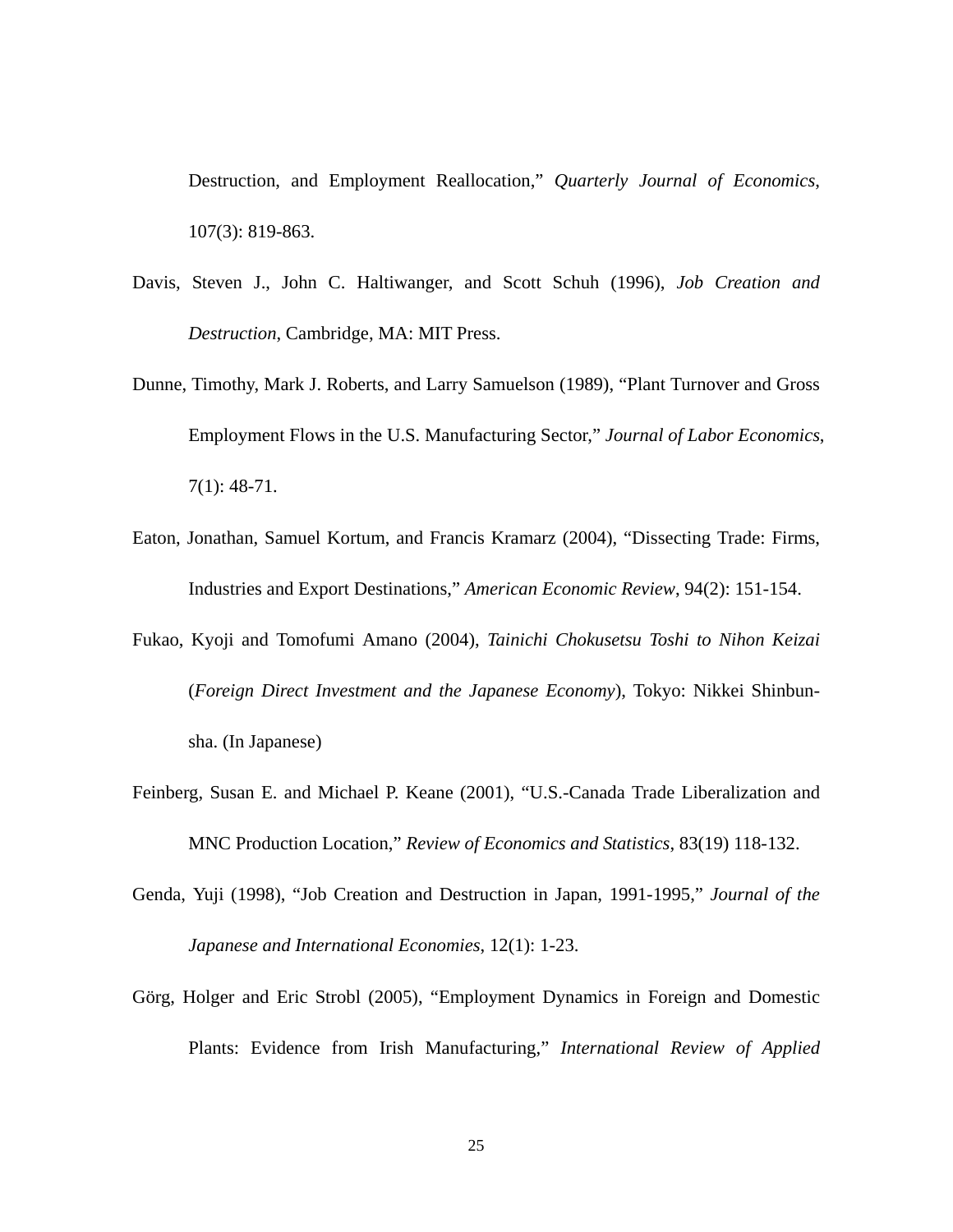*Economics*, 19(2): 163-178.

- Helpman, Elhanan, Marc J. Melitz and Stephen R. Yeaple (2004), "Export versus FDI with Heterogeneous Firms," *American Economic Review*, 94(1): 300-316.
- Higuchi, Yoshio (2001), *Koyou to Shitsugyou no Keizaigaku* (*Economics of Employment and Unemployment*), Tokyo: Nikkei Shinbun-sha. (In Japanese)
- Kimura, Fukunari and Kozo Kiyota (2006a), "Foreign-owned versus Domestically-owned Firms: Economic Performance in Japan," forthcoming in *Review of Development Economics*.
- Kimura, Fukunari and Kozo Kiyota (2006b), "Exports, FDI, and Productivity of Firm: Dynamic Evidence from Japanese Firms," forthcoming in *Review of World Economics* / *Weltwirtschaftliches Archiv*.
- Kiyota, Kozo and Shujiro Urata (2005), "The Role of Multinational Firms in International Trade: The Case of Japan," RIETI Discussion Paper 05-E-012, Research Institute of Economy, Trade and Industry (RIETI), Tokyo.
- Levinsohn, James R. (1999), "Employment Response to International Liberalization in Chile," *Journal of International Economics*, 47(2): 321-344.
- Ministry of Economy, Trade and Industry (METI) (various years), *Kigyou Katsudou Kihon Chousa Houkokusho* (*the Results of the Basic Survey of Japanese Business*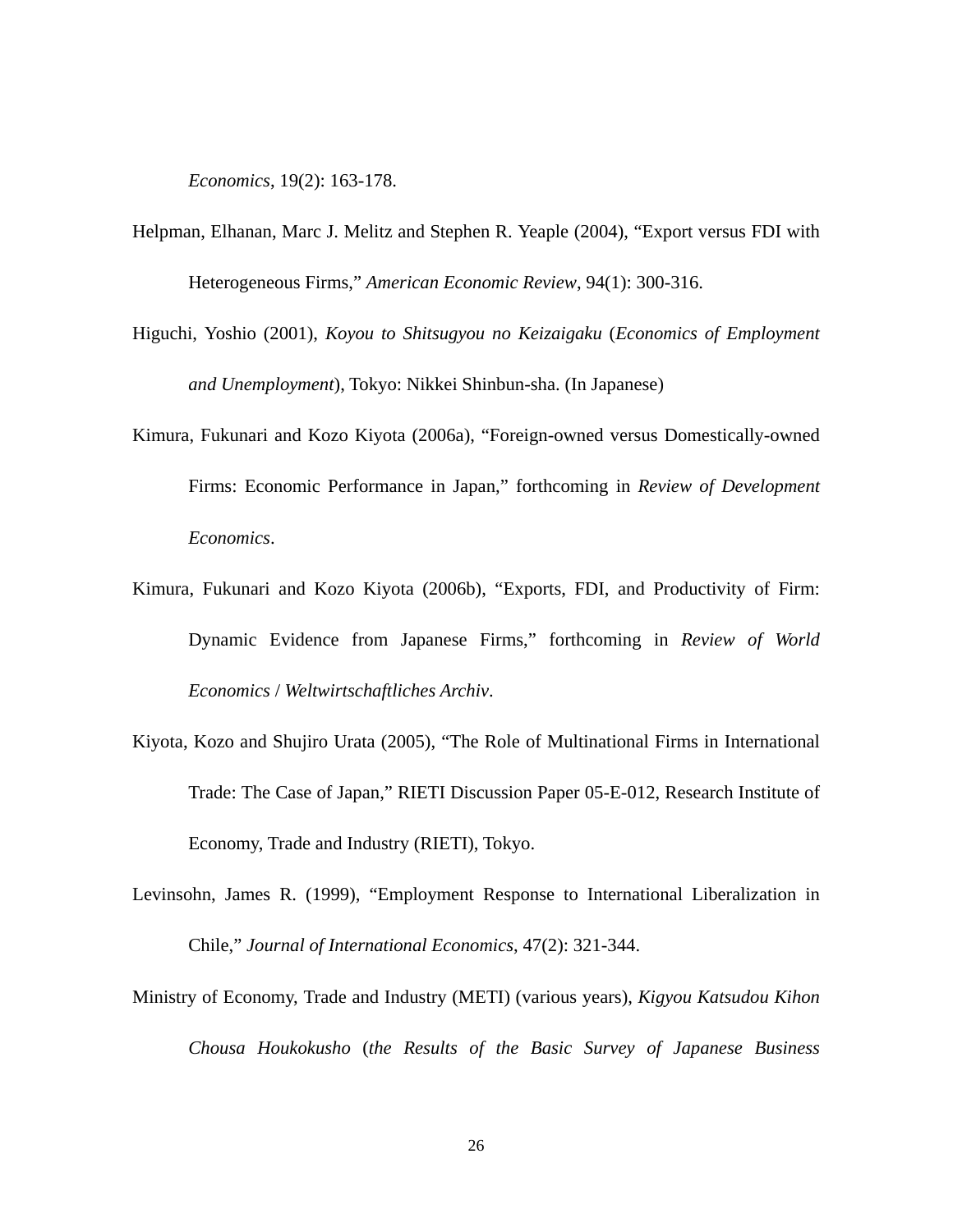*Structure and Activities*), Tokyo: Shadanhoujin Tsuusan Toukei Kyoukai.

- Ono, Hiroshi (2006), "Careers in Foreign-owned Firms in Japan," forthcoming in *American Sociological Review*.
- United Nations Conference on Trade and Development (UNCTAD) (2004), *World Investment Report 2004: The Shift towards Services*, New York: United Nations.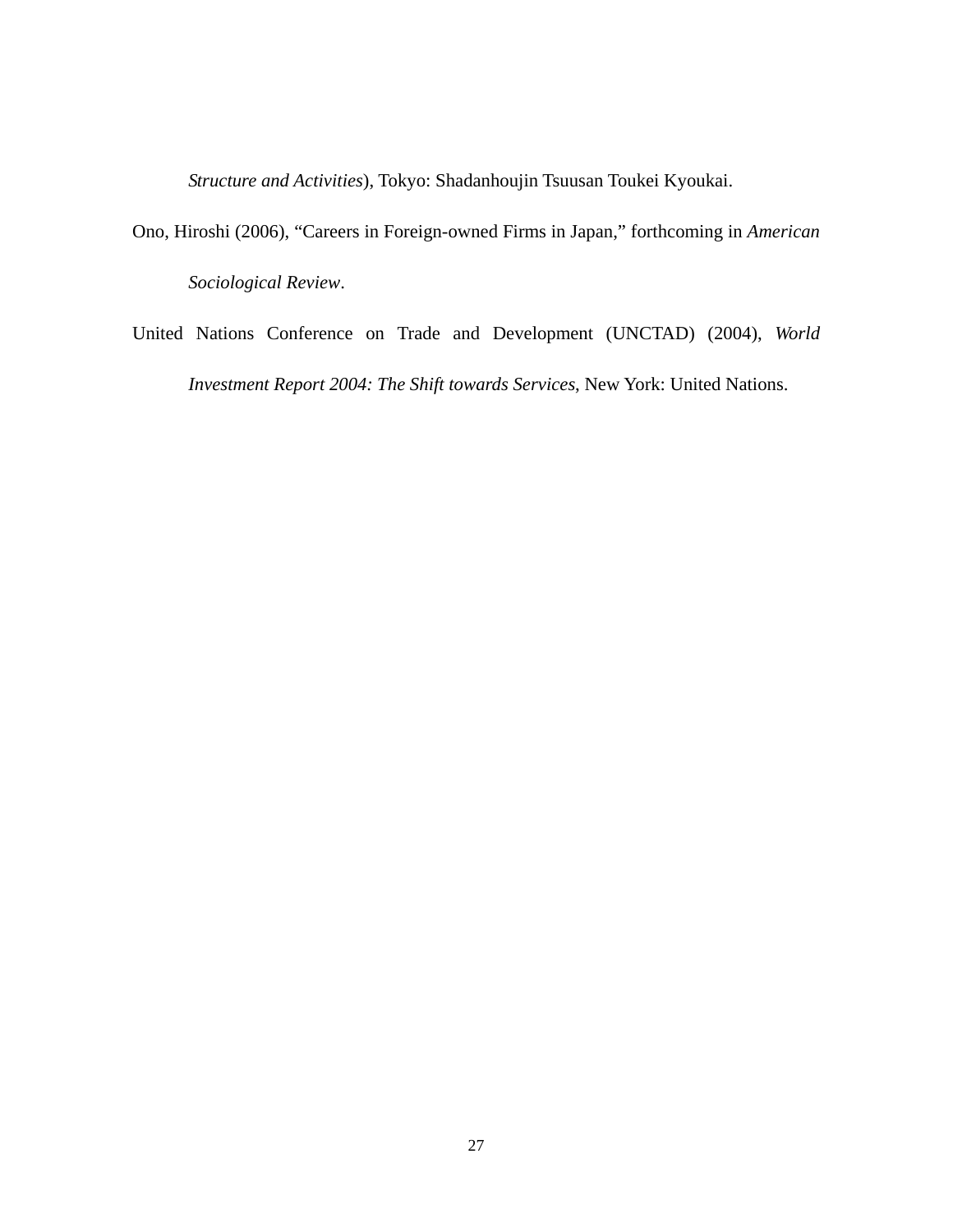

**Figure 1. Unemployment Rate in Japan, 1955-2005**

Note: Unemployment is seasonally adjusted.

Source: Ministry of Internal Affairs and Communication website (2005) *Labor Force Survey* . http://www.stat.go.jp/data/roudou/longtime/zuhyou/lt01-13.xls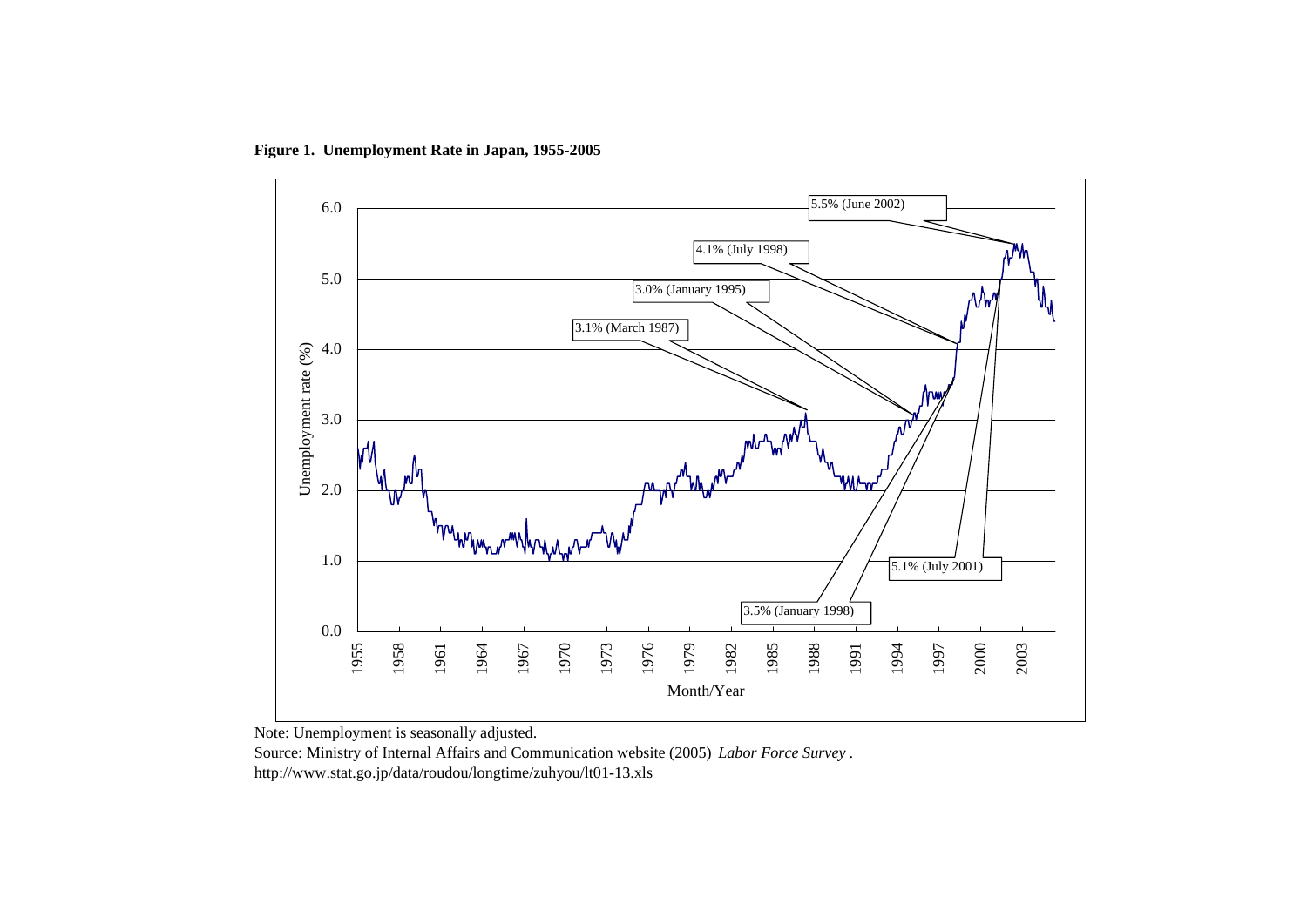|      | All firms |        | Japanese MNEs |        | Foreign-owned firms |        | Domestic firms                                                                                      |        |  |
|------|-----------|--------|---------------|--------|---------------------|--------|-----------------------------------------------------------------------------------------------------|--------|--|
|      |           |        |               |        |                     |        | Employment Growth $(\%)$ Employment Growth $(\%)$ Employment Growth $(\%)$ Employment Growth $(\%)$ |        |  |
| 1995 | 7,782     |        | 3,073         |        | 161                 |        | 4,548                                                                                               |        |  |
| 1996 | 7,744     | $-0.5$ | 3,045         | $-0.9$ | 148                 | $-8.5$ | 4,552                                                                                               | 0.1    |  |
| 1997 | 7,936     | 2.4    | 2,959         | $-2.9$ | 181                 | 20.2   | 4,796                                                                                               | 5.2    |  |
| 1998 | 7,860     | $-1.0$ | 2,872         | $-3.0$ | 273                 | 40.5   | 4,715                                                                                               | $-1.7$ |  |
| 1999 | 7,690     | $-2.2$ | 2,712         | $-5.7$ | 315                 | 14.4   | 4,662                                                                                               | $-1.1$ |  |
| 2000 | 7,603     | $-1.1$ | 2,705         | $-0.3$ | 295                 | $-6.6$ | 4,603                                                                                               | $-1.3$ |  |
| 2001 | 7,337     | $-3.6$ | 2,452         | $-9.8$ | 303                 | 2.5    | 4,582                                                                                               | $-0.5$ |  |
| 2002 | 7,086     | $-3.5$ | 2,365         | $-3.6$ | 320                 | 5.5    | 4,402                                                                                               | $-4.0$ |  |

**Table 1. Employment of Japanese Multinational Enterprises (MNEs), Foreign-owned Firms, and Domestic Firms, 1995-2002**

Notes: Japanese MNE: A firm that has more than one production affiliate in foreign countries. Foreign-owned firm: A firm where more than 33.3 percent of the equity is owned by foreign investors and that has more than one production plant in Japan.

Domestic firm: A firm other than Japanese MNE or foreign-owned firm.

The employment growth includes the employment changes through status change.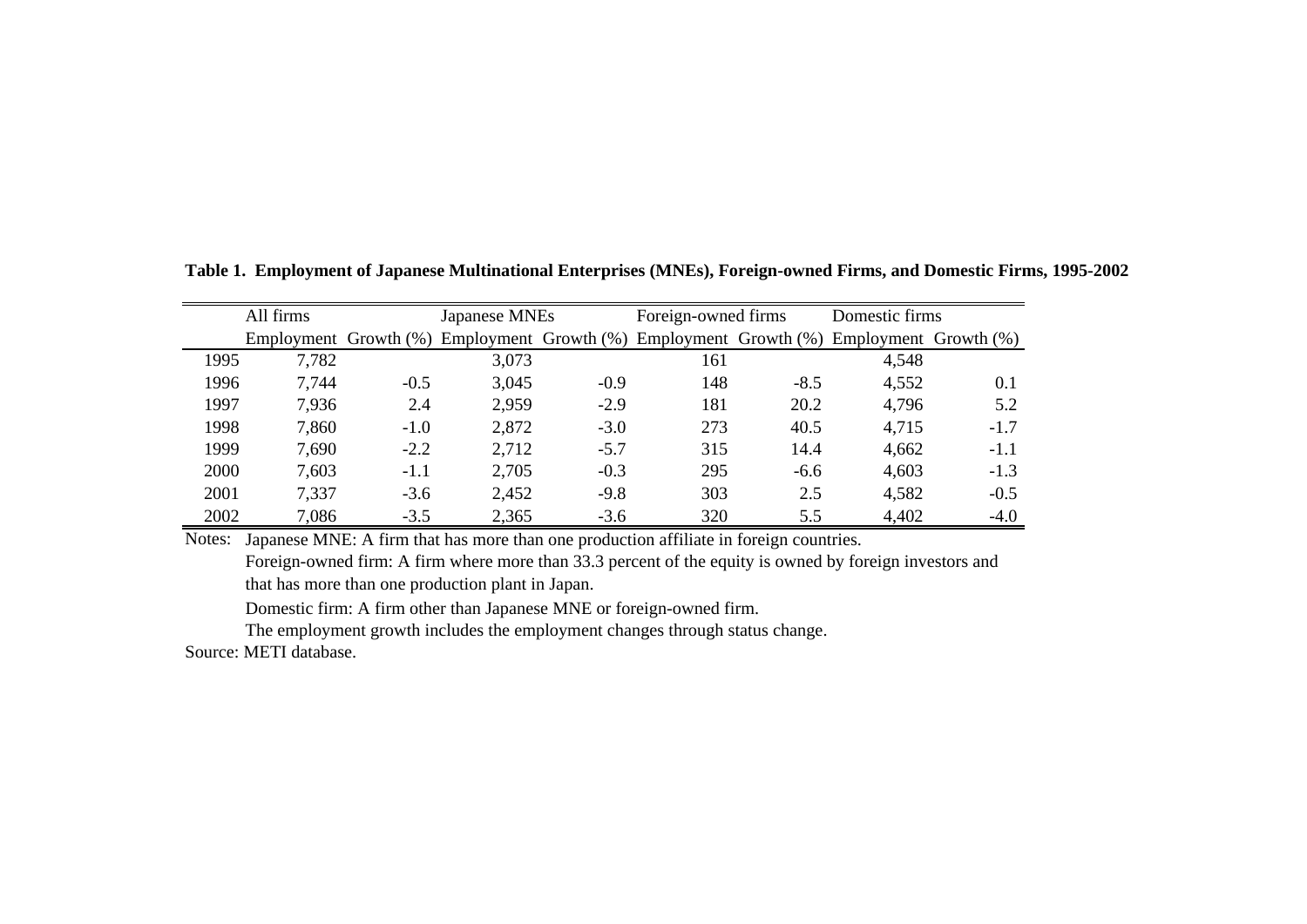|                                 | All firms         |                |                     |              |                       | Japanese MNEs |                   |       |                |             |                       |         |
|---------------------------------|-------------------|----------------|---------------------|--------------|-----------------------|---------------|-------------------|-------|----------------|-------------|-----------------------|---------|
|                                 | Level (thousands) |                |                     |              | Annual average growth |               | Level (thousands) |       |                |             | Annual average growth |         |
|                                 |                   |                |                     | rate $(\% )$ |                       |               |                   |       |                | rate $(\%)$ |                       |         |
|                                 | 1995              | 1998           | 2002                | 1995-        | 1998-                 | 1995-         | 1995              | 1998  | 2002           | 1995-       | 1998-                 | 1995-   |
|                                 |                   |                |                     | 1998         | 2002                  | 2002          |                   |       |                | 1998        | 2002                  | 2002    |
| All industries                  | 7.782             | 7,860          | 7,086               | 0.3          | $-2.6$                | $-1.3$        | 3,073             | 2,872 | 2,365          | $-2.3$      | $-4.8$                | $-3.7$  |
| Manufacturing                   | 4,966             | 4,728          | 3,999               | $-1.6$       | $-4.2$                | $-3.1$        | 2,651             | 2,466 | 2,055          | $-2.4$      | $-4.5$                | $-3.6$  |
| Food products and beverages     | 483               | 494            | 437                 | 0.8          | $-3.1$                | $-1.4$        | 150               | 141   | 128            | $-2.1$      | $-2.5$                | $-2.3$  |
| Chemicals                       | 439               | 409            | 367                 | $-2.4$       | $-2.7$                | $-2.6$        | 261               | 247   | 205            | $-1.8$      | $-4.7$                | $-3.4$  |
| Non-metallic mineral products   | 168               | 151            | 118                 | $-3.5$       | $-6.1$                | $-5.0$        | 88                | 80    | 66             | $-3.4$      | $-4.8$                | $-4.2$  |
| Iron, steel, and metal products | 510               | 465            | 378                 | $-3.1$       | $-5.2$                | $-4.2$        | 267               | 251   | 200            | $-2.0$      | $-5.7$                | $-4.1$  |
| General machinery               | 504               | 477            | 412                 | $-1.8$       | $-3.6$                | $-2.9$        | 274               | 260   | 252            | $-1.8$      | $-0.8$                | $-1.2$  |
| Electrical machinery            | 1,158             | 1,103          | 900                 | $-1.6$       | $-5.1$                | $-3.6$        | 743               | 677   | 538            | $-3.1$      | $-5.7$                | $-4.6$  |
| Transportation machinery        | 773               | 743            | 646                 | $-1.3$       | $-3.5$                | $-2.6$        | 513               | 472   | 393            | $-2.7$      | $-4.6$                | $-3.8$  |
| Precision machinery             | 100               | 108            | 94                  | 2.5          | $-3.5$                | $-0.9$        | 52                | 57    | 49             | 3.3         | $-3.8$                | $-0.8$  |
| Other manufacturing             | 830               | 776            | 646                 | $-2.3$       | $-4.5$                | $-3.6$        | 303               | 280   | 225            | $-2.6$      | $-5.5$                | $-4.2$  |
| Wholesale/retail trade          | 2,816             | 3,132          | 3,087               | 3.5          | $-0.4$                | 1.3           | 422               | 406   | 310            | $-1.3$      | $-6.7$                | $-4.4$  |
| Wholesale trade                 | 1,255             | 1,196          | 1,079               | $-1.6$       | $-2.6$                | $-2.2$        | 304               | 293   | 266            | $-1.2$      | $-2.4$                | $-1.9$  |
| Retail trade                    | 1,561             | 1,936          | 2,009               | 7.1          | 0.9                   | 3.6           | 118               | 114   | 44             | $-1.3$      | $-22.2$               | $-13.1$ |
|                                 |                   |                | Foreign-owned firms |              |                       |               |                   |       | Domestic firms |             |                       |         |
|                                 | Level (thousands) |                |                     |              | Annual average growth |               | Level (thousands) |       |                |             | Annual average growth |         |
|                                 |                   |                |                     | rate $(\% )$ |                       |               |                   |       |                | rate $(\%)$ |                       |         |
|                                 | 1995              | 1998           | 2002                | 1995-        | 1998-                 | 1995-         | 1995              | 1998  | 2002           | 1995-       | 1998-                 | 1995-   |
|                                 |                   |                |                     | 1998         | 2002                  | 2002          |                   |       |                | 1998        | 2002                  | 2002    |
| All industries                  | 161               | 273            | 320                 | 17.2         | 4.0                   | 9.4           | 4,548             | 4,715 | 4,402          | 1.2         | $-1.7$                | $-0.5$  |
| Manufacturing                   | 126               | 223            | 251                 | 18.6         | 2.9                   | 9.5           | 2,189             | 2,039 | 1,693          | $-2.4$      | $-4.6$                | $-3.6$  |
| Food products and beverages     | $\mathfrak{2}$    | $\overline{2}$ | $\mathfrak{2}$      | $-3.9$       | 1.9                   | $-0.6$        | 331               | 352   | 308            | 2.0         | $-3.3$                | $-1.0$  |
| Chemicals                       | 34                | 38             | 58                  | 3.7          | 10.2                  | 7.3           | 144               | 124   | 104            | $-5.0$      | $-4.4$                | $-4.6$  |
| Non-metallic mineral products   | -1                | -1             | 1                   | 19.5         | $-12.0$               | 1.6           | 79                | 70    | 52             | $-4.0$      | $-7.5$                | $-6.0$  |
| Iron, steel, and metal products | 5                 | 1              | $\overline{c}$      | $-43.1$      | 19.1                  | $-10.0$       | 238               | 213   | 176            | $-3.7$      | $-4.7$                | $-4.3$  |
| General machinery               | 23                | 22             | $\overline{7}$      | $-1.7$       | $-25.4$               | $-15.0$       | 207               | 196   | 154            | $-1.8$      | $-6.0$                | $-4.2$  |
| Electrical machinery            | 32                | 65             | 68                  | 23.1         | 1.0                   | 10.4          | 384               | 362   | 294            | $-2.0$      | $-5.2$                | $-3.8$  |
| Transportation machinery        | 18                | 82             | 107                 | 42.3         | 6.4                   | 20.2          | 241               | 189   | 147            | $-8.2$      | $-6.2$                | $-7.0$  |
| Precision machinery             | $\mathbf{1}$      | $\mathbf{1}$   |                     | 11.7         | 3.7                   | 7.0           | 48                | 50    | 43             | 1.3         | $-3.3$                | $-1.3$  |
| Other manufacturing             | 10                | 10             | $\overline{4}$      | 0.8          | $-18.8$               | $-10.4$       | 518               | 485   | 417            | $-2.2$      | $-3.8$                | $-3.1$  |
| Wholesale/retail trade          | 35                | 50             | 69                  | 11.6         | 7.9                   | 9.2           | 2,359             | 2,676 | 2,708          | 4.2         | 0.3                   | 2.0     |
| Wholesale trade                 | 31                | 32             | 43                  | 0.6          | 7.3                   | 4.4           | 920               | 872   | 770            | $-1.8$      | $-3.1$                | $-2.5$  |
| Retail trade                    | $\overline{4}$    | 18             | 26                  | 42.7         | 8.9                   | 21.0          | 1,439             | 1,804 | 1,939          | 7.5         | 1.8                   | 4.2     |

**Table 2. Employment of Multinational Enterprises (MNEs), Foreign-owned Firms, and Domestic Firms, by Industry**

Note: See Table 1.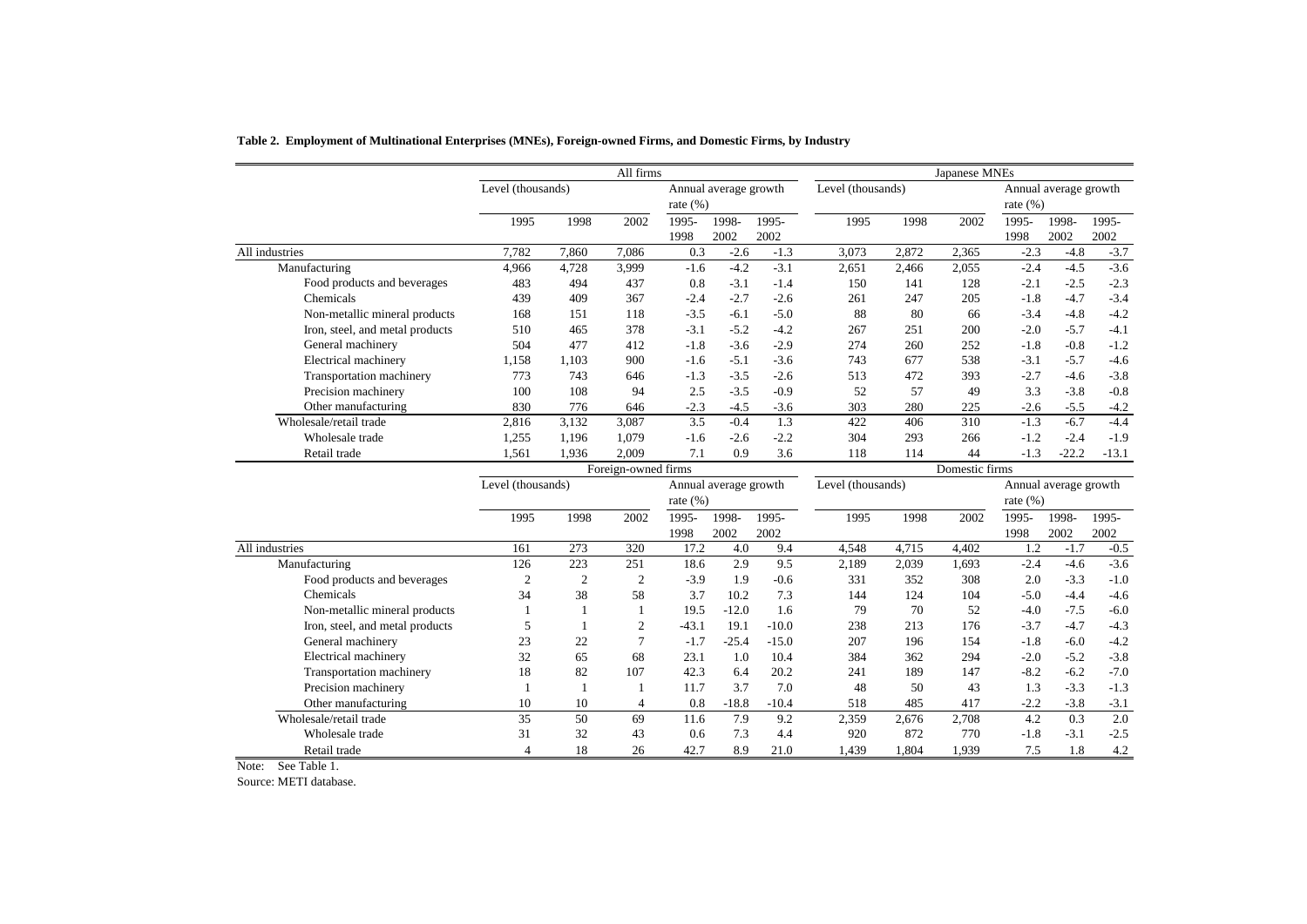|     |                              | <b>Baseline</b> results |             |             |          | Alternative threshold level |             |             |          |
|-----|------------------------------|-------------------------|-------------|-------------|----------|-----------------------------|-------------|-------------|----------|
|     |                              | All firms               | Japanese    | Foreign-    | Domestic | All firms                   | Japanese    | Foreign-    | Domestic |
|     | Job creation                 |                         | <b>MNEs</b> | owned firms | firms    |                             | <b>MNEs</b> | owned firms | firms    |
| [A] | Entry                        | 2.1%                    | 0.4%        | 2.3%        | 3.1%     | 2.1%                        | 0.4%        | 3.6%        | 3.0%     |
| [B] | Incumbent                    | 1.4%                    | 0.4%        | 0.7%        | 1.8%     | 1.4%                        | 0.4%        | 1.1%        | 1.8%     |
|     | [C] Sub-total $(=[A] + [B])$ | 3.4%                    | $0.8\%$     | 2.9%        | 4.8%     | 3.4%                        | 0.8%        | 4.8%        | 4.9%     |
| [D] | Status change                |                         | 1.5%        | 12.0%       | 0.6%     |                             | 1.5%        | 3.8%        | $0.6\%$  |
|     | [E] Total $(=[C]+[D])$       |                         | 2.3%        | 14.9%       | 5.4%     |                             | 2.3%        | $8.6\%$     | 5.5%     |
|     | Job destruction              |                         |             |             |          |                             |             |             |          |
| [A] | Exit                         | $-2.7%$                 | $-1.3%$     | $-1.9%$     | $-3.5%$  | $-2.7%$                     | $-1.3%$     | $-3.1%$     | $-3.5%$  |
| [B] | Incumbent                    | $-2.1%$                 | $-2.6%$     | $-0.9%$     | $-1.4%$  | $-2.1%$                     | $-2.8%$     | $-1.5%$     | $-1.4%$  |
|     | [C] Sub-total $(=[A] + [B])$ | $-4.7\%$                | $-4.0\%$    | $-2.8%$     | $-4.9%$  | $-4.7\%$                    | $-4.1\%$    | $-4.5\%$    | $-4.9\%$ |
| [D] | Status change                |                         | $-2.1%$     | $-2.7%$     | $-1.0\%$ |                             | $-1.2\%$    | $-2.2\%$    | $-1.0\%$ |
|     | [E] Total $(=[C]+[D])$       |                         | $-6.0\%$    | $-5.5%$     | $-5.9\%$ |                             | $-5.3\%$    | $-6.7\%$    | $-5.9\%$ |
|     | Net job creation             |                         |             |             |          |                             |             |             |          |
| [A] | Entry and exit               | $-0.6%$                 | $-0.9\%$    | 0.3%        | $-0.4%$  | $-0.6%$                     | $-0.9\%$    | 0.6%        | $-0.4\%$ |
| [B] | Incumbent                    | $-0.7\%$                | $-2.2%$     | $-0.2\%$    | 0.4%     | $-0.7\%$                    | $-2.4%$     | $-0.3%$     | 0.4%     |
|     | [C] Sub-total $(=[A] + [B])$ | $-1.3%$                 | $-3.2\%$    | $0.2\%$     | $0.0\%$  | $-1.3%$                     | $-3.3%$     | $0.2\%$     | $0.0\%$  |
| [D] | Status change                |                         | $-0.6%$     | 9.3%        | $-0.4%$  |                             | 0.3%        | 1.6%        | $-0.4%$  |
|     | $[E] Total (= [C] + [D])$    |                         | $-3.7%$     | 9.4%        | $-0.5\%$ |                             | $-3.0\%$    | $1.9\%$     | $-0.4\%$ |
|     | Gross job reallocation       |                         |             |             |          |                             |             |             |          |
| [A] | Entry and exit               | 4.7%                    | 1.8%        | 4.2%        | 6.5%     | 4.7%                        | 1.7%        | 6.7%        | 6.5%     |
| [B] | Incumbent                    | 3.4%                    | 3.0%        | 1.6%        | 3.2%     | 3.4%                        | 3.2%        | 2.6%        | 3.2%     |
|     | [C] Sub-total $(=[A] + [B])$ | $8.2\%$                 | 4.8%        | 5.7%        | $9.7\%$  | $8.2\%$                     | 4.9%        | 9.3%        | $9.7\%$  |
| [D] | Status change                |                         | 3.6%        | 14.7%       | 1.6%     |                             | 2.7%        | 6.1%        | 1.6%     |
|     | $[E] Total (= [C] + [D])$    |                         | 8.3%        | 20.4%       | 11.4%    |                             | 7.6%        | 15.3%       | 11.3%    |

**Table 3. Job Creation and Job Destruction by MNEs, Foreign-owned Firms, and Domestic Firms, 1995-2002**

Notes: Baseline results: foreign-owned firm is defined as a firm with more than 33.3 percent of foreign ownership

Alternative threshold level: foreign-owned firm is defined as a firm with more than 50.0 percent of foreign ownership Source: METI database.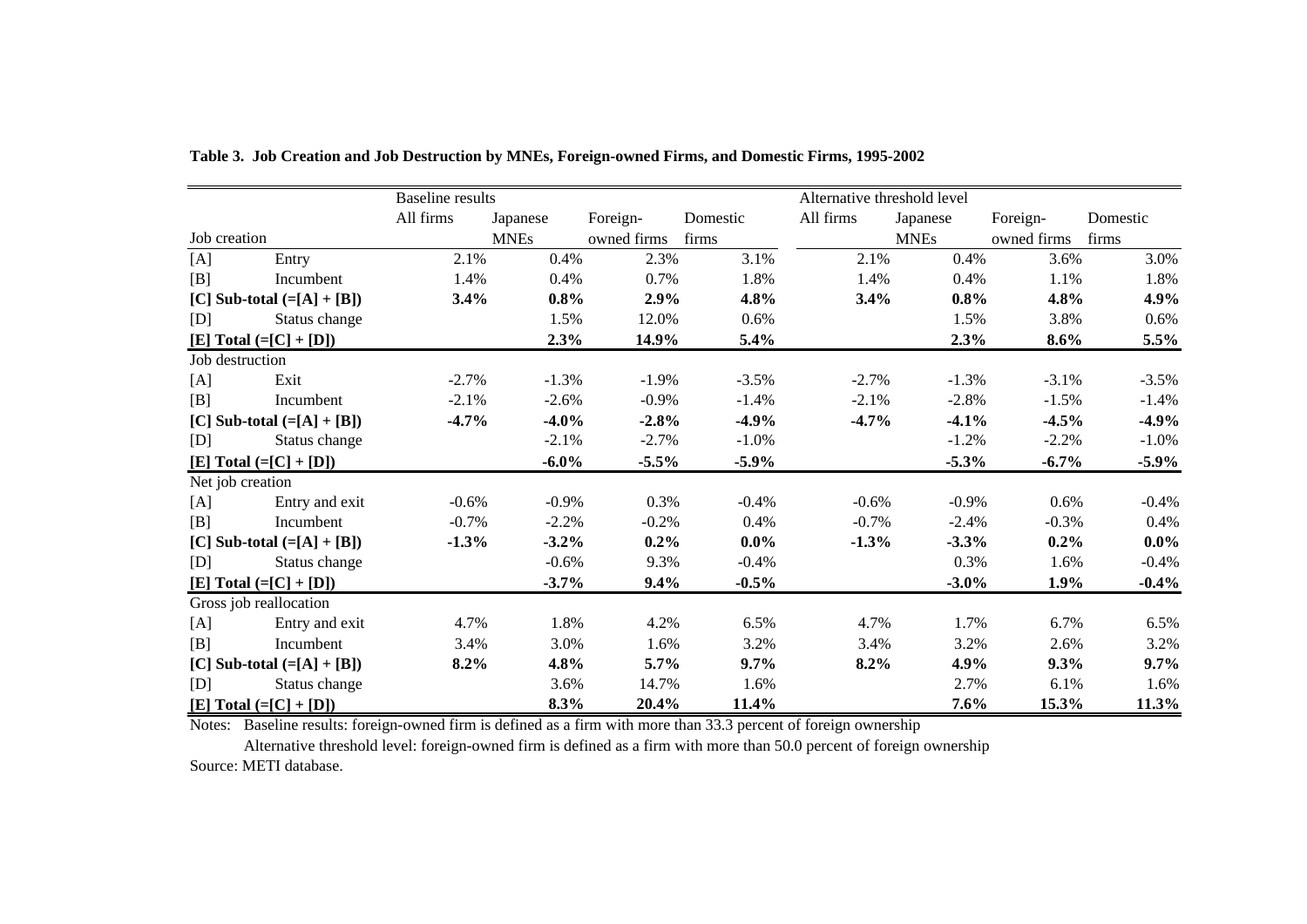|                              |                |             | All firms           |             |             | Japanese MNEs  |                   |
|------------------------------|----------------|-------------|---------------------|-------------|-------------|----------------|-------------------|
|                              |                | Large firms | Medium-             | Small-sized | Large firms | Medium-        | Small-sized       |
| Job creation                 |                |             | sized firms         | firms       |             | sized firms    | $_\mathrm{firms}$ |
| [A]                          | Entry          | 2.2%        | 5.0%                | 4.5%        | 0.4%        | 4.9%           | 5.2%              |
| [B]                          | Incumbent      | 1.3%        | 0.6%                | 0.7%        | 0.4%        | 0.3%           | 0.4%              |
| [C] Sub-total $(=[A] + [B])$ |                | 3.5%        | 5.6%                | 5.2%        | 0.8%        | 5.2%           | 5.6%              |
| [D]                          | Status change  |             |                     |             | 0.8%        | 2.7%           | 5.3%              |
| $[E] Total (= [C] + [D])$    |                |             |                     |             | 1.6%        | 7.9%           | 10.9%             |
| Job destruction              |                |             |                     |             |             |                |                   |
| [A]                          | Exit           | $-2.3%$     | $-6.0\%$            | $-5.6%$     | $-1.9%$     | $-4.0%$        | $-4.2%$           |
| [B]                          | Incumbent      | $-2.1%$     | $-1.2%$             | $-1.4%$     | $-2.6%$     | $-1.3%$        | $-1.1%$           |
| [C] Sub-total $(=[A] + [B])$ |                | $-4.5%$     | $-7.2%$             | $-7.0%$     | $-4.4%$     | $-5.3%$        | $-5.3%$           |
| [D]                          | Status change  |             |                     |             | $-2.0%$     | $-1.5%$        | $-1.7%$           |
| [E] Total $(=[C]+[D])$       |                |             |                     |             | $-4.9%$     | 1.1%           | 3.9%              |
| Net job creation             |                |             |                     |             |             |                |                   |
| [A]                          | Entry and exit | $-0.1%$     | $-1.0%$             | $-1.1%$     | $-1.5%$     | 1.0%           | 1.0%              |
| [B]                          | Incumbent      | $-0.9%$     | $-0.6%$             | $-0.7%$     | $-2.2%$     | $-1.0%$        | $-0.7%$           |
| [C] Sub-total $(=[A] + [B])$ |                | $-1.0%$     | $-1.6%$             | $-1.8%$     | $-3.7%$     | $-0.1%$        | 0.3%              |
| [D]                          | Status change  |             |                     |             | $-1.2%$     | 1.2%           | 3.6%              |
| [E] Total $(=[C] + [D])$     |                |             |                     |             | $-3.3%$     | $9.0\%$        | 14.9%             |
|                              |                |             | Foreign-owned firms |             |             | Domestic firms |                   |
|                              |                | Large firms | Medium-             | Small-sized | Large firms | Medium-        | Small-sized       |
| Job creation                 |                |             | sized firms         | firms       |             | sized firms    | firms             |
| [A]                          | Entry          | 1.9%        | 7.8%                | 8.1%        | 4.8%        | 5.0%           | 4.4%              |
| [B]                          | Incumbent      | 0.4%        | 0.3%                | 0.6%        | 2.4%        | 0.6%           | 0.6%              |
| [C] Sub-total $(=[A] + [B])$ |                | 2.3%        | $8.0\%$             | 8.7%        | 7.2%        | 5.6%           | 5.0%              |
| [D]                          | Status change  | 13.6%       | 5.2%                | 4.3%        | 1.2%        | 0.3%           | 0.1%              |
| $[E] Total (= [C] + [D])$    |                | 15.9%       | 13.2%               | 13.0%       | 8.4%        | 5.9%           | 5.2%              |
| Job destruction              |                |             |                     |             |             |                |                   |
| [A]                          | Exit           | $-1.4%$     | $-7.3%$             | $-4.8%$     | $-3.1%$     | $-6.5%$        | $-5.7\%$          |
| [B]                          | Incumbent      | $-0.8%$     | $-0.7%$             | $-1.1%$     | $-0.8%$     | $-1.0%$        | $-1.3%$           |
| [C] Sub-total $(=[A] + [B])$ |                | $-2.2%$     | $-8.1%$             | $-5.9%$     | $-3.9%$     | $-7.5%$        | $-7.1%$           |
| [D]                          | Status change  | $-3.1%$     | $-0.4%$             | $-0.6%$     | $-1.3%$     | $-0.8%$        | $-0.5%$           |
| $[E] Total (= [C] + [D])$    |                | 10.6%       | 4.7%                | 6.5%        | 3.1%        | $-2.5%$        | $-2.4%$           |
| Net job creation             |                |             |                     |             |             |                |                   |
| [A]                          | Entry and exit | 0.5%        | 0.4%                | 3.3%        | 1.7%        | $-1.6%$        | $-1.3%$           |
| [B]                          | Incumbent      | $-0.4%$     | $-0.5%$             | $-0.5%$     | 1.6%        | $-0.4%$        | $-0.7%$           |
| [C] Sub-total $(=[A]+[B])$   |                | 0.1%        | $0.0\%$             | 2.8%        | 3.3%        | $-2.0%$        | $-2.0%$           |
| [D]                          | Status change  | 10.5%       | 4.8%                | 3.7%        | $-0.2%$     | $-0.5%$        | $-0.4%$           |
| [E] Total $(=[C]+[D])$       |                | 26.5%       | 18.0%               | 19.5%       | 11.5%       | 3.4%           | 2.8%              |

#### **Table 4. Job Creation and Job Destruction, by Firm Size**

Note: See Table 1 for the definition of Japanese MNEs, foreign-owned firms, and domestic firms.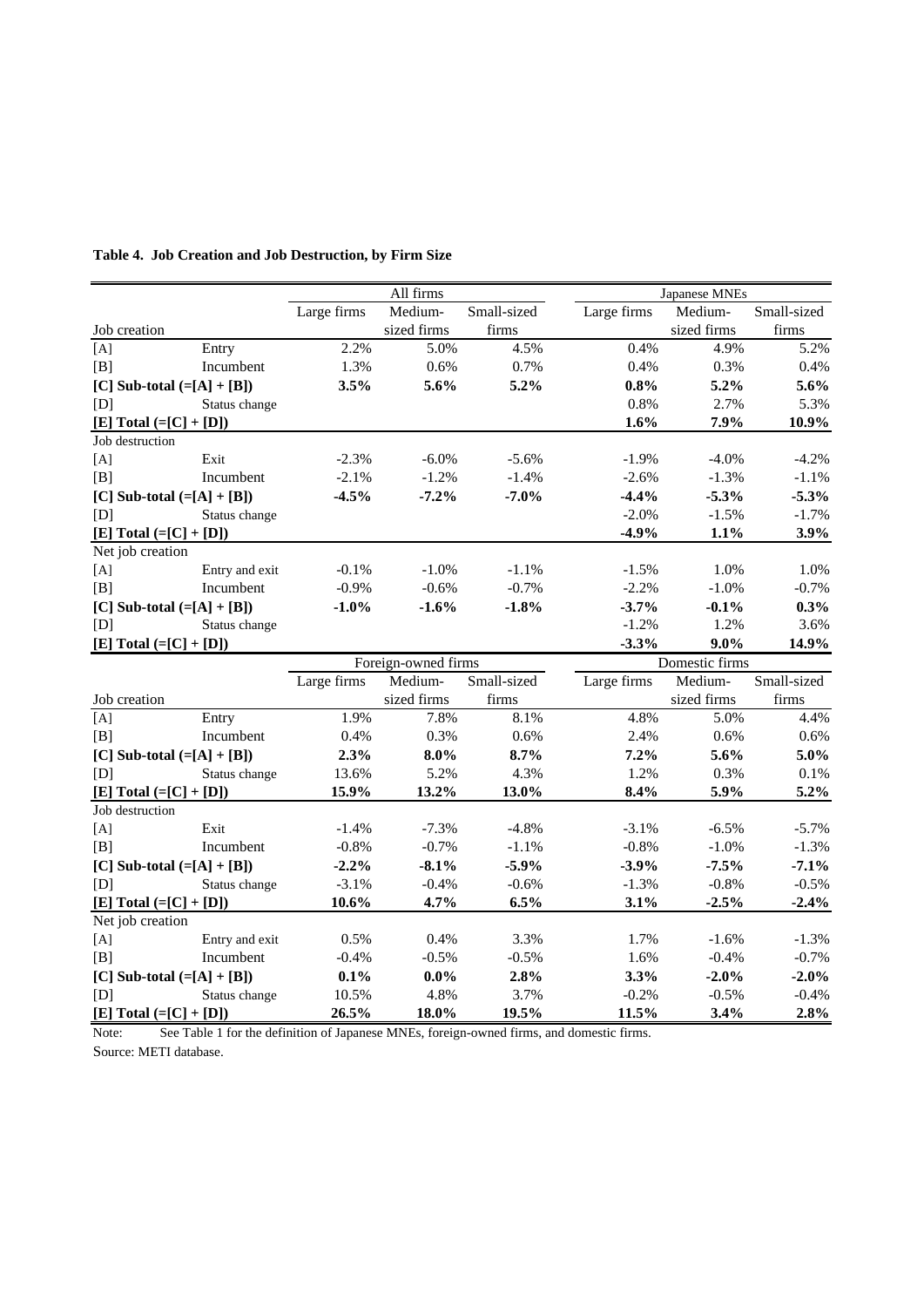|                              | All firms | Japanese MNEs       | Foreign-owned       | Domestic firms      |
|------------------------------|-----------|---------------------|---------------------|---------------------|
|                              |           |                     | firms               |                     |
|                              | 1998-     | 1995-               | 1998-               | 1995-               |
|                              | 1995-     | 1998-               | 1995-               | 1998-               |
| Job creation                 | 2002      | 2002                | 2002                | 2002                |
|                              | 1998      | 1998                | 1998                | 1998                |
| [A]                          | 2.0%      | 0.4%                | 1.5%                | 3.0%                |
| Entry                        | 2.6%      | 0.4%                | 2.4%                | 4.1%                |
| [B]                          | 2.0%      | 0.8%                | 1.3%                | 2.5%                |
| Incumbent                    | 2.0%      | 0.7%                | 0.8%                | 2.6%                |
| [C] Sub-total $(=[A] + [B])$ | 4.6%      | 1.2%                | 2.3%                | 5.4%                |
|                              | 4.1%      | 1.1%                | 3.7%                | $6.7\%$             |
| [D]                          |           | 2.7%                | 20.3%               | 1.3%                |
| Status change                |           | 2.1%                | 8.8%                | 1.2%                |
| $[E] Total (= [C] + [D])$    |           | 3.7%<br>3.3%        | 12.5%<br>22.6%      | 8.0%<br>$6.6\%$     |
|                              | 1998-     | 1998-               | 1998-               | 1998-               |
|                              | 1995-     | 1995-               | 1995-               | 1995-               |
| Job destruction              | 1998      | 1998                | 2002                | 2002                |
|                              | 2002      | 2002                | 1998                | 1998                |
| [A]                          | $-1.9%$   | $-0.8%$             | $-1.5%$             | $-5.0\%$            |
| Exit                         | $-3.7%$   | $-1.7\%$            | $-2.4%$             | $-2.6%$             |
| [B]                          | $-2.4%$   | $-2.4%$             | $-2.1%$             | $-2.1%$             |
| Incumbent                    | $-2.9\%$  | $-3.5%$             | $-2.4%$             | $-2.0\%$            |
| [C] Sub-total $(=[A] + [B])$ | $-4.3%$   | $-3.2\%$            | $-4.8%$             | $-4.6%$             |
|                              | $-6.7%$   | $-5.2\%$            | $-3.6%$             | $-7.2%$             |
| Status change                |           | $-2.8%$             | $-1.7%$             | $-1.2%$             |
| [D]                          |           | $-2.9\%$            | $-3.8%$             | $-2.2%$             |
| $[E] Total (= [C] + [D])$    |           | $-6.0\%$<br>$-8.1%$ | $-5.3%$<br>$-8.6\%$ | $-8.3%$<br>$-6.8\%$ |
|                              | 1998-     | 1998-               | 1998-               | 1998-               |
|                              | 1995-     | 1995-               | 1995-               | 1995-               |
| Net job creation             | 1998      | 1998                | 2002                | 2002                |
|                              | 2002      | 2002                | 1998                | 1998                |
| Entry and exit               | 0.7%      | $-1.3%$             | 0.0%                | $-2.1%$             |
| [A]                          | $-1.7%$   | $-0.4%$             | 0.0%                | 1.5%                |
| [B]                          | $-0.4%$   | $-2.8%$             | $-1.0%$             | 0.3%                |
| Incumbent                    | $-0.9\%$  | $-1.8%$             | $-1.3%$             | 0.6%                |
| [C] Sub-total $(=[A] + [B])$ | $0.3\%$   | $-2.2%$             | $-1.3%$             | 2.1%                |
|                              | $-2.6%$   | $-4.1%$             | $-1.0\%$            | $-1.7%$             |
| [D]                          |           | $-0.8%$             | 5.0%                | 0.0%                |
| Status change                |           | $-0.1%$             | 18.5%               | $-0.9\%$            |
| [E] Total $(=[C]+[D])$       |           | $-2.3%$<br>$-4.8%$  | 17.2%<br>4.0%       | $1.2\%$<br>$-1.7%$  |

**Table 5. Job Creation and Job Destruction: Difference between 1995-1998 and 1998-2002**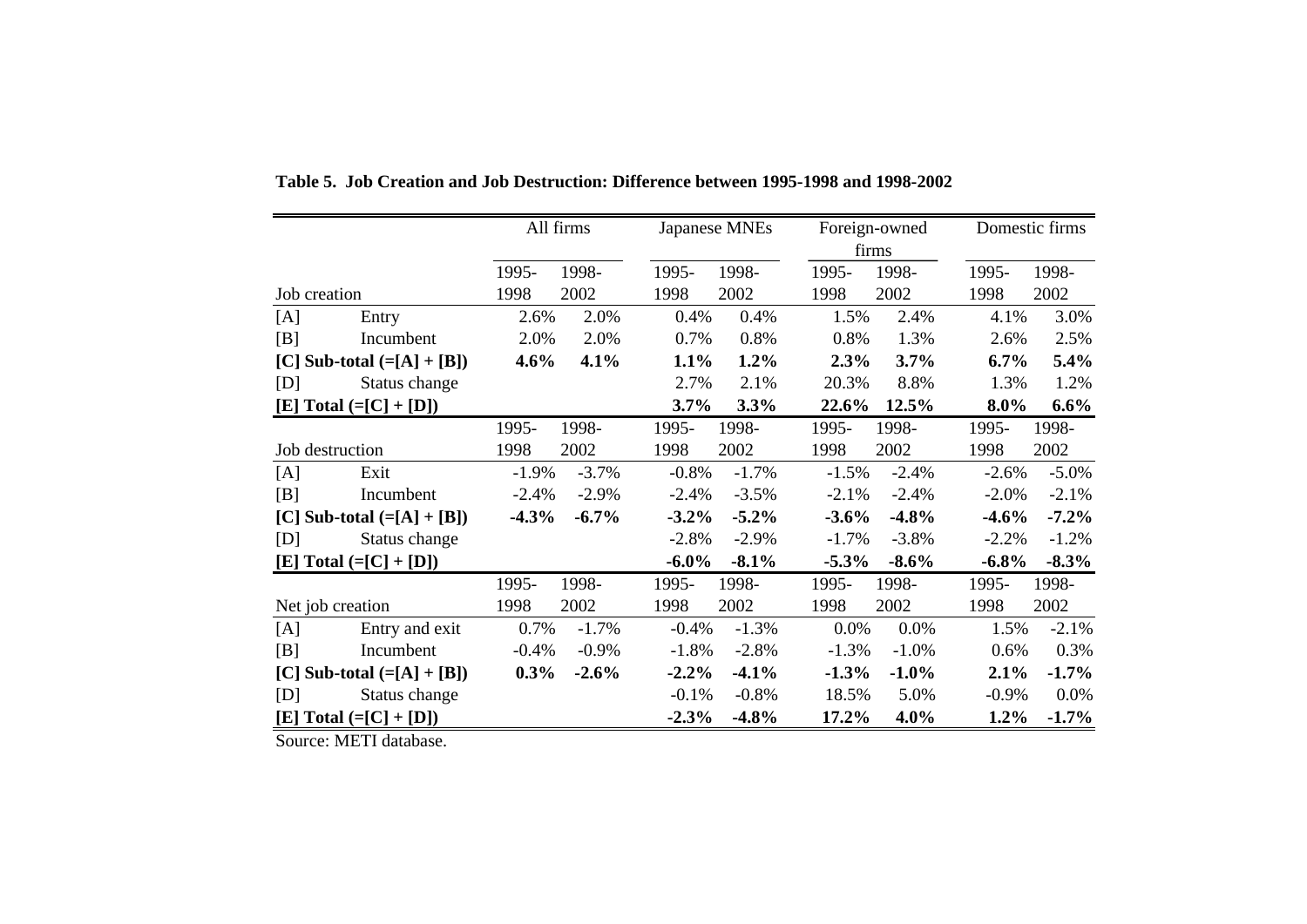|              |                                |               | All firms                          |              |               | Japanese MNEs  |              |
|--------------|--------------------------------|---------------|------------------------------------|--------------|---------------|----------------|--------------|
|              |                                | Manufacturing | Wholesale &                        | All industry | Manufacturing | Wholesale &    | All industry |
| Job creation |                                |               | retail trade                       |              |               | retail trade   |              |
| [A]          | Entry                          | 1.2%          | 3.4%                               | 2.1%         | 0.3%          | 1.2%           | 0.4%         |
| [B]          | Incumbent                      | 0.6%          | 2.4%                               | 1.4%         | 0.4%          | 0.6%           | 0.4%         |
|              | [C] Sub-total $(=[A] + [B])$   | 1.8%          | 5.8%                               | 3.4%         | 0.6%          | 1.8%           | 0.8%         |
| [D]          | Status change                  |               |                                    |              | 1.4%          | 2.0%           | 1.5%         |
|              | $[E] Total (= [C] + [D])$      |               |                                    |              | 2.1%          | 3.8%           | 2.3%         |
|              |                                | Manufacturing | Wholesale &                        | All industry | Manufacturing | Wholesale &    | All industry |
|              | Job destruction                |               | retail trade                       |              |               | retail trade   |              |
| [A]          | Exit                           | $-2.3%$       | $-3.1%$                            | $-2.7%$      | $-1.3%$       | $-1.5%$        | $-1.3%$      |
| [B]          | Incumbent                      | $-2.6%$       | $-1.4%$                            | $-2.1%$      | $-2.7%$       | $-2.1%$        | $-2.6%$      |
|              | $[C]$ Sub-total $(=[A] + [B])$ | $-4.9%$       | $-4.5%$                            | $-4.7%$      | $-4.0%$       | $-3.7%$        | $-4.0%$      |
| [D]          | Status change                  |               |                                    |              | $-1.7%$       | $-4.5%$        | $-2.1%$      |
|              | $[E] Total (= [C] + [D])$      |               |                                    |              | $-5.7%$       | $-8.1%$        | $-6.0\%$     |
|              |                                | Manufacturing | Wholesale &                        | All industry | Manufacturing | Wholesale &    | All industry |
|              | Net job flows                  |               | retail trade                       |              |               | retail trade   |              |
| [A]          | Entry and exit                 | $-1.1%$       | 0.2%                               | $-0.6%$      | $-1.0%$       | $-0.3%$        | $-0.9%$      |
| [B]          | Incumbent                      | $-1.9%$       | 1.1%                               | $-0.7%$      | $-2.3%$       | $-1.5%$        | $-2.2%$      |
|              | [C] Sub-total $(=[A]+[B])$     | $-3.1\%$      | 1.3%                               | $-1.3%$      | $-3.4%$       | $-1.9%$        | $-3.2%$      |
| [D]          | Status change                  |               |                                    |              | $-0.3%$       | $-2.5%$        | $-0.6%$      |
|              | [E] $Total (= [C] + [D])$      |               |                                    |              | $-3.6%$       | $-4.4%$        | $-3.7%$      |
|              |                                |               |                                    |              |               |                |              |
|              |                                |               |                                    |              |               | Domestic firms |              |
|              |                                | Manufacturing | Foreign-owned firms<br>Wholesale & | All industry | Manufacturing | Wholesale &    | All industry |
| Job creation |                                |               | retail trade                       |              |               | retail trade   |              |
| [A]          | Entry                          | 1.2%          | 5.9%                               | 2.3%         | 2.3%          | 3.6%           | 3.1%         |
| B            | Incumbent                      | 0.6%          | 1.2%                               | 0.7%         | 0.8%          | 2.6%           | 1.8%         |
|              | [C] Sub-total $(=[A] + [B])$   | 1.8%          | 7.0%                               | 2.9%         | $3.0\%$       | 6.2%           | 4.8%         |
| [D]          |                                | 13.0%         | 8.2%                               | 12.0%        | 0.6%          | 0.6%           | 0.6%         |
|              | Status change                  | 14.8%         | 15.3%                              | 14.9%        | 3.7%          | 6.8%           | 5.4%         |
|              | [E] Total $(=[C]+[D])$         | Manufacturing | Wholesale &                        | All industry | Manufacturing | Wholesale &    | All industry |
|              | Job destruction                |               | retail trade                       |              |               | retail trade   |              |
| [A]          | Exit                           | $-1.3%$       | $-4.0%$                            | $-1.9%$      | $-3.7%$       | $-3.4%$        | $-3.5%$      |
| B            | Incumbent                      | $-0.8%$       | $-1.2%$                            | $-0.9%$      | $-1.8%$       | $-1.1%$        | $-1.4%$      |
|              | $[CI Sub-total (= [A] + [B])]$ | $-2.1%$       | $-5.2%$                            | $-2.8%$      | $-5.4%$       | $-4.5%$        | $-4.9%$      |
| [D]          | Status change                  | $-3.2%$       | $-0.8%$                            | $-2.7%$      | $-1.9%$       | $-0.4%$        | $-1.0%$      |
|              | $[E] Total (= [C] + [D])$      | $-5.3%$       | $-6.0%$                            | $-5.5%$      | $-7.3%$       | $-4.8%$        | $-5.9%$      |
|              |                                | Manufacturing | Wholesale &                        | All industry | Manufacturing | Wholesale &    | All industry |
|              | Net job creation               |               | retail trade                       |              |               | retail trade   |              |
| [A]          | Entry and exit                 | $-0.1%$       | 1.9%                               | 0.3%         | $-1.4%$       | 0.3%           | $-0.4%$      |
| B            | Incumbent                      | $-0.2%$       | $-0.1%$                            | $-0.2%$      | $-1.0%$       | 1.5%           | 0.4%         |
|              | $[C]$ Sub-total $(=[A] + [B])$ | $-0.3\%$      | 1.8%                               | 0.2%         | $-2.4%$       | 1.8%           | $0.0\%$      |
| [D]          | Status change                  | 9.8%<br>9.5%  | 7.4%                               | 9.3%         | $-1.3%$       | 0.2%           | $-0.4%$      |

**Table 6. Job Creation and Job Destruction: Difference between Manufacturing and Non-manufacturing Firms**

Notes: 1) See Table 1 for the definition of Japanese MNEs, foreign-owned firms, and domestic firms.

2) Figures indicate the annual average rate for 1995-2002.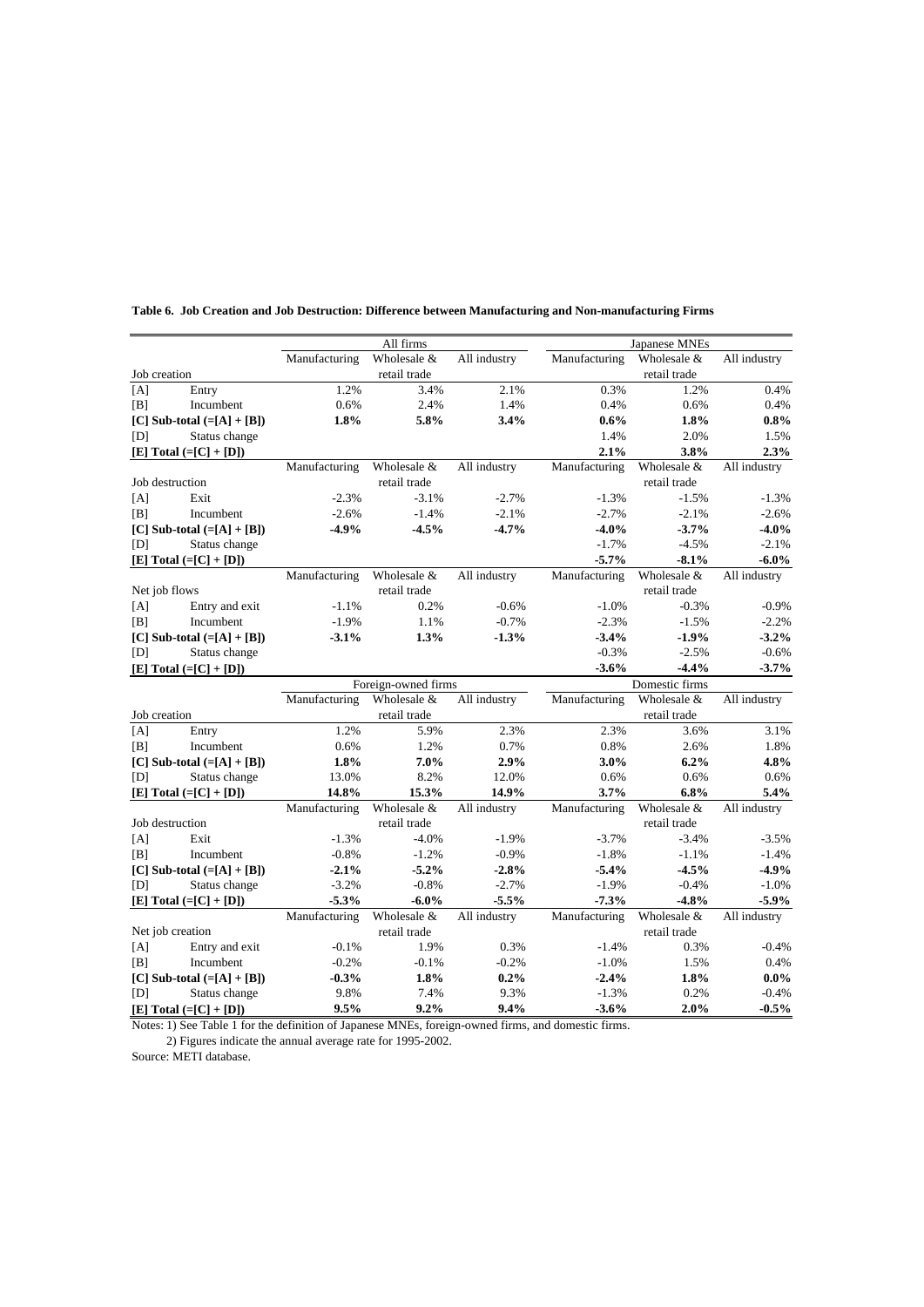#### **Table 7. Job Creation and Job Destruction: Difference across Industries**

|              |                                            |                       |                      | All firms           |                |                  |                    |                    | Japanese MNEs      |                    |                    |
|--------------|--------------------------------------------|-----------------------|----------------------|---------------------|----------------|------------------|--------------------|--------------------|--------------------|--------------------|--------------------|
|              |                                            | Iron, steel, and      | General              | Electrical          | Transportation | Other            | Iron, steel, and   | General            | Electrical         | Transportation     | Other              |
| Job creation |                                            | metal products        | machinery            | machinery           | machinery      | manufacturing    | metal products     | machinery          | machinery          | machinery          | manufacturing      |
| [A]          | Entry                                      | 1.0%                  | 1.0%                 | 1.3%                | 0.6%           | 1.6%             | 0.1%               | 0.4%               | 0.3%               | 0.1%               | 0.5%               |
| [B]          | Incumbent                                  | 1.1%                  | 0.6%                 | 0.4%                | 0.6%           | 1.7%             | 0.1%               | 0.6%               | 0.2%               | 0.5%               | 0.4%               |
|              | [C] Sub-total $(=[A] + [B])$               | 2.2%                  | 1.6%                 | 1.7%                | 1.2%           | 3.3%             | 0.2%               | $1.0\%$            | 0.5%               | 0.6%               | 0.8%               |
| [D]          | Status change                              |                       |                      |                     |                |                  | 1.2%               | 2.2%               | 0.7%               | 1.6%               | 1.6%               |
|              | $[E] Total (= [C] + [D])$                  |                       |                      |                     |                |                  | 1.4%               | 3.1%               | 1.2%               | 2.2%               | 2.4%               |
|              | Job destruction                            |                       |                      |                     |                |                  |                    |                    |                    |                    |                    |
| [A]          | Exit                                       | $-2.2%$               | $-2.3%$              | $-2.1%$             | $-1.7%$        | $-3.5%$          | $-1.0%$            | $-1.5%$            | $-0.9%$            | $-1.2%$            | $-2.4%$            |
| [B]          | Incumbent                                  | $-4.2%$               | $-2.2%$              | $-3.2%$             | $-2.0%$        | $-3.3%$          | $-4.0%$            | $-2.1%$            | $-3.7%$            | $-1.0%$            | $-2.9%$            |
|              | [C] Sub-total $(=[A]+[B])$                 | $-6.4%$               | $-4.5%$              | $-5.3%$             | $-3.7%$        | $-6.8%$          | $-5.0%$            | $-3.7%$            | $-4.6%$            | $-2.2%$            | $-5.2%$            |
| [D]          | Status change                              |                       |                      |                     |                |                  | $-0.6%$            | $-0.7%$            | $-1.1%$            | $-3.7%$            | $-1.3%$            |
|              | $[E] Total (= [C] + [D])$                  |                       |                      |                     |                |                  | $-5.6%$            | $-4.4%$            | $-5.7%$            | $-5.9%$            | $-6.6%$            |
|              | Net job creation                           |                       |                      |                     |                |                  |                    |                    |                    |                    |                    |
| [A]          | Entry and exit                             | $-1.1%$               | $-1.3%$              | $-0.8%$             | $-1.1%$        | $-1.9%$          | $-0.8%$            | $-1.1%$            | $-0.5%$            | $-1.1%$            | $-1.9%$            |
| [B]          | Incumbent                                  | $-3.1%$               | $-1.6%$              | $-2.8%$             | $-1.5%$        | $-1.6%$          | $-3.9%$            | $-1.6%$            | $-3.6%$            | $-0.5%$            | $-2.5%$            |
|              | [C] Sub-total $(=[A] + [B])$               | $-4.2%$               | $-2.9%$              | $-3.6%$             | $-2.6%$        | $-3.6%$          | $-4.7%$            | $-2.7%$            | $-4.1%$            | $-1.6%$            | $-4.4%$            |
| [D]          | Status change                              |                       |                      |                     |                |                  | 0.6%               | 1.5%               | $-0.4%$            | $-2.2%$            | 0.2%               |
|              | $[E] Total (= [C] + [D])$                  |                       |                      |                     |                |                  | $-4.1%$            | $-1.2%$            | $-4.6%$            | $-3.8%$            | $-4.2%$            |
|              |                                            |                       |                      | Foreign-owned firms |                |                  |                    |                    | Domestic firms     |                    |                    |
|              |                                            | Iron, steel, and      | General              | Electrical          | Transportation | Other            | Iron, steel, and   | General            | Electrical         | Transportation     | Other              |
| Job creation |                                            | metal products        | machinery            | machinery           | machinery      | manufacturing    | metal products     | machinery          | machinery          | machinery          | manufacturing      |
| [A]          | Entry                                      | 7.2%                  | 1.3%                 | 1.9%                | 0.8%           | 1.1%             | 2.0%               | 1.8%               | 2.9%               | 1.7%               | 2.2%               |
| [B]          | Incumbent                                  | 0.3%                  | 0.1%                 | 0.0%                | 0.1%           | 0.0%             | 0.4%               | 0.6%               | 0.8%               | 0.6%               | 0.8%               |
|              | [C] Sub-total $(=[A] + [B])$               | 7.4%                  | 1.4%                 | 1.9%                | $0.9\%$        | 1.1%             | 2.4%               | 2.4%               | 3.7%               | 2.3%               | 3.0%               |
| [D]          | Status change                              | 1.2%                  | 1.4%                 | 10.2%               | 23.2%          | 2.6%             | 0.5%               | 0.8%               | 0.4%               | 0.5%               | 0.7%               |
|              | [E] Total $(=[C]+[D])$                     | 8.7%                  | 2.8%                 | 12.2%               | 24.1%          | 3.7%             | 2.9%               | $3.2\%$            | 4.1%               | 2.8%               | 3.7%               |
|              | Job destruction                            |                       |                      |                     |                |                  |                    |                    |                    |                    |                    |
| [A]          | Exit                                       | $-0.9%$               | $-0.2%$              | $-0.4%$             | $-0.2%$        | $-10.0%$         | $-3.6%$            | $-3.5%$            | $-4.5%$            | $-3.3%$            | $-4.0%$            |
| [B]          | Incumbent                                  | 0.0%                  | $-1.0%$              | $-0.9%$             | 0.0%           | $-3.3%$          | $-2.1%$            | $-1.9%$            | $-1.9%$            | $-1.6%$            | $-1.8%$            |
|              | [C] Sub-total $(=[A] + [B])$               | $-0.9%$               | $-1.2%$              | $-1.4%$             | $-0.2%$        | $-13.3%$         | $-5.7%$            | $-5.5%$            | $-6.5%$            | $-4.9%$            | $-5.8%$            |
| [D]          | Status change                              | $-17.8%$              | $-16.7%$             | $-0.4%$             | $-3.8%$        | $-0.9%$          | $-1.5%$            | $-2.0%$            | $-1.5%$            | $-4.9%$            | $-1.0%$            |
|              | $[E] Total (= [C] + [D])$                  | $-18.7%$              | $-17.9%$             | $-1.8%$             | $-4.0%$        | $-14.1%$         | $-7.1%$            | $-7.4%$            | $-7.9%$            | $-9.8%$            | $-6.8%$            |
|              | Net job creation                           |                       |                      |                     |                |                  |                    |                    |                    |                    |                    |
| [A]          | Entry and exit                             | 6.3%                  | 1.1%                 | 1.4%                | 0.6%           | $-8.9%$          | $-1.6%$            | $-1.7%$            | $-1.6%$            | $-1.5%$            | $-1.8%$            |
| [B]          | Incumbent                                  | 0.3%                  | $-0.9\%$             | $-0.9\%$            | 0.1%           | $-3.3%$          | $-1.7%$            | $-1.4%$            | $-1.2%$            | $-1.0%$            | $-1.0%$            |
|              |                                            |                       |                      | 0.5%                | 0.7%           | $-12.2%$         | $-3.3%$            | $-3.0%$            | $-2.7%$            | $-2.6%$            | $-2.8%$            |
|              | [C] Sub-total $(=[A] + [B])$               | 6.5%                  | 0.2%                 |                     |                |                  |                    |                    |                    |                    |                    |
| [D]          | Status change<br>$[E] Total (= [C] + [D])$ | $-16.6%$<br>$-10.0\%$ | $-15.2%$<br>$-15.0%$ | 9.9%<br>10.4%       | 19.5%<br>20.2% | 1.7%<br>$-10.4%$ | $-1.0%$<br>$-4.3%$ | $-1.2%$<br>$-4.2%$ | $-1.0%$<br>$-3.8%$ | $-4.4%$<br>$-7.0%$ | $-0.3%$<br>$-3.1%$ |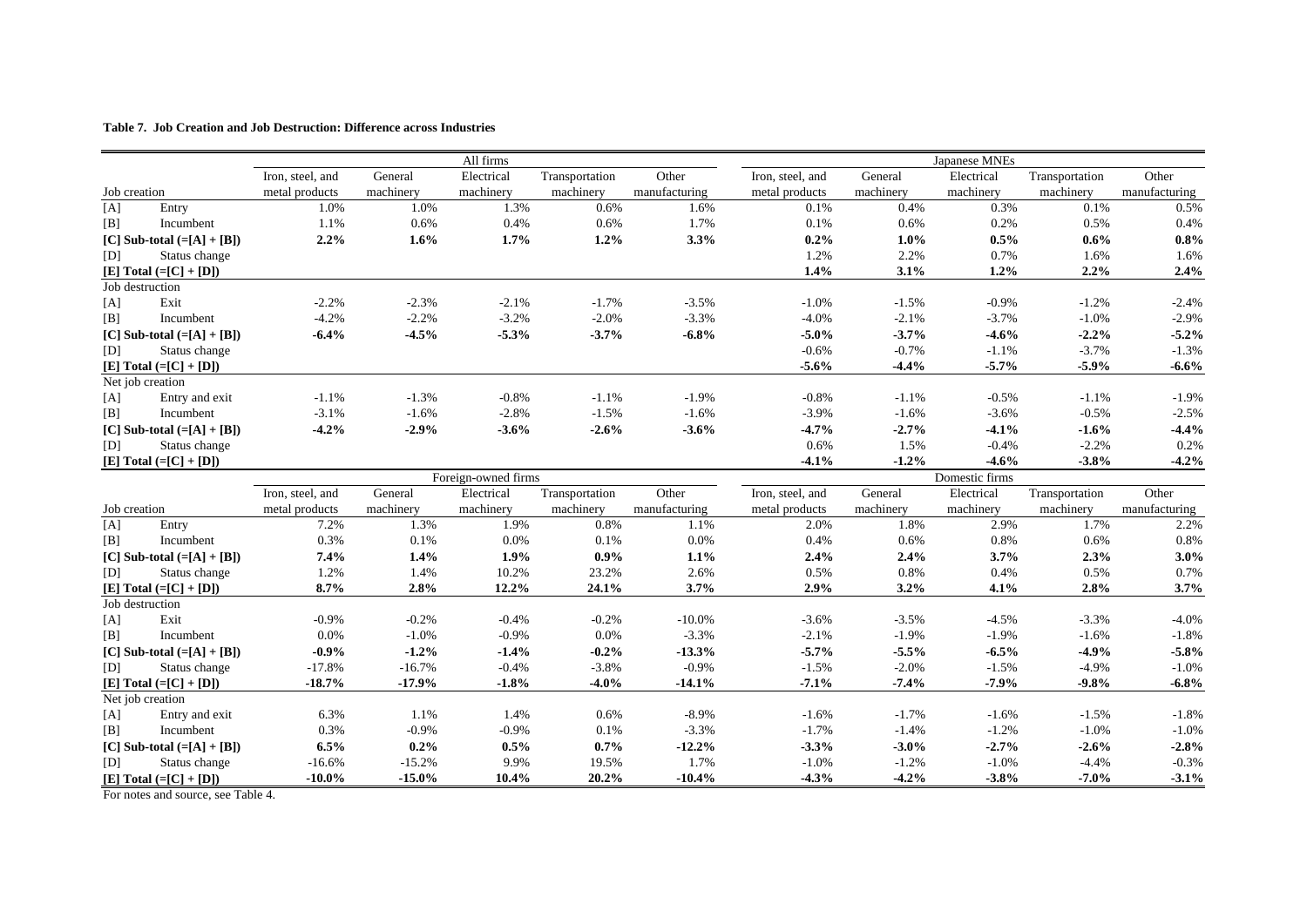|                  |                              |            | All firms     |            | Japanese MNEs |            | Foreign-owned firms |            | Domestic firms |
|------------------|------------------------------|------------|---------------|------------|---------------|------------|---------------------|------------|----------------|
|                  |                              | Production | Nonproduction | Production | Nonproduction | Production | Nonproduction       | Production | Nonproduction  |
| Job creation     |                              | workers    | workers       | workers    | workers       | workers    | workers             | workers    | workers        |
| [A]              | Entry                        | 1.3%       | 1.0%          | 0.3%       | 0.3%          | 1.8%       | 0.8%                | 2.5%       | 1.9%           |
| [B]              | Incumbent                    | 2.1%       | 3.7%          | $0.5\%$    | 1.9%          | 0.3%       | 1.2%                | 1.2%       | 1.6%           |
|                  | [C] Sub-total $(=[A] + [B])$ | 3.4%       | 4.8%          | $0.8\%$    | $2.2\%$       | 2.1%       | 2.1%                | $3.6\%$    | $3.6\%$        |
| [D]              | Status change                |            |               | 1.3%       | 1.7%          | 15.4%      | 11.1%               | 0.5%       | 1.0%           |
|                  | [E] Total $(=[C]+[D])$       |            |               | 2.1%       | 3.9%          | $17.5\%$   | $13.2\%$            | $4.1\%$    | $4.5\%$        |
|                  |                              | Production | Nonproduction | Production | Nonproduction | Production | Nonproduction       | Production | Nonproduction  |
| Job destruction  |                              | workers    | workers       | workers    | workers       | workers    | workers             | workers    | workers        |
| [A]              | Exit                         | $-2.4%$    | $-2.3%$       | $-1.3%$    | $-1.4%$       | $-1.3%$    | $-1.4%$             | $-3.8%$    | $-3.5%$        |
| [B]              | Incumbent                    | $-4.8%$    | $-4.3%$       | $-3.9\%$   | $-2.4%$       | $-1.8%$    | $-0.4%$             | $-2.2%$    | $-2.5%$        |
|                  | [C] Sub-total $(=[A]+[B])$   | $-7.2\%$   | $-6.6%$       | $-5.2\%$   | $-3.8%$       | $-3.0\%$   | $-1.8\%$            | $-6.0\%$   | $-5.9\%$       |
| [D]              | Status change                |            |               | $-1.6%$    | $-1.8%$       | $-3.8%$    | $-2.8%$             | $-1.8%$    | $-2.2%$        |
|                  | $[E] Total (= [C] + [D])$    |            |               | $-6.8\%$   | $-5.7\%$      | $-6.9\%$   | $-4.6%$             | $-7.8\%$   | $-8.1\%$       |
|                  |                              | Production | Nonproduction | Production | Nonproduction | Production | Nonproduction       | Production | Nonproduction  |
| Net job creation |                              | workers    | workers       | workers    | workers       | workers    | workers             | workers    | workers        |
| [A]              | Entry and exit               | $-1.1%$    | $-1.2\%$      | $-1.0\%$   | $-1.1%$       | 0.5%       | $-0.6\%$            | $-1.3%$    | $-1.5%$        |
| [B]              | Incumbent                    | $-2.7%$    | $-0.6\%$      | $-3.4%$    | $-0.5%$       | $-1.5%$    | 0.8%                | $-1.1%$    | $-0.8%$        |
|                  | [C] Sub-total $(=[A]+[B])$   | $-3.8\%$   | $-1.8%$       | $-4.4%$    | $-1.6%$       | $-1.0\%$   | $0.2\%$             | $-2.4%$    | $-2.4\%$       |
| [D]              | Status change                |            |               | $-0.3\%$   | $-0.1\%$      | 11.6%      | 8.4%                | $-1.3%$    | $-1.2%$        |
|                  | [E] Total $(=[C]+[D])$       |            |               | $-4.7\%$   | $-1.7%$       | 10.6%      | $8.6\%$             | $-3.7\%$   | $-3.6\%$       |

**Table 8. Job Creation and Job Destruction: Difference between Production and Non-production Workers in Manufacturing Firms**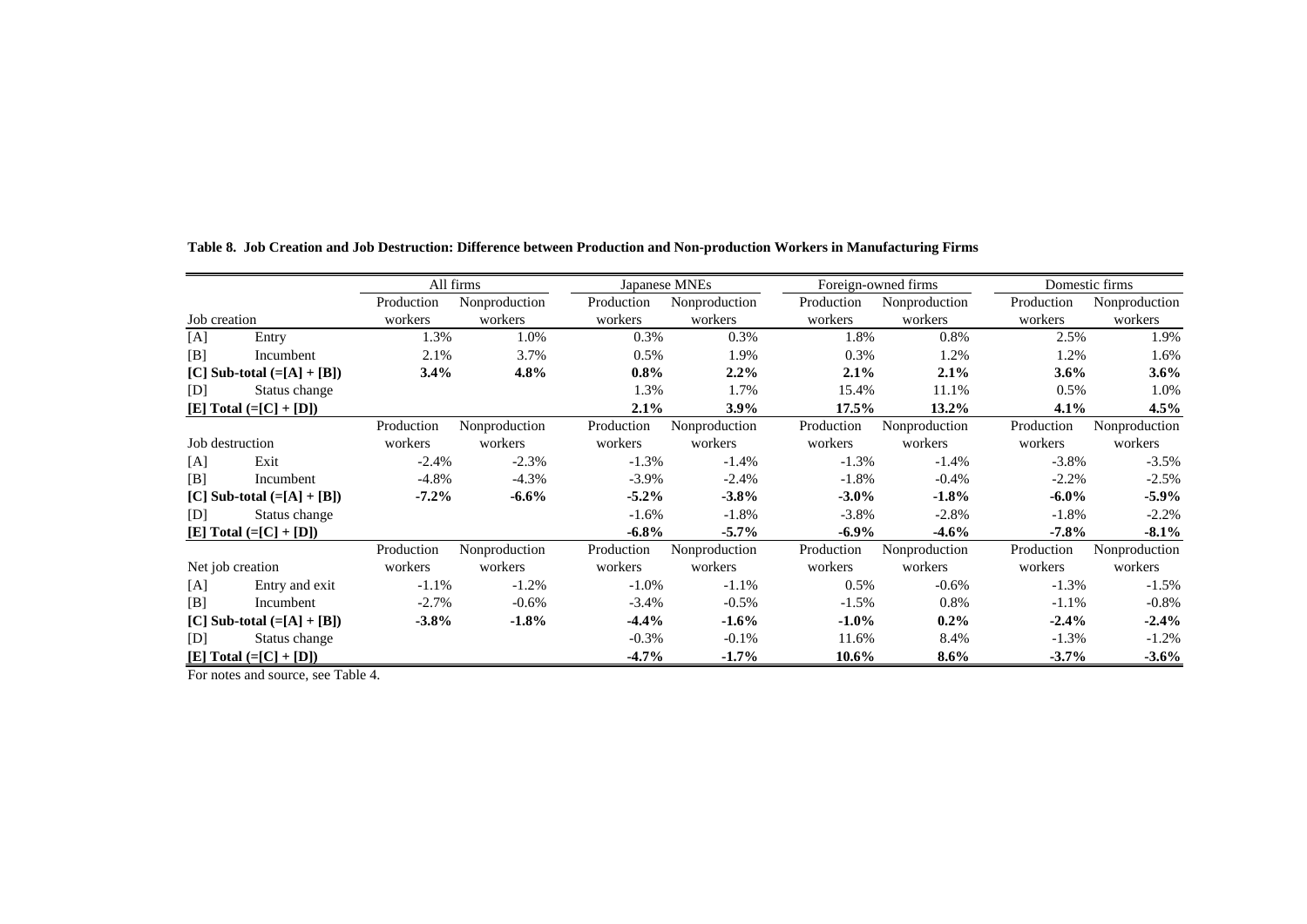|                  |                            | Iron, steel, and metal products |             | General machinery  |             | Electrical machinery |             | <b>Transportation machinery</b> |             |             | Other manufacturing |
|------------------|----------------------------|---------------------------------|-------------|--------------------|-------------|----------------------|-------------|---------------------------------|-------------|-------------|---------------------|
|                  |                            | Production workers              |             | Production workers |             | Production workers   |             | Production workers              |             |             | Production workers  |
|                  |                            | Japanese                        | Foreign-    | Japanese           | Foreign-    | Japanese             | Foreign-    | Japanese                        | Foreign-    | Japanese    | Foreign-            |
| Job creation     |                            | <b>MNEs</b>                     | owned firms | <b>MNEs</b>        | owned firms | <b>MNEs</b>          | owned firms | <b>MNEs</b>                     | owned firms | <b>MNEs</b> | owned firms         |
| [A]              | Entry                      | 0.1%                            | 7.2%        | 0.4%               | 1.8%        | 0.3%                 | 4.0%        | 0.1%                            | 0.8%        | 0.5%        | 0.6%                |
| B                | Incumbent                  | 0.2%                            | 0.4%        | 0.8%               | 0.5%        | 0.5%                 | 0.0%        | 0.5%                            | 0.1%        | 0.3%        | 0.0%                |
|                  | [C] Sub-total $(=[A]+[B])$ | 0.3%                            | 7.6%        | 1.2%               | 2.3%        | 0.8%                 | 4.1%        | $0.6\%$                         | $0.9\%$     | 0.8%        | $0.6\%$             |
| [D]              | Status change              | 1.2%                            | 0.8%        | 1.6%               | 2.1%        | 0.6%                 | 14.0%       | 1.6%                            | 22.9%       | 1.5%        | 2.8%                |
|                  | $[E] Total (= [C] + [D])$  | 1.5%                            | 8.3%        | 2.8%               | 4.4%        | 1.4%                 | 18.1%       | 2.2%                            | 23.7%       | 2.3%        | 3.4%                |
|                  |                            | Japanese                        | Foreign-    | Japanese           | Foreign-    | Japanese             | Foreign-    | Japanese                        | Foreign-    | Japanese    | Foreign-            |
| Job destruction  |                            | <b>MNEs</b>                     | owned firms | <b>MNEs</b>        | owned firms | <b>MNEs</b>          | owned firms | <b>MNEs</b>                     | owned firms | <b>MNEs</b> | owned firms         |
| [A]              | Exit                       | $-0.9\%$                        | $-0.8%$     | $-1.5%$            | $-0.2%$     | $-0.9%$              | $-0.6%$     | $-1.3%$                         | $-0.3%$     | $-2.0%$     | $-14.0%$            |
| B                | Incumbent                  | $-5.3%$                         | 0.0%        | $-2.9%$            | $-2.3%$     | $-5.7%$              | $-4.2%$     | $-1.5%$                         | 0.0%        | $-4.1%$     | $-3.0\%$            |
|                  | [C] Sub-total $(=[A]+[B])$ | $-6.3%$                         | $-0.8%$     | $-4.4%$            | $-2.6%$     | $-6.6%$              | $-4.8%$     | $-2.8%$                         | $-0.3%$     | $-6.1%$     | $-16.9%$            |
| [D]              | Status change              | $-0.5%$                         | $-18.2%$    | $-0.8%$            | $-11.0%$    | $-1.1%$              | $-0.8%$     | $-3.6%$                         | $-4.1%$     | $-0.8%$     | $-1.5%$             |
|                  | $[E] Total (= [C] + [D])$  | $-6.8%$                         | $-19.0\%$   | $-5.1%$            | $-13.6%$    | $-7.7%$              | $-5.6%$     | $-6.4\%$                        | $-4.4%$     | $-6.9%$     | $-18.4%$            |
|                  |                            | Japanese                        | Foreign-    | Japanese           | Foreign-    | Japanese             | Foreign-    | Japanese                        | Foreign-    | Japanese    | Foreign-            |
| Net job creation |                            | <b>MNEs</b>                     | owned firms | <b>MNEs</b>        | owned firms | <b>MNEs</b>          | owned firms | <b>MNEs</b>                     | owned firms | <b>MNEs</b> | owned firms         |
| [A]              | Entry and exit             | $-0.8%$                         | 6.4%        | $-1.1%$            | 1.5%        | $-0.6%$              | 3.4%        | $-1.2%$                         | 0.5%        | $-1.5%$     | $-13.4%$            |
| B                | Incumbent                  | $-5.1%$                         | 0.4%        | $-2.1%$            | $-1.8%$     | $-5.2%$              | $-4.2%$     | $-1.0%$                         | 0.1%        | $-3.7%$     | $-3.0%$             |
|                  | [C] Sub-total $(=[A]+[B])$ | $-6.0\%$                        | 6.8%        | $-3.2%$            | $-0.3%$     | $-5.8%$              | $-0.7%$     | $-2.2%$                         | 0.5%        | $-5.3%$     | $-16.3%$            |
| [D]              | Status change              | 0.7%                            | $-17.5%$    | 0.8%               | $-8.9\%$    | $-0.5%$              | 13.2%       | $-2.0%$                         | 18.8%       | 0.6%        | 1.3%                |
|                  | [E] Total $(=[C]+[D])$     | $-5.3%$                         | $-10.7%$    | $-2.3%$            | $-9.2%$     | $-6.3%$              | 12.4%       | $-4.2%$                         | 19.3%       | $-4.6%$     | $-15.1%$            |
|                  |                            | Japanese                        | Foreign-    | Japanese           | Foreign-    | Japanese             | Foreign-    | Japanese                        | Foreign-    | Japanese    | Foreign-            |
|                  | Gross job reallocation     | <b>MNEs</b>                     | owned firms | <b>MNEs</b>        | owned firms | <b>MNEs</b>          | owned firms | <b>MNEs</b>                     | owned firms | <b>MNEs</b> | owned firms         |
| [A]              | Entry and exit             | 1.1%                            | 7.9%        | 1.9%               | 2.0%        | 1.2%                 | 4.7%        | 1.3%                            | 1.1%        | 2.5%        | 14.6%               |
| [B]              | Incumbent                  | 5.5%                            | 0.4%        | 3.7%               | 2.8%        | 6.1%                 | 4.2%        | 2.1%                            | 0.1%        | 4.4%        | 3.0%                |
|                  | [C] Sub-total $(=[A]+[B])$ | $6.6\%$                         | 8.3%        | 5.6%               | 4.8%        | 7.4%                 | 8.9%        | 3.4%                            | 1.2%        | $6.9\%$     | 17.5%               |
| [D]              | Status change              | 1.7%                            | 19.0%       | 2.4%               | 13.1%       | 1.7%                 | 14.8%       | 5.2%                            | 27.0%       | 2.3%        | 4.3%                |
|                  | $[E] Total (= [C] + [D])$  | 8.2%                            | 27.3%       | 7.9%               | 18.0%       | 9.1%                 | 23.7%       | $8.6\%$                         | 28.2%       | 9.2%        | 21.8%               |
|                  |                            | Japanese                        | Foreign-    | Japanese           | Foreign-    | Japanese             | Foreign-    | Japanese                        | Foreign-    | Japanese    | Foreign-            |
| $Gross -  Net $  |                            | <b>MNEs</b>                     | owned firms | <b>MNEs</b>        | owned firms | <b>MNEs</b>          | owned firms | <b>MNEs</b>                     | owned firms | <b>MNEs</b> | owned firms         |
| Incumbent        |                            | 0.4%<br>$-2$                    | 0.0%        | 1.6%               | 1.0%        | 1.0%                 | 0.1%        | 1.0%                            | 0.0%        | 0.6%        | $0.0\%$             |

#### **Table 9. Job Creation and Job Destruction pf Production Workers by Japanese MNEs and Foreing-owned Firms**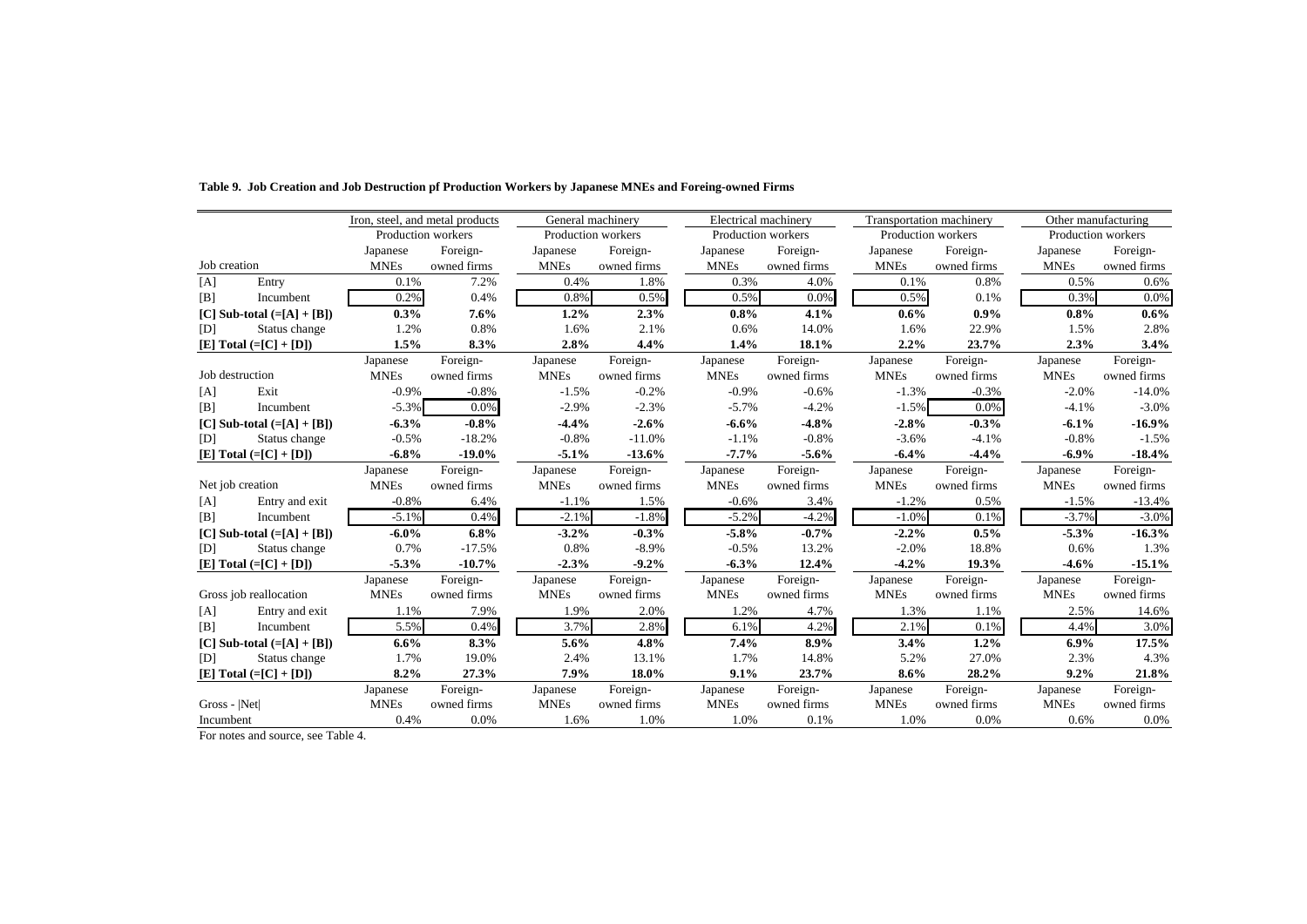| Number of firms                       |        | All firms |        |       | Japanese MNEs |       |                | Foreign-owned firms |       |        | Domestic firms |        |
|---------------------------------------|--------|-----------|--------|-------|---------------|-------|----------------|---------------------|-------|--------|----------------|--------|
|                                       | 1995   | 1998      | 2002   | 1995  | 1998          | 2002  | 1995           | 1998                | 2002  | 1995   | 1998           | 2002   |
| All industries                        | 19,130 | 18,968    | 16,945 | 1,811 | 1,986         | 1,987 | 202            | 312                 | 338   | 17,117 | 16,670         | 14,620 |
| Manufacturing                         | 10,954 | 10,763    | 9,666  | 1,479 | 1,638         | 1,655 | 112            | 171                 | 185   | 9,363  | 8,954          | 7,826  |
| Food products and beverages           | 1,209  | 1,231     | 1,155  | 94    | 101           | 89    | 8              | 10                  | 11    | 1,107  | 1,120          | 1,055  |
| Chemicals                             | 770    | 758       | 715    | 151   | 163           | 172   | 43             | 57                  | 57    | 576    | 538            | 486    |
| Non-metallic mineral products         | 539    | 507       | 389    | 49    | 53            | 47    | 3              | $\overline{4}$      | 3     | 487    | 450            | 339    |
| Iron, steel, and metal products       | 1,459  | 1,412     | 1,264  | 169   | 198           | 198   | 5              | 9                   | 11    | 1,285  | 1,205          | 1,055  |
| General machinery                     | 1,214  | 1,227     | 1,114  | 182   | 199           | 221   | 12             | 19                  | 19    | 1,020  | 1,009          | 874    |
| Electrical machinery                  | 1,545  | 1.568     | 1,447  | 268   | 307           | 303   | 16             | 25                  | 36    | 1,261  | 1,236          | 1,108  |
| Transportation machinery              | 935    | 925       | 834    | 181   | 202           | 209   | 10             | 17                  | 24    | 744    | 706            | 601    |
| Precision machinery                   | 281    | 294       | 294    | 59    | 63            | 65    | $\overline{4}$ | 6                   | 8     | 218    | 225            | 221    |
| Other manufacturing                   | 3,002  | 2,841     | 2,454  | 326   | 352           | 351   | 11             | 24                  | 16    | 2,665  | 2,465          | 2,087  |
| Wholesale/retail trade                | 8,176  | 8,205     | 7,279  | 332   | 348           | 332   | 90             | 141                 | 153   | 7,754  | 7,716          | 6,794  |
| Wholesale trade                       | 4,914  | 4.674     | 4.040  | 276   | 286           | 281   | 77             | 107                 | 126   | 4,561  | 4,281          | 3,633  |
| Retail trade                          | 3,262  | 3,531     | 3,239  | 56    | 62            | 51    | 13             | 34                  | 27    | 3,193  | 3,435          | 3,161  |
| Share $(\%$ , all industries = 100.0) |        | All firms |        |       | Japanese MNEs |       |                | Foreign-owned firms |       |        | Domestic firms |        |
|                                       | 1995   | 1998      | 2002   | 1995  | 1998          | 2002  | 1995           | 1998                | 2002  | 1995   | 1998           | 2002   |
| All industries                        | 100.0  | 100.0     | 100.0  | 100.0 | 100.0         | 100.0 | 100.0          | 100.0               | 100.0 | 100.0  | 100.0          | 100.0  |
| Manufacturing                         | 57.3   | 56.7      | 57.0   | 81.7  | 82.5          | 83.3  | 55.4           | 54.8                | 54.7  | 54.7   | 53.7           | 53.5   |
| Food products and beverages           | 6.3    | 6.5       | 6.8    | 5.2   | 5.1           | 4.5   | 4.0            | 3.2                 | 3.3   | 6.5    | 6.7            | 7.2    |
| Chemicals                             | 4.0    | 4.0       | 4.2    | 8.3   | 8.2           | 8.7   | 21.3           | 18.3                | 16.9  | 3.4    | 3.2            | 3.3    |
| Non-metallic mineral products         | 2.8    | 2.7       | 2.3    | 2.7   | 2.7           | 2.4   | 1.5            | 1.3                 | 0.9   | 2.8    | 2.7            | 2.3    |
| Iron, steel, and metal products       | 7.6    | 7.4       | 7.5    | 9.3   | 10.0          | 10.0  | 2.5            | 2.9                 | 3.3   | 7.5    | 7.2            | 7.2    |
| General machinery                     | 6.3    | 6.5       | 6.6    | 10.0  | 10.0          | 11.1  | 5.9            | 6.1                 | 5.6   | 6.0    | 6.1            | 6.0    |
| Electrical machinery                  | 8.1    | 8.3       | 8.5    | 14.8  | 15.5          | 15.2  | 7.9            | 8.0                 | 10.7  | 7.4    | 7.4            | 7.6    |
| Transportation machinery              | 4.9    | 4.9       | 4.9    | 10.0  | 10.2          | 10.5  | 5.0            | 5.4                 | 7.1   | 4.3    | 4.2            | 4.1    |
| Precision machinery                   | 1.5    | 1.5       | 1.7    | 3.3   | 3.2           | 3.3   | 2.0            | 1.9                 | 2.4   | 1.3    | 1.3            | 1.5    |
| Other manufacturing                   | 15.7   | 15.0      | 14.5   | 18.0  | 17.7          | 17.7  | 5.4            | 7.7                 | 4.7   | 15.6   | 14.8           | 14.3   |
| Wholesale/retail trade                | 42.7   | 43.3      | 43.0   | 18.3  | 17.5          | 16.7  | 44.6           | 45.2                | 45.3  | 45.3   | 46.3           | 46.5   |
| Wholesale trade                       | 25.7   | 24.6      | 23.8   | 15.2  | 14.4          | 14.1  | 38.1           | 34.3                | 37.3  | 26.6   | 25.7           | 24.8   |
| Retail trade                          | 17.1   | 18.6      | 19.1   | 3.1   | 3.1           | 2.6   | 6.4            | 10.9                | 8.0   | 18.7   | 20.6           | 21.6   |

**Table A1. Number of Multinational Enterprises (MNEs), Foreign-owned Firms, and Domestic Firms, by Industry**

Note: See Table 1.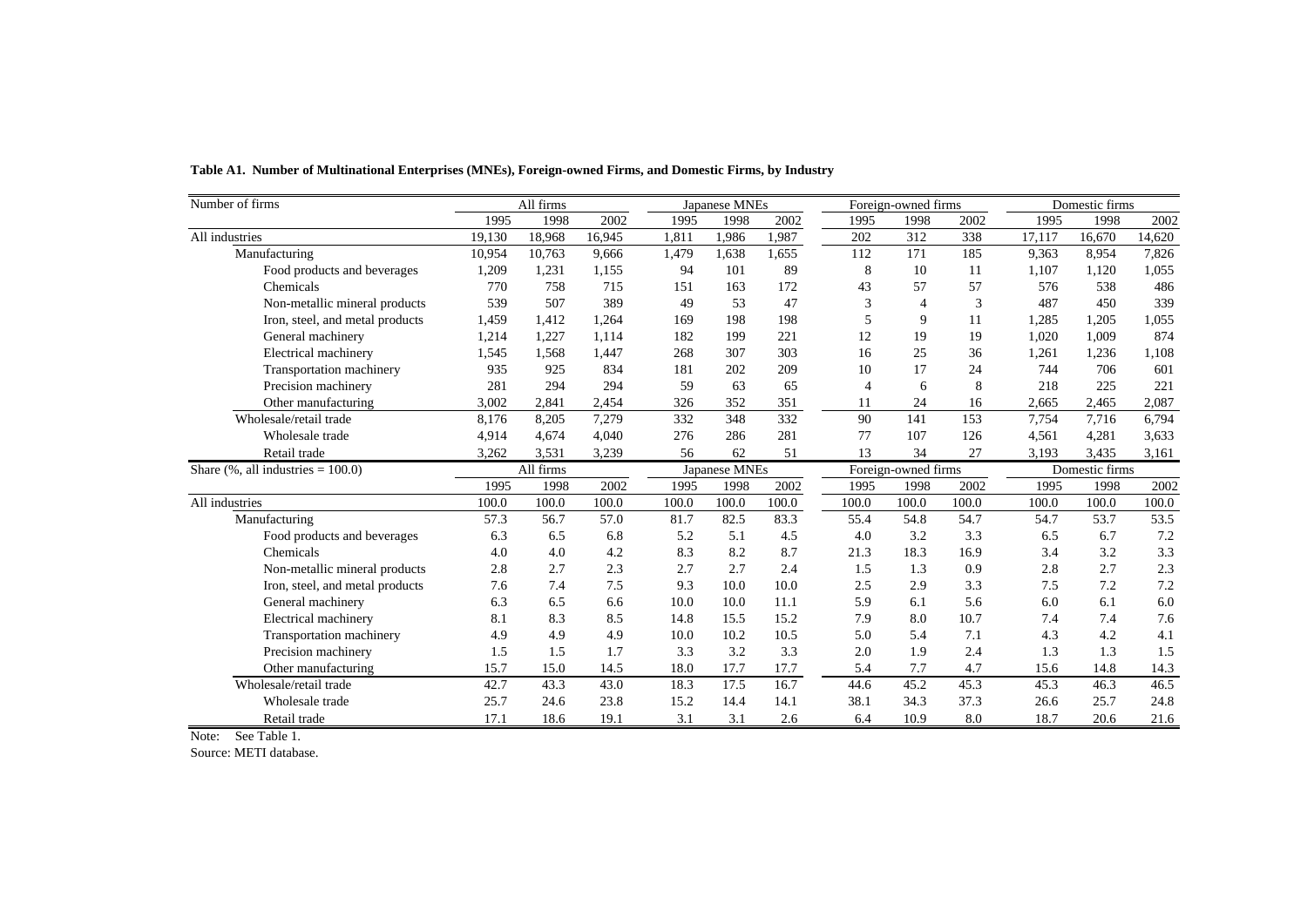|                     | Number of firms |        | Share (%) |       |
|---------------------|-----------------|--------|-----------|-------|
|                     | 1995            | 2002   | 1995      | 2002  |
| Japanese MNE        | 1,811           | 1,987  | 100.0     | 100.0 |
| Entry               |                 | 230    |           | 11.6  |
| Status change (in)  |                 | 556    |           | 28.0  |
| Incumbent           | 1,201           | 1,201  | 66.3      | 60.4  |
| Status change (out) | 235             |        | 13.0      |       |
| Exit                | 375             |        | 20.7      |       |
|                     |                 |        |           |       |
| Foreign-owned firm  | 202             | 338    | 100.0     | 100.0 |
| Entry               |                 | 122    |           | 36.1  |
| Status change (in)  |                 | 108    |           | 32.0  |
| Incumbent           | 108             | 108    | 53.5      | 32.0  |
| Status change (out) | 17 <sub>°</sub> |        | 8.4       |       |
| Exit                | 77              |        | 38.1      |       |
|                     |                 |        |           |       |
| Domestic firms      | 17,117          | 14,620 | 100.0     | 100.0 |
| Entry               |                 | 3,958  |           | 27.1  |
| Status change (in)  |                 | 225    |           | 1.5   |
| Incumbent           | 10,437          | 10,437 | 61.0      | 71.4  |
| Status change (out) | 637             |        | 3.7       |       |
| Exit                | 6,043           |        | 35.3      |       |
|                     |                 |        |           |       |

# **Table A2. Status Change between 1995 and 2002**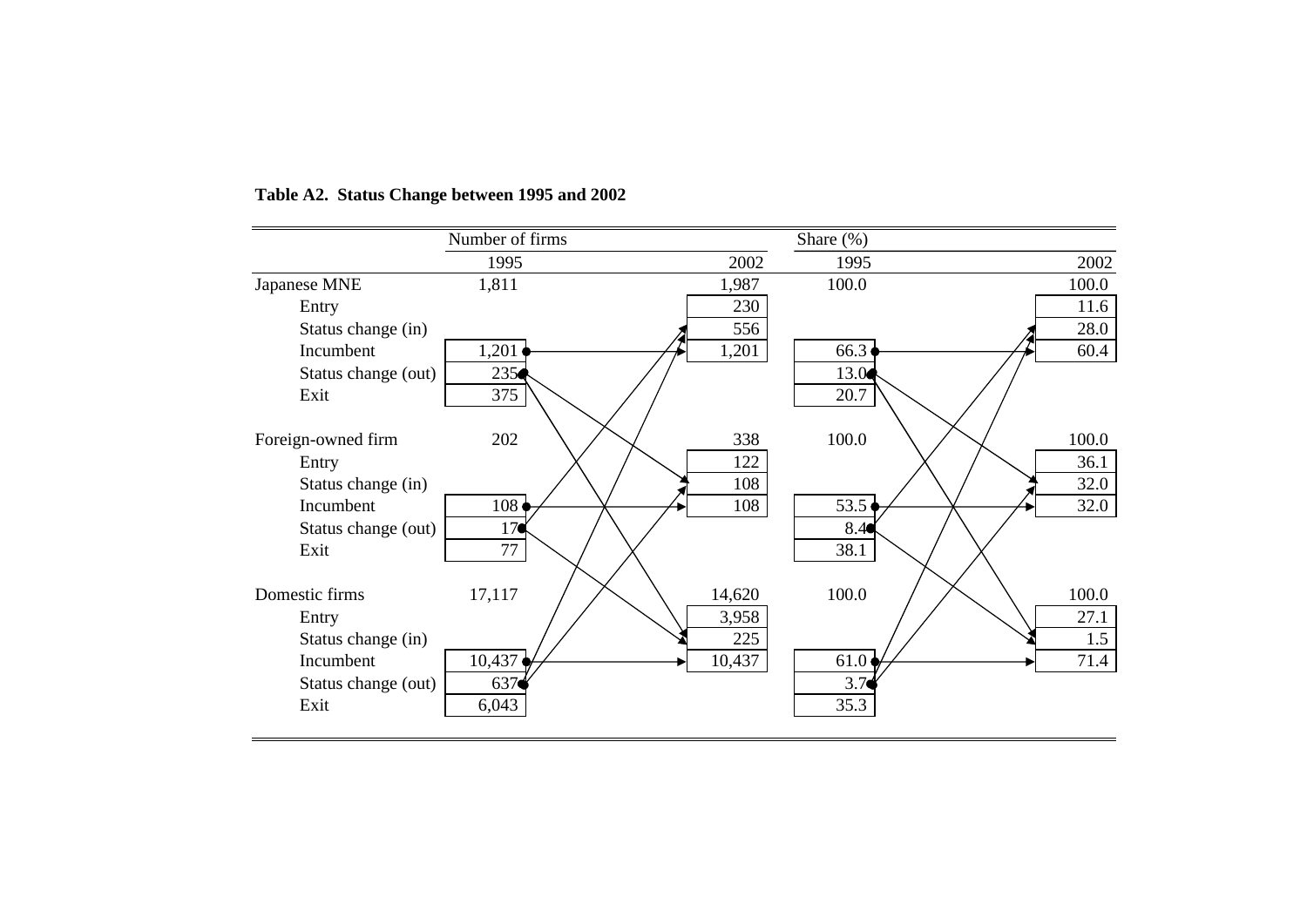|                        |        | All firms |        |       | Japanese MNEs |                   |                | Foreign-owned firms |         |        | Domestic firms |        |
|------------------------|--------|-----------|--------|-------|---------------|-------------------|----------------|---------------------|---------|--------|----------------|--------|
| Number of firms        | 1995   | 1998      | 2002   | 1995  | 1998          | $\overline{2002}$ | 1995           | 1998                | 2002    | 1995   | 1998           | 2002   |
| All industries         |        |           |        |       |               |                   |                |                     |         |        |                |        |
| 1000-                  | 1,178  | 1,241     | 1,119  | 546   | 524           | 437               | 30             | 36                  | 48      | 602    | 681            | 634    |
| 300-999                | 3,392  | 3,434     | 3,052  | 578   | 659           | 632               | 53             | 72                  | 73      | 2,761  | 2,703          | 2,347  |
| 50-299                 | 14,560 | 14,293    | 12,774 | 687   | 803           | 918               | 119            | 204                 | 217     | 13,754 | 13,286         | 11,639 |
| Total                  | 19,130 | 18,968    | 16,945 | 1,811 | 1,986         | 1,987             | 202            | 312                 | 338     | 17,117 | 16,670         | 14,620 |
| Manufacturing          |        |           |        |       |               |                   |                |                     |         |        |                |        |
| 1000-                  | 740    | 725       | 584    | 468   | 452           | 371               | 23             | 30                  | 37      | 249    | 243            | 176    |
| 300-999                | 1,946  | 1,914     | 1,703  | 476   | 541           | 527               | 27             | 34                  | 33      | 1,443  | 1,339          | 1,143  |
| 50-299                 | 8,268  | 8,124     | 7,379  | 535   | 645           | 757               | 62             | 107                 | 115     | 7,671  | 7,372          | 6,507  |
| Total                  | 10.954 | 10,763    | 9,666  | 1,479 | 1,638         | 1,655             | 112            | 171                 | 185     | 9,363  | 8,954          | 7,826  |
| Wholesale/retail trade |        |           |        |       |               |                   |                |                     |         |        |                |        |
| 1000-                  | 438    | 516       | 535    | 78    | 72            | 66                | $\overline{7}$ | 6                   | $11\,$  | 353    | 438            | 458    |
| 300-999                | 1,446  | 1,520     | 1,349  | 102   | 118           | 105               | 26             | 38                  | 40      | 1,318  | 1,364          | 1,204  |
| 50-299                 | 6,292  | 6,169     | 5,395  | 152   | 158           | 161               | 57             | 97                  | 102     | 6,083  | 5,914          | 5,132  |
| Total                  | 8,176  | 8,205     | 7,279  | 332   | 348           | 332               | 90             | 141                 | 153     | 7,754  | 7,716          | 6,794  |
|                        |        | All firms |        |       | Japanese MNEs |                   |                | Foreign-owned firms |         |        | Domestic firms |        |
| Share (% of total)     | 1995   | 1998      | 2002   | 1995  | 1998          | 2002              | 1995           | 1998                | 2002    | 1995   | 1998           | 2002   |
| All industries         |        |           |        |       |               |                   |                |                     |         |        |                |        |
| 1000-                  | 6.2    | 6.5       | 6.6    | 30.1  | 26.4          | 22.0              | 14.9           | 11.5                | 14.2    | 3.5    | 4.1            | 4.3    |
| 300-999                | 17.7   | 18.1      | 18.0   | 31.9  | 33.2          | 31.8              | 26.2           | 23.1                | 21.6    | 16.1   | 16.2           | 16.1   |
| 50-299                 | 76.1   | 75.4      | 75.4   | 37.9  | 40.4          | 46.2              | 58.9           | 65.4                | 64.2    | 80.4   | 79.7           | 79.6   |
| Total                  | 100.0  | 100.0     | 100.0  | 100.0 | 100.0         | 100.0             | 100.0          | 100.0               | 100.0   | 100.0  | 100.0          | 100.0  |
| Manufacturing          |        |           |        |       |               |                   |                |                     |         |        |                |        |
| 1000-                  | 6.8    | 6.7       | 6.0    | 31.6  | 27.6          | 22.4              | 20.5           | 17.5                | 20.0    | 2.7    | 2.7            | 2.2    |
| 300-999                | 17.8   | 17.8      | 17.6   | 32.2  | 33.0          | 31.8              | 24.1           | 19.9                | 17.8    | 15.4   | 15.0           | 14.6   |
| 50-299                 | 75.5   | 75.5      | 76.3   | 36.2  | 39.4          | 45.7              | 55.4           | 62.6                | 62.2    | 81.9   | 82.3           | 83.1   |
| Total                  | 100.0  | 100.0     | 100.0  | 100.0 | 100.0         | 100.0             | 100.0          | 100.0               | 100.0   | 100.0  | 100.0          | 100.0  |
| Wholesale/retail trade |        |           |        |       |               |                   |                |                     |         |        |                |        |
| 1000-                  | 5.4    | 6.3       | 7.3    | 23.5  | 20.7          | 19.9              | 7.8            | 4.3                 | $7.2\,$ | 4.6    | 5.7            | 6.7    |
| 300-999                | 17.7   | 18.5      | 18.5   | 30.7  | 33.9          | 31.6              | 28.9           | 27.0                | 26.1    | 17.0   | 17.7           | 17.7   |
| 50-299                 | 77.0   | 75.2      | 74.1   | 45.8  | 45.4          | 48.5              | 63.3           | 68.8                | 66.7    | 78.4   | 76.6           | 75.5   |
| Total                  | 100.0  | 100.0     | 100.0  | 100.0 | 100.0         | 100.0             | 100.0          | 100.0               | 100.0   | 100.0  | 100.0          | 100.0  |

**Table A3. Number of Multinational Enterprises (MNEs), Foreign-owned Firms, and Domestic Firms, by Firm Size**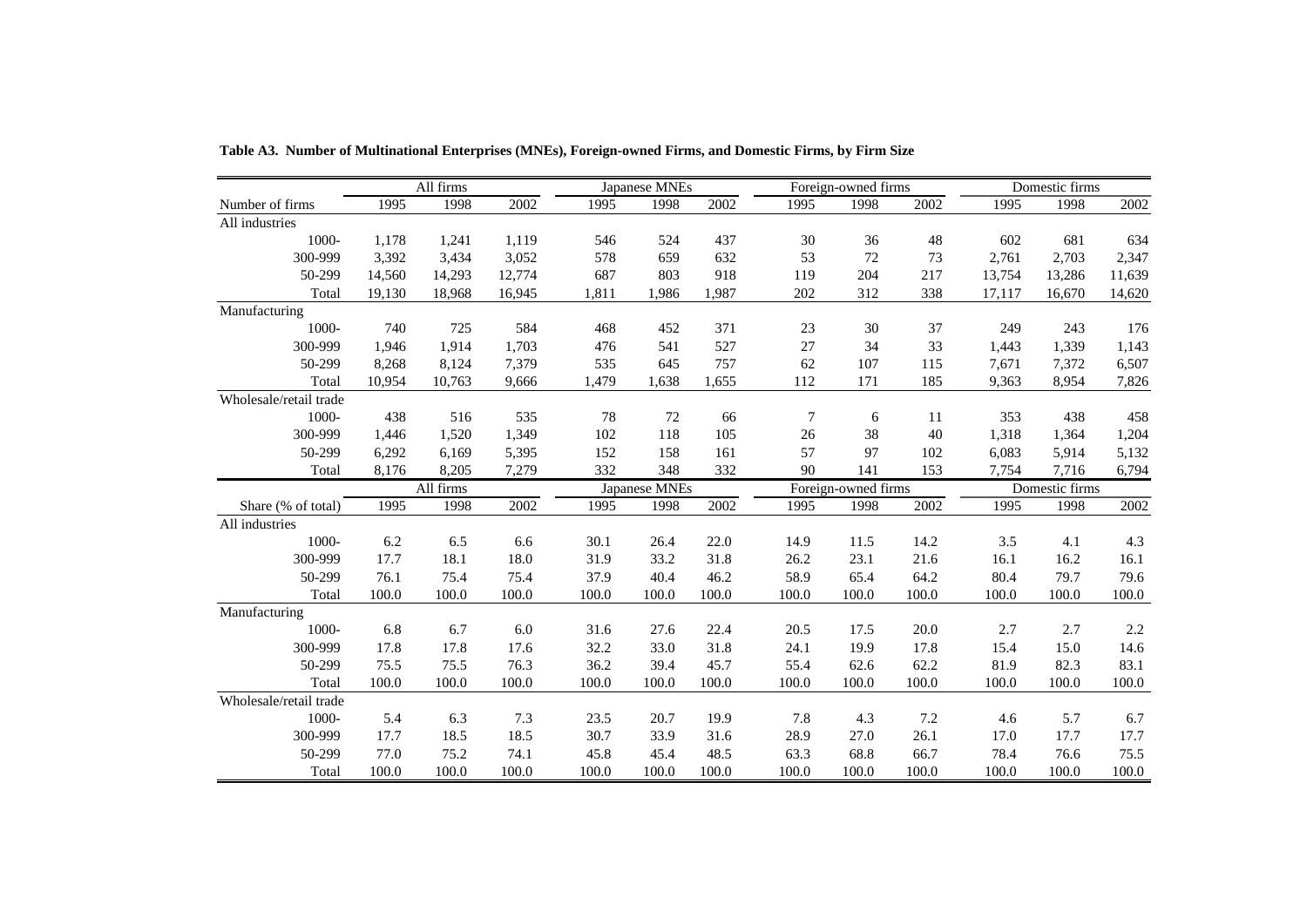|                              |                            |            | All firms     |            | Japanese MNEs | Foreign-owned firms |               |            | Domestic firms |  |
|------------------------------|----------------------------|------------|---------------|------------|---------------|---------------------|---------------|------------|----------------|--|
|                              |                            | Production | Nonproduction | Production | Nonproduction | Production          | Nonproduction | Production | Nonproduction  |  |
| Job creation                 |                            | workers    | workers       | workers    | workers       | workers             | workers       | workers    | workers        |  |
| [A]                          | Entry                      | 1.1%       | 0.9%          | 0.1%       | 0.1%          | 7.2%                | 7.2%          | 2.1%       | 1.5%           |  |
| [B]                          | Incumbent                  | 1.2%       | 3.0%          | 0.2%       | 2.5%          | 0.4%                | 0.1%          | 0.7%       | 1.3%           |  |
|                              | [C] Sub-total $(=[A]+[B])$ | 2.3%       | 3.8%          | $0.3\%$    | 2.7%          | $7.6\%$             | 7.3%          | 2.8%       | 2.8%           |  |
| [D]                          | Status change              |            |               | 1.2%       | 1.2%          | 0.8%                | 2.5%          | 0.3%       | 0.9%           |  |
|                              | $[E] Total (= [C] + [D])$  |            |               | 1.5%       | $3.9\%$       | 8.3%                | 9.8%          | $3.2\%$    | 3.6%           |  |
|                              |                            | Production | Non-prod.     | Production | Non-prod.     | Production          | Non-prod.     | Production | Non-prod.      |  |
| Job destruction              |                            | workers    | workers       | workers    | workers       | workers             | workers       | workers    | workers        |  |
| [A]                          | Exit                       | $-2.1%$    | $-2.3%$       | $-0.9\%$   | $-1.0%$       | $-0.8%$             | $-1.2%$       | $-3.6%$    | $-3.6%$        |  |
| [B]                          | Incumbent                  | $-5.1%$    | $-4.0%$       | $-5.3%$    | $-3.0%$       | 0.0%                | $-0.2%$       | $-2.4%$    | $-2.8%$        |  |
|                              | [C] Sub-total $(=[A]+[B])$ | $-7.2%$    | $-6.3%$       | $-6.3%$    | $-4.0%$       | $-0.8%$             | $-1.5%$       | $-6.0\%$   | $-6.4%$        |  |
| [D]                          | Status change              |            |               | $-0.5%$    | $-0.8%$       | $-18.2%$            | $-16.6%$      | $-1.5%$    | $-1.3%$        |  |
|                              | $[E] Total (= [C] + [D])$  |            |               | $-6.8%$    | $-4.8%$       | $-19.0\%$           | $-18.1%$      | $-7.5\%$   | $-7.6%$        |  |
|                              |                            | Production | Nonproduction | Production | Nonproduction | Production          | Nonproduction | Production | Nonproduction  |  |
|                              | Net job creation           | workers    | workers       | workers    | workers       | workers             | workers       | workers    | workers        |  |
| [A]                          | Entry and exit             | $-1.0\%$   | $-1.4%$       | $-0.8%$    | $-0.9\%$      | 6.4%                | 5.9%          | $-1.4%$    | $-2.1%$        |  |
| [B]                          | Incumbent                  | $-3.9%$    | $-1.1%$       | $-5.1%$    | $-0.5%$       | 0.4%                | $-0.1%$       | $-1.7%$    | $-1.5%$        |  |
|                              | [C] Sub-total $(=[A]+[B])$ | $-4.9%$    | $-2.5%$       | $-6.0\%$   | $-1.3%$       | 6.8%                | 5.8%          | $-3.2\%$   | $-3.6%$        |  |
| [D]                          | Status change              |            |               | 0.7%       | 0.4%          | $-17.5%$            | $-14.1%$      | $-1.2%$    | $-0.4%$        |  |
|                              | $[E] Total (= [C] + [D])$  |            |               | $-5.3%$    | $-0.9\%$      | $-10.7%$            | $-8.3%$       | $-4.4%$    | $-4.0%$        |  |
|                              |                            | Production | Nonproduction | Production | Nonproduction | Production          | Nonproduction | Production | Nonproduction  |  |
|                              | Gross job reallocation     | workers    | workers       | workers    | workers       | workers             | workers       | workers    | workers        |  |
| [A]                          | Entry and exit             | 3.2%       | 3.1%          | 1.1%       | 1.1%          | 7.9%                | 8.4%          | 5.7%       | 5.1%           |  |
| [B]                          | Incumbent                  | 6.3%       | 7.0%          | 5.5%       | 5.5%          | 0.4%                | 0.3%          | 3.2%       | 4.0%           |  |
| [C] Sub-total $(=[A] + [B])$ |                            | 9.5%       | 10.1%         | $6.6\%$    | 6.6%          | 8.3%                | 8.7%          | 8.8%       | 9.1%           |  |
| [D]                          | Status change              |            |               | 1.7%       | 2.1%          | 19.0%               | 19.2%         | 1.9%       | 2.1%           |  |
|                              | [E] Total $(=[C]+[D])$     |            |               | 8.2%       | 8.7%          | 27.3%               | 27.9%         | 10.7%      | 11.3%          |  |

**Table A4. Job Creation and Job Destruction: Difference between Production and Non-production Workers in Iron, Steel, and Metal Products**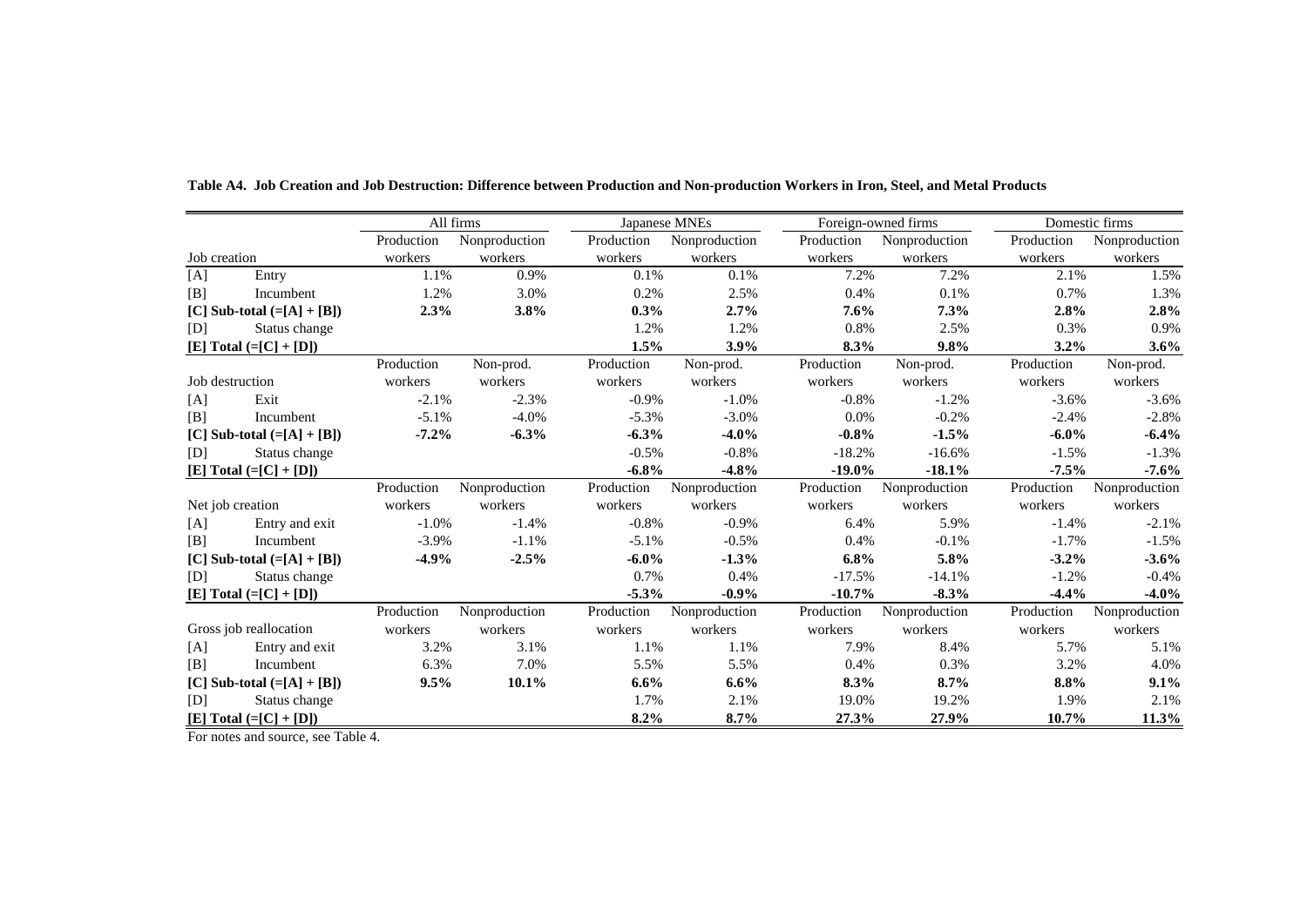|                              |                            |            | All firms     |            | Japanese MNEs | Foreign-owned firms |               |            | Domestic firms |  |
|------------------------------|----------------------------|------------|---------------|------------|---------------|---------------------|---------------|------------|----------------|--|
|                              |                            | Production | Nonproduction | Production | Nonproduction | Production          | Nonproduction | Production | Nonproduction  |  |
| Job creation                 |                            | workers    | workers       | workers    | workers       | workers             | workers       | workers    | workers        |  |
| [A]                          | Entry                      | 1.1%       | 0.9%          | 0.4%       | 0.4%          | 1.8%                | 0.7%          | 2.0%       | 1.6%           |  |
| [B]                          | Incumbent                  | 2.1%       | 3.9%          | 0.8%       | 1.9%          | 0.5%                | 0.7%          | 0.9%       | 1.5%           |  |
|                              | [C] Sub-total $(=[A]+[B])$ | 3.2%       | 4.7%          | $1.2\%$    | 2.3%          | 2.3%                | 1.5%          | 2.9%       | $3.0\%$        |  |
| [D]                          | Status change              |            |               | 1.6%       | 3.1%          | 2.1%                | 0.7%          | 0.8%       | 0.9%           |  |
|                              | $[E] Total (= [C] + [D])$  |            |               | 2.8%       | 5.4%          | 4.4%                | 2.2%          | 3.7%       | 4.0%           |  |
|                              |                            | Production | Non-prod.     | Production | Non-prod.     | Production          | Non-prod.     | Production | Non-prod.      |  |
| Job destruction              |                            | workers    | workers       | workers    | workers       | workers             | workers       | workers    | workers        |  |
| [A]                          | Exit                       | $-2.3%$    | $-2.3%$       | $-1.5%$    | $-1.6%$       | $-0.2%$             | $-0.1%$       | $-3.6%$    | $-3.5%$        |  |
| [B]                          | Incumbent                  | $-4.2%$    | $-4.6%$       | $-2.9%$    | $-2.6%$       | $-2.3%$             | $-0.6%$       | $-2.5%$    | $-2.5%$        |  |
|                              | [C] Sub-total $(=[A]+[B])$ | $-6.5%$    | $-6.9%$       | $-4.4%$    | $-4.3%$       | $-2.6%$             | $-0.7%$       | $-6.0\%$   | $-6.0\%$       |  |
| [D]                          | Status change              |            |               | $-0.8%$    | $-0.6%$       | $-11.0%$            | $-22.8%$      | $-1.9%$    | $-2.1%$        |  |
|                              | $[E] Total (= [C] + [D])$  |            |               | $-5.1%$    | $-4.9%$       | $-13.6%$            | $-23.5%$      | $-8.0\%$   | $-8.1%$        |  |
|                              |                            | Production | Nonproduction | Production | Nonproduction | Production          | Nonproduction | Production | Nonproduction  |  |
|                              | Net job creation           | workers    | workers       | workers    | workers       | workers             | workers       | workers    | workers        |  |
| [A]                          | Entry and exit             | $-1.2%$    | $-1.4%$       | $-1.1%$    | $-1.2%$       | 1.5%                | 0.6%          | $-1.6%$    | $-1.9%$        |  |
| [B]                          | Incumbent                  | $-2.1%$    | $-0.7%$       | $-2.1%$    | $-0.7%$       | $-1.8%$             | 0.2%          | $-1.5%$    | $-1.0%$        |  |
|                              | [C] Sub-total $(=[A]+[B])$ | $-3.3%$    | $-2.1%$       | $-3.2%$    | $-1.9%$       | $-0.3%$             | 0.8%          | $-3.1%$    | $-3.0\%$       |  |
| [D]                          | Status change              |            |               | 0.8%       | 2.5%          | $-8.9\%$            | $-22.1%$      | $-1.2%$    | $-1.1%$        |  |
|                              | $[E] Total (= [C] + [D])$  |            |               | $-2.3%$    | 0.5%          | $-9.2%$             | $-21.3%$      | $-4.3%$    | $-4.1%$        |  |
|                              |                            | Production | Nonproduction | Production | Nonproduction | Production          | Nonproduction | Production | Nonproduction  |  |
|                              | Gross job reallocation     | workers    | workers       | workers    | workers       | workers             | workers       | workers    | workers        |  |
| [A]                          | Entry and exit             | 3.4%       | 3.2%          | 1.9%       | 2.1%          | 2.0%                | 0.9%          | 5.6%       | 5.1%           |  |
| [B]                          | Incumbent                  | 6.3%       | 8.4%          | 3.7%       | 4.5%          | 2.8%                | 1.3%          | 3.4%       | 4.0%           |  |
| [C] Sub-total $(=[A] + [B])$ |                            | 9.7%       | 11.6%         | 5.6%       | 6.6%          | 4.8%                | 2.2%          | 8.9%       | 9.1%           |  |
| [D]                          | Status change              |            |               | 2.4%       | 3.7%          | 13.1%               | 23.5%         | 2.7%       | 3.0%           |  |
|                              | [E] Total $(=[C]+[D])$     |            |               | 7.9%       | 10.3%         | 18.0%               | 25.7%         | 11.6%      | 12.1%          |  |

**Table A5. Job Creation and Job Destruction: Difference between Production and Non-production Workers in General Machinery**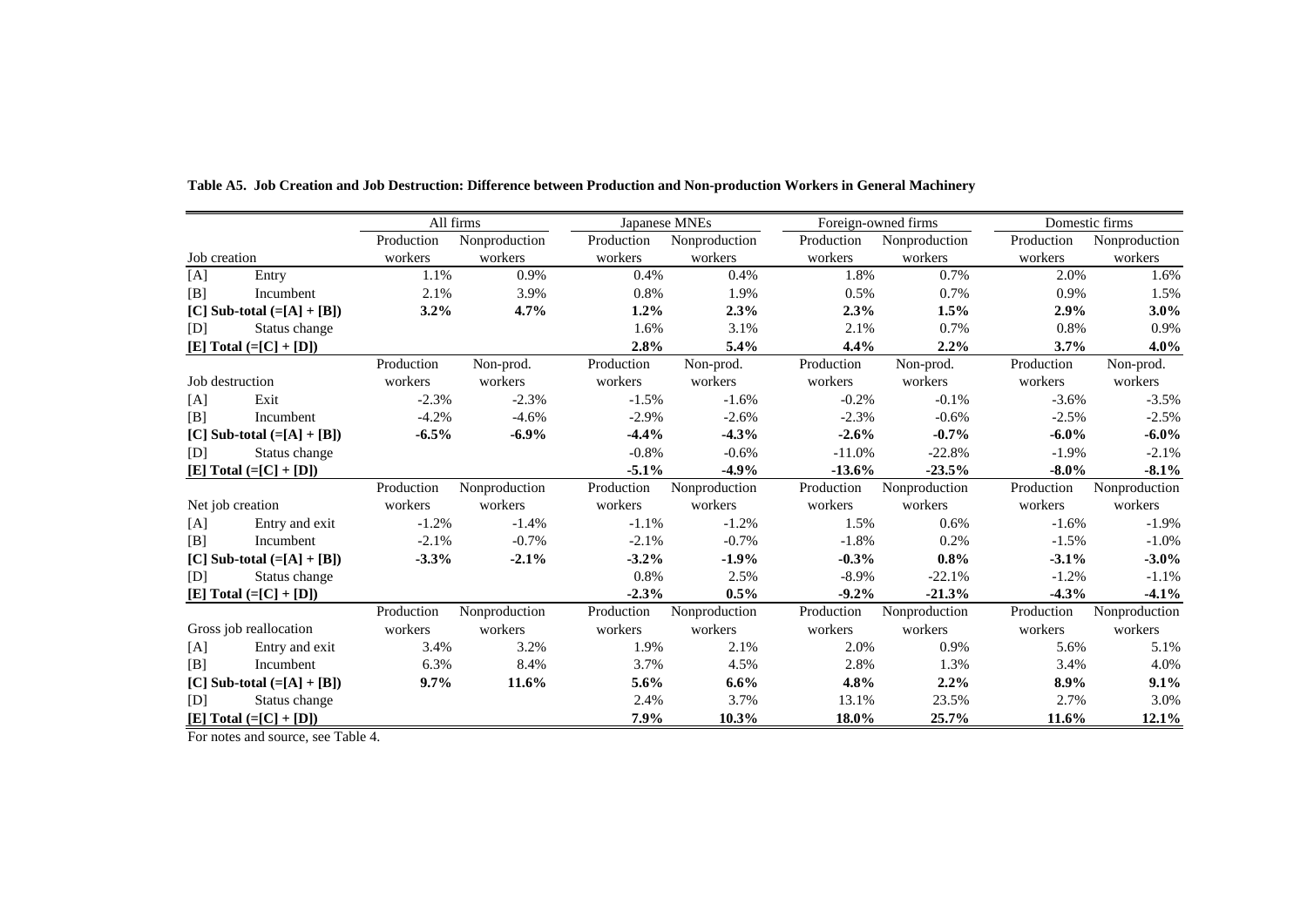|                            |                            |            | All firms     |            | Japanese MNEs | Foreign-owned firms |               |            | Domestic firms |  |
|----------------------------|----------------------------|------------|---------------|------------|---------------|---------------------|---------------|------------|----------------|--|
|                            |                            | Production | Nonproduction | Production | Nonproduction | Production          | Nonproduction | Production | Nonproduction  |  |
| Job creation               |                            | workers    | workers       | workers    | workers       | workers             | workers       | workers    | workers        |  |
| [A]                        | Entry                      | 1.4%       | 1.0%          | 0.3%       | 0.4%          | 4.0%                | 0.6%          | 3.1%       | 2.4%           |  |
| [B]                        | Incumbent                  | 1.6%       | 3.7%          | 0.5%       | 2.6%          | 0.0%                | 1.1%          | 1.3%       | 1.8%           |  |
|                            | [C] Sub-total $(=[A]+[B])$ | $3.0\%$    | 4.7%          | $0.8\%$    | 3.1%          | 4.1%                | 1.7%          | 4.4%       | 4.2%           |  |
| [D]                        | Status change              |            |               | 0.6%       | 0.8%          | 14.0%               | 8.1%          | 0.4%       | 0.5%           |  |
|                            | $[E] Total (= [C] + [D])$  |            |               | 1.4%       | 3.9%          | 18.1%               | 9.8%          | 4.8%       | 4.7%           |  |
|                            |                            | Production | Non-prod.     | Production | Non-prod.     | Production          | Non-prod.     | Production | Non-prod.      |  |
| Job destruction            |                            | workers    | workers       | workers    | workers       | workers             | workers       | workers    | workers        |  |
| [A]                        | Exit                       | $-2.2%$    | $-1.8%$       | $-0.9%$    | $-0.8\%$      | $-0.6%$             | $-0.4%$       | $-4.5%$    | $-4.6%$        |  |
| [B]                        | Incumbent                  | $-5.7%$    | $-3.9%$       | $-5.7\%$   | $-2.9%$       | $-4.2%$             | $-0.1%$       | $-2.2%$    | $-3.4%$        |  |
|                            | [C] Sub-total $(=[A]+[B])$ | $-7.8%$    | $-5.7%$       | $-6.6%$    | $-3.7%$       | $-4.8%$             | $-0.4%$       | $-6.7%$    | $-8.0\%$       |  |
| [D]                        | Status change              |            |               | $-1.1%$    | $-1.1%$       | $-0.8%$             | $-0.1%$       | $-1.4%$    | $-1.5%$        |  |
|                            | $[E] Total (= [C] + [D])$  |            |               | $-7.7\%$   | $-4.8%$       | $-5.6\%$            | $-0.6%$       | $-8.2\%$   | $-9.5%$        |  |
|                            |                            | Production | Nonproduction | Production | Nonproduction | Production          | Nonproduction | Production | Nonproduction  |  |
|                            | Net job creation           | workers    | workers       | workers    | workers       | workers             | workers       | workers    | workers        |  |
| [A]                        | Entry and exit             | $-0.8%$    | $-0.8%$       | $-0.6%$    | $-0.4%$       | 3.4%                | 0.3%          | $-1.4%$    | $-2.2%$        |  |
| [B]                        | Incumbent                  | $-4.0%$    | $-0.2%$       | $-5.2%$    | $-0.2%$       | $-4.2%$             | 1.0%          | $-1.0%$    | $-1.6%$        |  |
|                            | [C] Sub-total $(=[A]+[B])$ | $-4.8%$    | $-1.0%$       | $-5.8%$    | $-0.6%$       | $-0.7%$             | 1.3%          | $-2.3%$    | $-3.8%$        |  |
| [D]                        | Status change              |            |               | $-0.5%$    | $-0.3%$       | 13.2%               | 7.9%          | $-1.0%$    | $-1.0%$        |  |
|                            | $[E] Total (= [C] + [D])$  |            |               | $-6.3%$    | $-0.9\%$      | 12.4%               | 9.2%          | $-3.4%$    | $-4.8%$        |  |
|                            |                            | Production | Nonproduction | Production | Nonproduction | Production          | Nonproduction | Production | Nonproduction  |  |
|                            | Gross job reallocation     | workers    | workers       | workers    | workers       | workers             | workers       | workers    | workers        |  |
| [A]                        | Entry and exit             | 3.6%       | 2.8%          | 1.2%       | 1.2%          | 4.7%                | 1.0%          | 7.6%       | 7.0%           |  |
| [B]                        | Incumbent                  | 7.3%       | 7.6%          | 6.1%       | 5.5%          | 4.2%                | 1.1%          | 3.5%       | 5.2%           |  |
| [C] Sub-total $(=[A]+[B])$ |                            | 10.8%      | 10.4%         | 7.4%       | 6.7%          | 8.9%                | 2.1%          | 11.1%      | 12.2%          |  |
| [D]                        | Status change              |            |               | 1.7%       | 1.9%          | 14.8%               | 8.2%          | 1.8%       | 2.0%           |  |
|                            | [E] Total $(=[C]+[D])$     |            |               | 9.1%       | 8.7%          | 23.7%               | 10.3%         | 13.0%      | 14.2%          |  |

**Table A6. Job Creation and Job Destruction: Difference between Production and Non-production Workers in Electrical Machinery**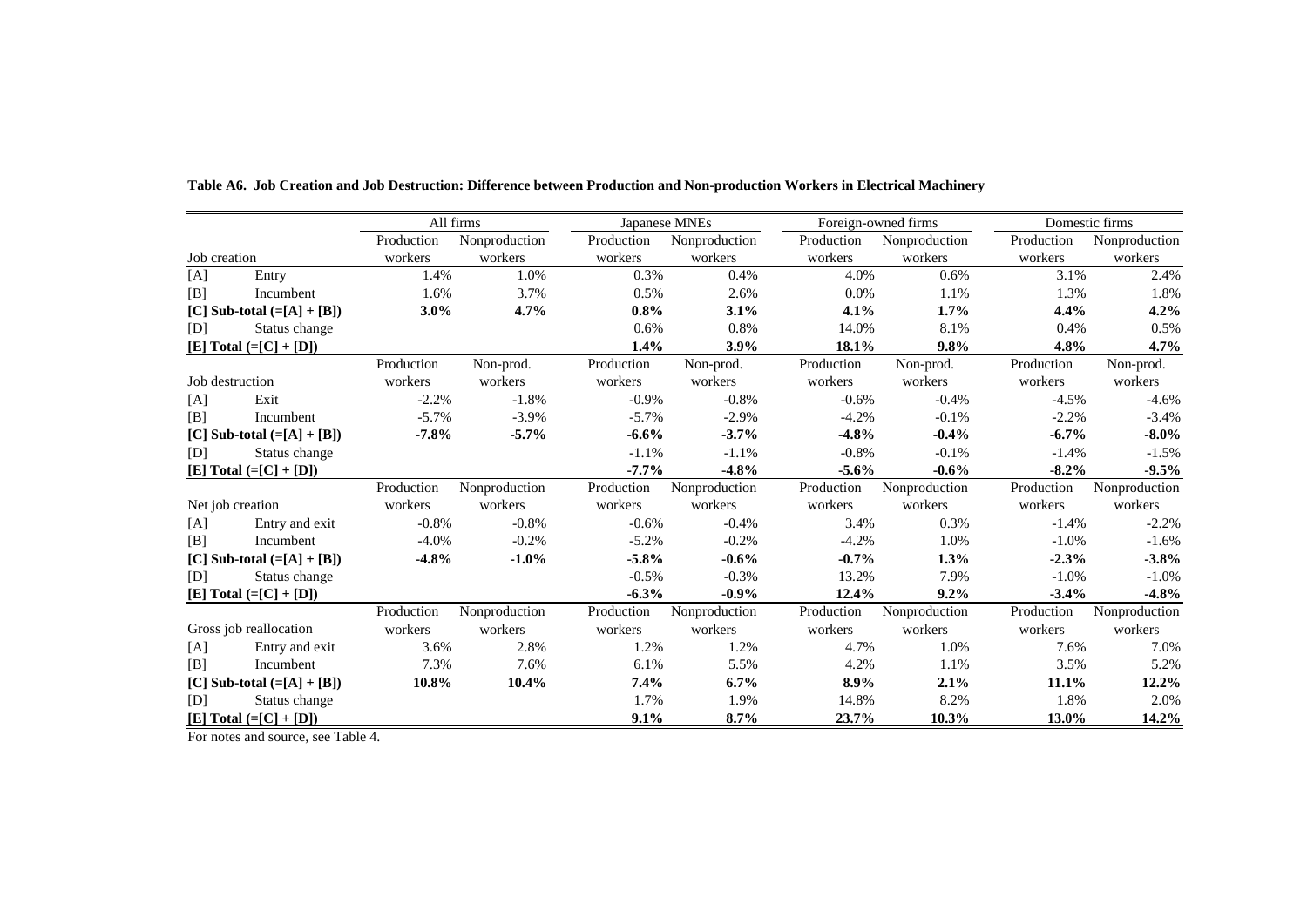|                            |                            |            | All firms     |            | Japanese MNEs | Foreign-owned firms |               |            | Domestic firms |  |
|----------------------------|----------------------------|------------|---------------|------------|---------------|---------------------|---------------|------------|----------------|--|
|                            |                            | Production | Nonproduction | Production | Nonproduction | Production          | Nonproduction | Production | Nonproduction  |  |
| Job creation               |                            | workers    | workers       | workers    | workers       | workers             | workers       | workers    | workers        |  |
| [A]                        | Entry                      | 0.6%       | 0.5%          | 0.1%       | 0.1%          | 0.8%                | 0.8%          | 1.8%       | 1.5%           |  |
| [B]                        | Incumbent                  | 3.5%       | 5.4%          | 0.5%       | 1.8%          | 0.1%                | 0.1%          | 0.9%       | 1.4%           |  |
|                            | [C] Sub-total $(=[A]+[B])$ | 4.1%       | 5.9%          | $0.6\%$    | $1.9\%$       | $0.9\%$             | 1.0%          | 2.8%       | 2.8%           |  |
| [D]                        | Status change              |            |               | 1.6%       | 1.4%          | 22.9%               | 23.8%         | 0.4%       | 0.7%           |  |
|                            | $[E] Total (= [C] + [D])$  |            |               | 2.2%       | 3.3%          | 23.7%               | 24.8%         | 3.1%       | 3.5%           |  |
|                            |                            | Production | Non-prod.     | Production | Non-prod.     | Production          | Non-prod.     | Production | Non-prod.      |  |
| Job destruction            |                            | workers    | workers       | workers    | workers       | workers             | workers       | workers    | workers        |  |
| [A]                        | Exit                       | $-1.8%$    | $-1.5%$       | $-1.3%$    | $-1.0%$       | $-0.3%$             | 0.0%          | $-3.2%$    | $-3.3%$        |  |
| [B]                        | Incumbent                  | $-5.4%$    | $-5.9%$       | $-1.5%$    | $-1.0%$       | 0.0%                | 0.0%          | $-1.8%$    | $-2.8%$        |  |
|                            | [C] Sub-total $(=[A]+[B])$ | $-7.1%$    | $-7.3%$       | $-2.8%$    | $-2.1%$       | $-0.3%$             | $-0.1%$       | $-5.1%$    | $-6.2\%$       |  |
| [D]                        | Status change              |            |               | $-3.6%$    | $-4.1%$       | $-4.1%$             | $-3.2%$       | $-4.4%$    | $-6.3%$        |  |
|                            | $[E] Total (= [C] + [D])$  |            |               | $-6.4%$    | $-6.1%$       | $-4.4%$             | $-3.3%$       | $-9.4%$    | $-12.5%$       |  |
|                            |                            | Production | Nonproduction | Production | Nonproduction | Production          | Nonproduction | Production | Nonproduction  |  |
|                            | Net job creation           | workers    | workers       | workers    | workers       | workers             | workers       | workers    | workers        |  |
| [A]                        | Entry and exit             | $-1.1%$    | $-0.9%$       | $-1.2%$    | $-0.9\%$      | 0.5%                | 0.8%          | $-1.4%$    | $-1.9%$        |  |
| [B]                        | Incumbent                  | $-1.9%$    | $-0.5%$       | $-1.0%$    | 0.8%          | 0.1%                | 0.1%          | $-0.9%$    | $-1.5%$        |  |
|                            | [C] Sub-total $(=[A]+[B])$ | $-3.0\%$   | $-1.4%$       | $-2.2%$    | $-0.1%$       | 0.5%                | $0.9\%$       | $-2.3%$    | $-3.3%$        |  |
| [D]                        | Status change              |            |               | $-2.0%$    | $-2.7%$       | 18.8%               | 20.6%         | $-4.0%$    | $-5.7%$        |  |
|                            | $[E] Total (= [C] + [D])$  |            |               | $-4.2%$    | $-2.8%$       | 19.3%               | 21.5%         | $-6.3%$    | $-9.0\%$       |  |
|                            |                            | Production | Nonproduction | Production | Nonproduction | Production          | Nonproduction | Production | Nonproduction  |  |
|                            | Gross job reallocation     | workers    | workers       | workers    | workers       | workers             | workers       | workers    | workers        |  |
| [A]                        | Entry and exit             | 2.4%       | 2.0%          | 1.3%       | 1.1%          | 1.1%                | 0.9%          | 5.1%       | 4.8%           |  |
| [B]                        | Incumbent                  | 8.9%       | 11.2%         | 2.1%       | 2.8%          | 0.1%                | 0.2%          | 2.8%       | 4.2%           |  |
| [C] Sub-total $(=[A]+[B])$ |                            | 11.3%      | 13.2%         | 3.4%       | $4.0\%$       | $1.2\%$             | 1.0%          | 7.8%       | $9.0\%$        |  |
| [D]                        | Status change              |            |               | 5.2%       | 5.5%          | 27.0%               | 27.0%         | 4.8%       | 7.0%           |  |
|                            | [E] Total $(=[C]+[D])$     |            |               | 8.6%       | $9.4\%$       | 28.2%               | 28.0%         | 12.6%      | 16.0%          |  |

**Table A7. Job Creation and Job Destruction: Difference between Production and Non-production Workers in Transportation Machinery**